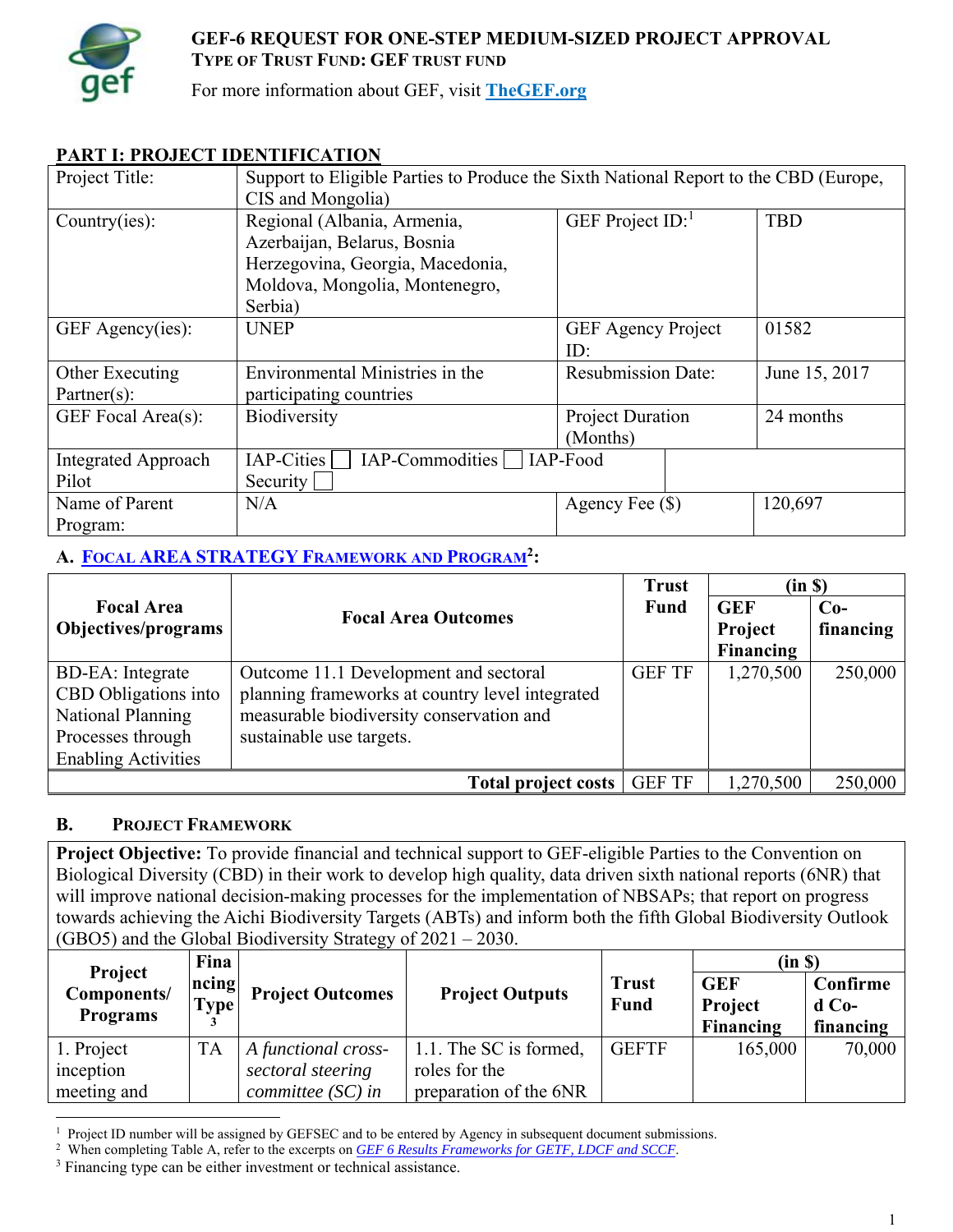| identification of      |                                         | each participating   | are assigned, and a                          |              |         |         |
|------------------------|-----------------------------------------|----------------------|----------------------------------------------|--------------|---------|---------|
| funding                |                                         | country is formed to | production plan and                          |              |         |         |
| resources              |                                         | prepare the 6NR,     | timeline is developed.                       |              |         |         |
|                        |                                         | project timelines    |                                              |              |         |         |
|                        |                                         | and methods are      | 1.2. Funding and                             |              |         |         |
|                        |                                         | developed, funding   | resource are acquired,                       |              |         |         |
|                        |                                         | is mobilized and     | including the                                |              |         |         |
|                        |                                         | training and         | submission of a                              |              |         |         |
|                        |                                         | capacity building    | funding request and the                      |              |         |         |
|                        |                                         | activities are       | identification of other                      |              |         |         |
|                        |                                         | complete.            | funding sources.                             |              |         |         |
|                        |                                         |                      | 1.3. Participation in                        |              |         |         |
|                        |                                         |                      | training and capacity                        |              |         |         |
|                        |                                         |                      | building opportunities                       |              |         |         |
|                        |                                         |                      | on the use of the CBD                        |              |         |         |
|                        |                                         |                      | online reporting tool                        |              |         |         |
|                        |                                         |                      | and the development of                       |              |         |         |
|                        |                                         |                      | data that reports on                         |              |         |         |
|                        |                                         |                      | progress in achieving                        |              |         |         |
|                        |                                         |                      | the targets and                              |              |         |         |
|                        |                                         |                      | activities in the post-                      |              |         |         |
|                        |                                         |                      | 2010 NBSAP.                                  |              |         |         |
| 2. Assessment          | <b>TA</b>                               | Stakeholder owned    | 2.1. Scoping                                 | <b>GEFTF</b> | 770,000 | 130,000 |
| of progress            |                                         | reports for each     | report/zero draft for                        |              |         |         |
| towards each           |                                         | ABT and/or           | each ABT and/or                              |              |         |         |
| ABT and/or             |                                         | national equivalent  | national equivalent is                       |              |         |         |
| national<br>equivalent |                                         | are produced and     | prepared and includes<br>analysis on gender. |              |         |         |
|                        |                                         | compiled.            |                                              |              |         |         |
|                        |                                         |                      | 2.2. Consultations with                      |              |         |         |
|                        |                                         |                      | stakeholders are                             |              |         |         |
|                        |                                         |                      | undertaken.                                  |              |         |         |
|                        |                                         |                      |                                              |              |         |         |
|                        |                                         |                      | 2.3. Gender-sensitive                        |              |         |         |
|                        |                                         |                      | reports for each ABT                         |              |         |         |
|                        |                                         |                      | and/or national                              |              |         |         |
|                        |                                         |                      | equivalent are                               |              |         |         |
| 3: Production          |                                         | A Stakeholder        | developed<br>3.1. The draft 6NR is           | <b>GEFTF</b> |         |         |
| and submission         | <b>TA</b>                               | owned 6NR is         | compiled, undergoes a                        |              | 220,000 | 30,000  |
| of 6NR                 |                                         | produced and         | technical peer review,                       |              |         |         |
|                        |                                         | submitted to the     | revised and finalized.                       |              |         |         |
|                        |                                         | CBD                  |                                              |              |         |         |
|                        |                                         |                      | 3.2. The 6NR is                              |              |         |         |
|                        |                                         |                      | validated and officially                     |              |         |         |
|                        |                                         |                      | submitted to the CBD.                        |              |         |         |
|                        | <b>Subtotal</b><br>1,155,000<br>230,000 |                      |                                              |              |         |         |
|                        |                                         |                      | Project Management Cost (PMC) <sup>4</sup>   | <b>GEFTF</b> | 115,500 | 20,000  |

<sup>4</sup> For GEF Project Financing up to \$2 million, PMC could be up to10% of the subtotal; above \$2 million, PMC could be up to 5% of the subtotal. PMC should be charged proportionately to focal areas based on focal area project financing amount in Table D below.

 $\overline{a}$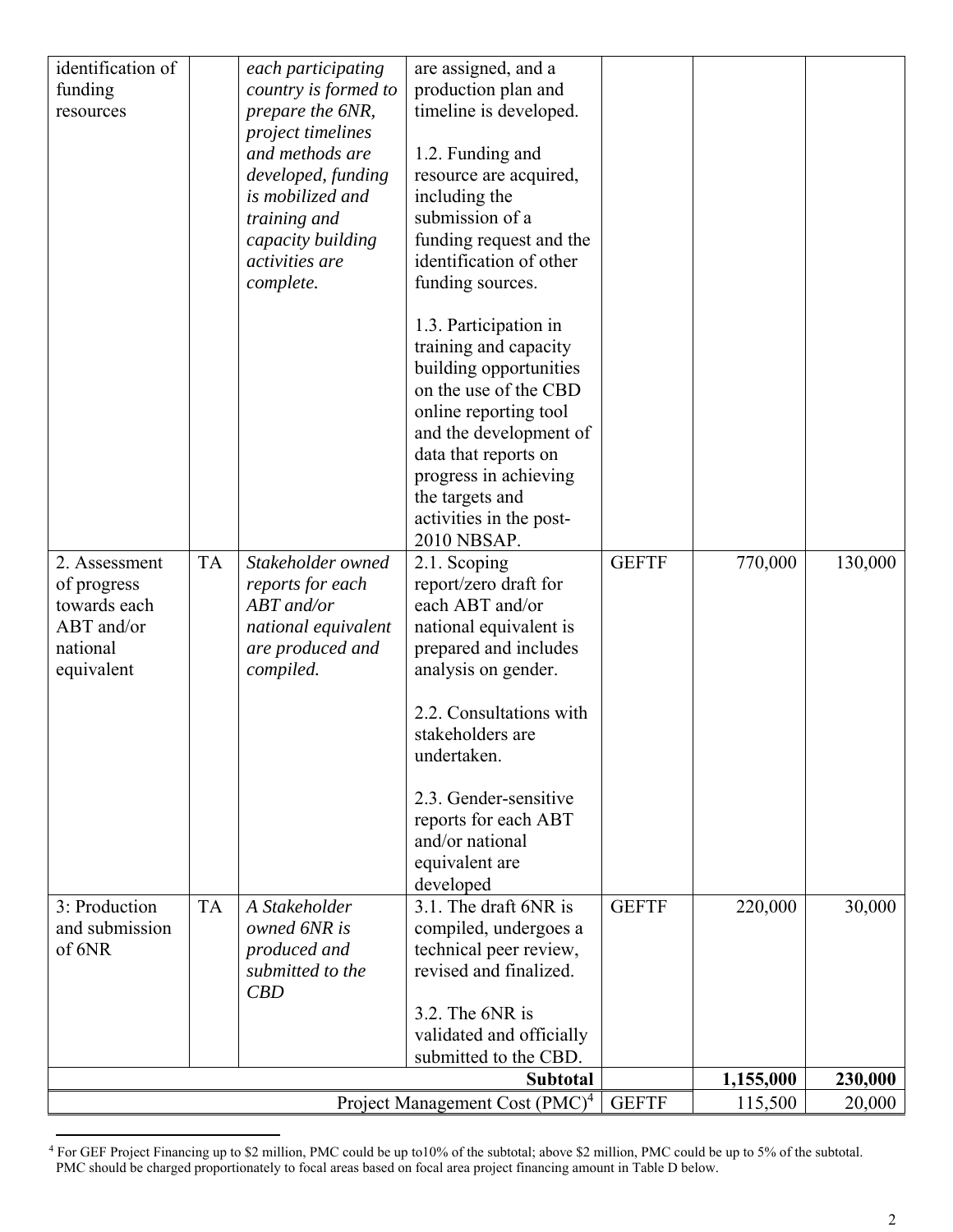| <b>Total GEF Project Financing</b> | 1,270,500 | 250,000 |
|------------------------------------|-----------|---------|
|------------------------------------|-----------|---------|

For multi-trust fund projects, provide the total amount of PMC in Table B, and indicate the split of PMC among the different trust funds here: (N/A)

## **C. SOURCES OF CO-FINANCING FOR THE PROJECT BY NAME AND BY TYPE**

Please include confirmed co-financing letters for the project with this form.

| <b>Sources of Co-financing</b> | Name of Co-financier                                    | <b>Type of</b><br>$Co-$<br>financing | Amount (\$) |
|--------------------------------|---------------------------------------------------------|--------------------------------------|-------------|
| Recipient Government           | Environmental Ministries in the participating countries | In-kind                              | 250,000     |
| Recipient Government           | Environmental Ministries in the participating countries | Grant                                |             |
| <b>Total Co-financing</b>      |                                                         |                                      | 250,000     |

## **D. GEF/LDCF/SCCF RESOURCES REQUESTED BY AGENCY(IES), TRUST FUND, COUNTRY(IES), FOCAL AREA AND PROGRAMMING OF FUNDS**

|                              |                             |                             |                   |                                       | (in S)                                           |                                    |                           |  |
|------------------------------|-----------------------------|-----------------------------|-------------------|---------------------------------------|--------------------------------------------------|------------------------------------|---------------------------|--|
| <b>GEF</b><br>Agency         | <b>Trust</b><br><b>Fund</b> | Country/<br>Regional/Global | <b>Focal Area</b> | <b>Programming of</b><br><b>Funds</b> | <b>GEF</b><br>Project<br><b>Financing</b><br>(a) | Agency<br>Fee <sup>a)</sup><br>(b) | <b>Total</b><br>$(c)=a+b$ |  |
| <b>UNEP</b>                  | <b>GEFTF</b>                | Regional                    | $\rm N/A$         | Set-aside                             | 1,270,500                                        | 120,697                            | ,391,197                  |  |
| <b>Total Grant Resources</b> |                             |                             |                   | 1,270,500                             | 120,697                                          | 1,391,197                          |                           |  |

a) Refer to the Fee Policy for GEF Partner Agencies.

# **E. PROJECT'S TARGET CONTRIBUTIONS TO GLOBAL ENVIRONMENTAL BENEFITS5**

| Provide the expected project targets as appropriate. |  |
|------------------------------------------------------|--|
|                                                      |  |
|                                                      |  |
|                                                      |  |

| <b>Corporate Results</b>                | <b>Replenishment Targets</b>                 | <b>Project Targets</b> |
|-----------------------------------------|----------------------------------------------|------------------------|
| 6. Enhance capacity of countries to     | Development and sectoral planning            | Number of              |
| implement MEAs (multilateral            | frameworks integrate measurable targets      | Countries: 11          |
| environmental agreements) and           | drawn from the MEAs in at least 10           |                        |
| mainstream into national and sub-       | countries                                    |                        |
| national policy, planning financial and | Functional environmental information         | Number of              |
| legal frameworks                        | systems are established to support decision- | Countries: 11          |
|                                         | making in at least 10 countries              |                        |

#### **F. DOES THE PROJECT INCLUDE A "NON-GRANT" INSTRUMENT?**

(If non-grant instruments are used, provide an indicative calendar of expected reflows to your Agency and to the GEF/LDCF/SCCF Trust Fund) in Annex B.

N/A

 $\overline{a}$ 

## **PART II: PROJECT JUSTIFICATION**

*1. Project Description.* Briefly describe: a) the global environmental and/or adaptation problems, root causes and barriers that need to be addressed; b) the baseline scenario or any associated baseline projects; c) the

<sup>&</sup>lt;sup>5</sup> Provide those indicator values in this table to the extent applicable to your proposed project. Progress in programming against these targets for the projects per the *Corporate Results Framework* in the *GEF-6 Programming Directions*, will be aggregated and reported during mid-term and at the conclusion of the replenishment period. There is no need to complete this table for climate adaptation projects financed solely through LDCF and/or SCCF.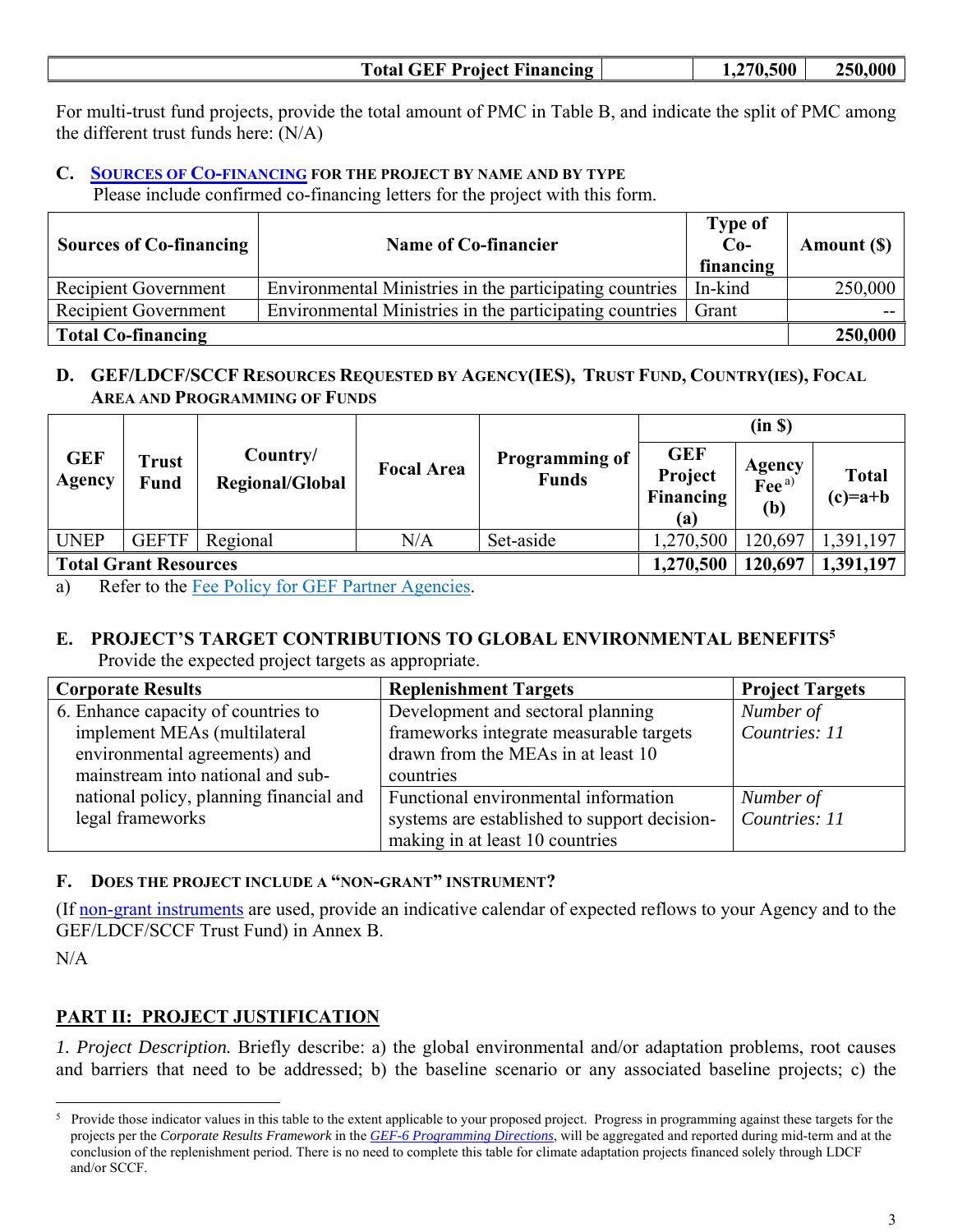proposed alternative scenario, GEF focal area<sup>6</sup> strategies, with a brief description of expected outcomes and components of the project; d) incremental/additional cost reasoning and expected contributions from the baseline, the GEFTF, LDCF/SCCF, CBIT and co-financing; e) global environmental benefits (GEFTF), and adaptation benefits (LDCF/SCCF); and 6) innovation, sustainability and potential for scaling up.

#### *Overview*

 $\overline{a}$ 

The sixth national reports (6NR) to Convention on Biological Diversity (CBD) will provide key sources of information from which final progress towards the implementation of the Strategic Plan for Biodiversity 2011- 2020 can be reviewed. Countries are encouraged to initiate the process to prepare the 6NR as early as possible to ensure its submission by 31 December 2018. Given the time required to finalize a national report, Parties are encouraged to start preparing their national report using the CBD online reporting system (https://chm.cbd.int/submit/onlinereporting) as soon as possible. The reporting timeline is significant, in that it coincides with the Fifth Edition of the Global Biodiversity Outlook. This information will provide the main rational for the follow up work on the Strategic Plan beyond this decade and will help shape of the post-2020 global biodiversity agenda. It is therefore essential that these reports provide an accurate and up-to-date reflection of national and global progress to address the Aichi Biodiversity Targets (ABTs).

The thirteenth meeting of the CBD Conference of the Parties (COP 13) adopted 6NR guidelines and a reporting template. The sixth national report contains six sections: (a) information on the targets being pursued at the national level; (b) implementation measures taken, assessment of their effectiveness, and scientific and technical needs; (c) assessment of progress towards each national target; (d) assessment of the national contribution to the achievement of each Aichi Biodiversity Target; (e) assessment of the national contribution to the achievement of each target of the Global Strategy for Plant Conservation; and (f) updated biodiversity country profiles.

The CBD Secretariat has prepared a reference manual that complements guidelines for the 6NR and is intended to assist Parties in preparing their 6NR by the reporting deadline, in accordance with decision XIII/X and Article 26 of the Convention. The reference manual provides suggestions on the types of information Parties may wish to include in their 6NR and sources of information they may wish to draw on. This includes other reporting and assessment processes related to biodiversity, such as those related to other biodiversity-related conventions and multilateral environmental agreements, as well as relevant information managed or maintained by international organizations. It was made available in UNEP/CBD/COP/13/21 and a revised version will be available shortly.

This project proposes to enhance CBD's efforts to build national reporting capacity by providing targeted and timely technical and financial support to a wide range of GEF eligible countries in an effective and costefficient manner. The project objective is to support parties to develop high quality, data driven 6NRs, that are owned by stakeholders, and more accurately report on progress towards achieving the ABTs and implementing National Biodiversity Strategy and Action Plans (NBSAPs) using nationally verified data, with the purpose of informing the fifth Global Biodiversity Outlook (GBO5) and the Global Biodiversity Strategy of 2021 – 2030. The project will include trainings and capacity building opportunities that are based on the information provided in the 6NR reference manual, and that are developed and executed in close collaboration with the CBD Secretariat. The project will also support Parties to assess each national target using a stakeholder consultation process, and to participate in a technical peer review process. This will help to ensure the preparation of a comprehensive report and create ownership of its conclusions.

## *Global environmental problems, root causes and barriers that need to be addressed:*

Biodiversity is currently being lost at unprecedented rates due to human activities around the globe. To address this problem, the CBD COP adopted a Strategic Plan in 2002 (Decision VI/26). In its mission statement, CBD Parties committed themselves to more effective and coherent implementation of the three CBD objectives with the purpose of, achieving a significant reduction of the current rate of biodiversity loss at the global, regional

<sup>6</sup> For biodiversity project, in addition to explaining the project's consistency with the biodiversity focal area strategy, objectives and programs, please also describe which Aichi target(s) the project will directly contribute to achieving.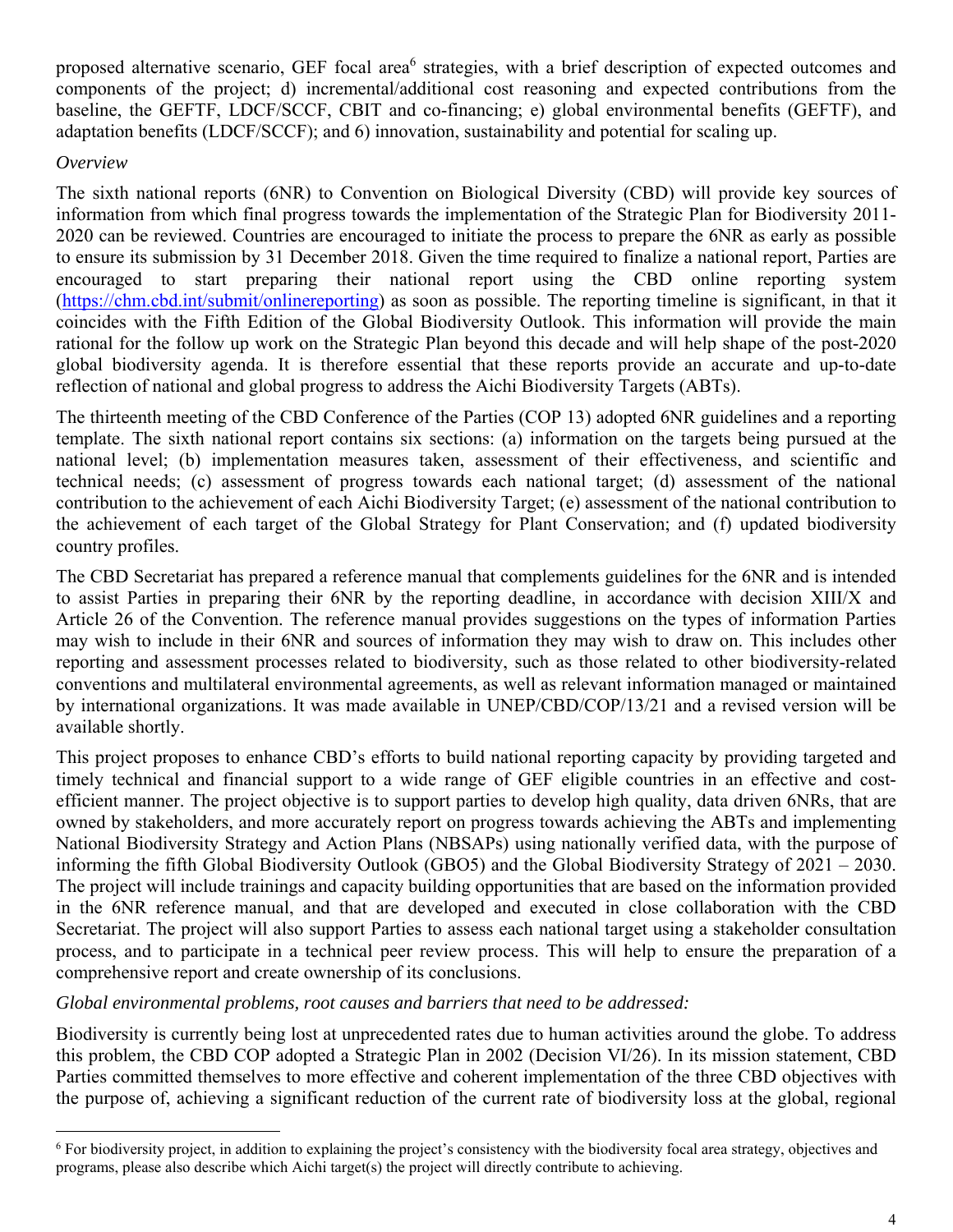and national level by the year 2010, as a contribution to poverty alleviation and to the benefit of all life on earth. These agreements became known as the 2010 Biodiversity Commitments, for which a set of targets and indicators were later established.

The targets associated with the 2010 Biodiversity Commitments inspired action at many levels; however they were not achieved at a sufficient enough scale to successfully address the pressures on biodiversity. While the commitments did result in some understanding of the linkages between biodiversity, ecosystem services and human well-being, biodiversity issues were insufficiently integrated and generally not reflected into broader policies, strategies, programmes, actions and incentive structures. As a result, the underlying drivers of biodiversity loss were not significantly reduced at the global level. The diversity of genes, species and ecosystems continued to decline, as the pressures on biodiversity remained constant or increased in intensity, mainly as a result of human actions. This loss has profound impacts on human wellbeing, and compromises the ability to adapt to future stressors and shocks.

COP 10 decisions recognize that achieving positive outcomes for biodiversity requires actions at multiple entry points. The new Strategic Plan for Biodiversity 2011-2020 (CBD COP decision XI/2) reflects this perspective by including 20 headline targets for 2015 or 2020, which are referred to as the Aichi Biodiversity Targets (ABT), and are organized under five strategic goals. The goals and targets comprise aspirations for achievement at the global level and a flexible framework for the establishment of national or regional targets. The decision invites Parties to set their own targets within this flexible framework, taking into account national needs and priorities, while also considering how national actions contribute to the achievement of the global targets. NBSAPs are the key conduit for implementing the Strategic Plan and achieving the ABTs at a national level, and are a central policy-making tool for national biodiversity management. The Convention requires countries to prepare a national biodiversity strategy, or equivalent instrument, and to ensure that it, and the principles of conservation and sustainable use, are integrated into the planning and activities of those sectors whose activities can have an impact (positive and negative) on biodiversity. Consequently, post-2010, countries were called to revise their NBSAPs, or equivalent documents, with the purpose of setting national targets to attain the Strategic Plan, and prescribe national strategies and actions to achieve them. It is these targets whose implementation and attainment will be assessed during the 6NR process.

Parties are required by Article 26 of the Convention to submit national reports to the COP on measures taken to implement it, and the effectiveness of those actions in meeting the Convention's objectives. The 6NR will focus on monitoring the effectiveness of national strategies and actions in achieving National and Aichi Biodiversity Targets (ABT) and related biodiversity outcomes. This will require an assessment of progress on achieving national targets, using the global and/or national indicators of biodiversity status and trends. However, reporting places a significant burden on countries and results are generally superficial. A lack of spatial data analysis, root cause analysis, and monitoring changes in the status and trends of biodiversity at regular intervals is resulting a pervasive lack of evidence based evidence-based reporting and decision making. These gaps are compounded during assessments regarding the impact of NBASP actions, many of which are not financeable, measurable or sufficiently detailed to be enacted. Many parties will be challenged to populate the CBD online reporting system because of these issues and the variability in post 2010 NBSAPS and previous national reports. The 6NR approach necessitates new thinking about how to development a dynamic reporting framework and decision support system that builds the capacity of countries to that facilitate dynamic monitoring, reporting and decision making to ensure they can to more efficiently and effectively undertake their national reporting obligations.

Most Parties have identified lack of financial, human and technical resources as limiting their implementation of the Convention. Meanwhile, technology transfer under the Convention has been very limited, and there is concern that insufficient scientific information for policy and decision-making is a further obstacle for the implementation of the Convention. Many countries do not find themselves able to commit the necessary funds, planning, and time for following up on their international commitments with sufficient technical quality. Without the benefit of external assistance and extra guidance, capacity in several countries is simply not sufficient for carrying out the assessment and consultation in a truly participatory fashion and with adequate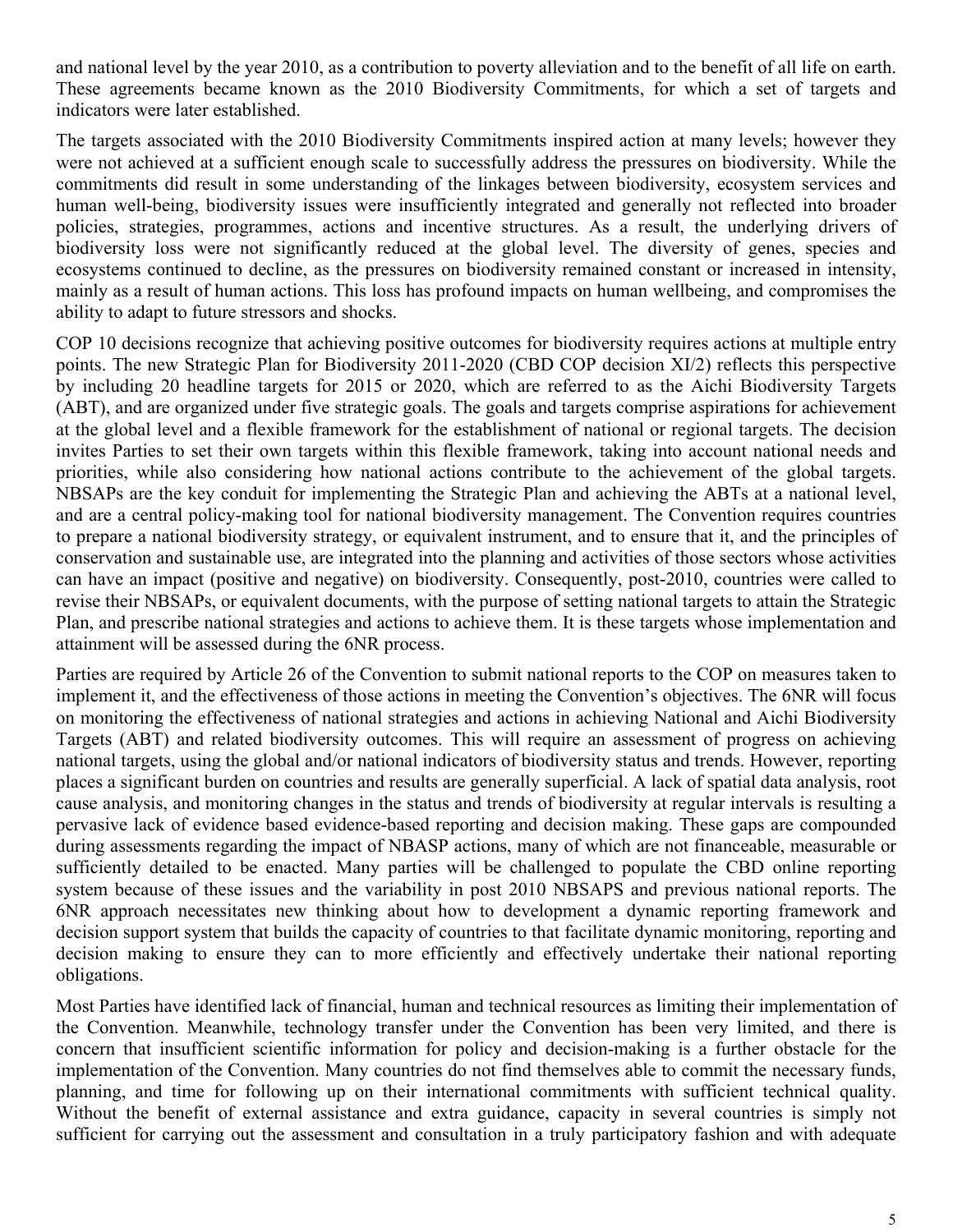technical and scientific standards. This is particularly the case for Least Developed Countries (LDCs) and Small Island Developing States (SIDS).

Because the global biodiversity strategic plan is ending in 2020, and because there is need to have quality reporting from Parties on progress in implementing the plan, COP 13 requested that the GEF *"provide adequate funding for the preparation of the sixth national report in a timely and expeditious manner"*. In particular, this project proposes to address the need to engage broad groups of stakeholders (including both men and women) at the national level in the process of developing data driven assessment process of progress towards ABT achievement. The project ensures that national biodiversity planning process will continue to contribute to the national policy agenda and be considered in decision-making processes both at global level and in participating countries. In addition, this project will reduce the barriers of Parties to integrate issues pertaining to the Nagoya Protocol on Access to Genetic Resources and the Fair and Equitable Sharing of Benefits Arising from their Utilization (the 'Nagoya Protocol'). This project will also build the capacity of Parties to align reporting on implementation of the CBD 2015-2020 Gender Plan of Action (decision XII/7).

## *Baseline scenario or associate baseline projects*

Parties view their capacities to undertake national reporting efforts as insufficient, both financially and technically. During national reporting discussions at COP 13, Parties requested that the CBD Executive Secretary, *"subject to the availability of resources, and, where possible and appropriate, in collaboration with relevant partners and related process, to organize capacity-building activities … support developing countries, in particular the least developed countries and small islands developing States, as well as Parties with economies in transition, in the preparation of their 6NR"* (decision XIII/27, paragraph 6). In the same decision, Parties also requested that the GEF, *"provide adequate funding for the preparation of the 6NR in a timely and expeditious manner to developing countries, in particular least developed countries and small island developing States, as well as Parties with economies in transition*" (decision XIII/27, paragraph 3).

At COP 12, Parties requested the preparation of an assessment of capacity-building and awareness raising needs related to the coherent and synergistic implementation of the biodiversity-related conventions at the national level. The assessment was undertaken by UNEP-WCMC. Parties (UNEP/CBD/BRC/WS/1/INF/1) identified a number of capacity-building needs related to national reporting (Piloting Integrated Processes and Approaches to Facilitate National Reporting to Rio Conventions). These include:

- strengthening institutional capacity on the mobilization of information,
- managing and processing data for effective flow of information and knowledge,
- developing methods of data analysis, and
- drafting of national reports.

Similar capacity building needs have also been identified through previous GEF-funded support for national reporting in Least Developed Countries (LDCs) and Small Island Developing States (SIDS). These capacitybuilding needs can be addressed via the 6NR support project, through providing technical support regarding the national reporting process as well as the development of the content of 6NRs.

To support the achievement of Strategic Plan, UNDP, UN Environment, through its World Conservation Monitoring Center (UNEP-WCMC), and the Secretariat to the Convention on Biological Diversity (SCBD) are also collaborating on the GEF-funded *"Global Support to NBSAP"* project. The project partners provide technical support and capacity building services to 128 GEF eligible countries during the NBSAP revision and early implementation process. As a result, the quality benchmark and policy relevance of the next generation of NBSAPs is improving and the level public participation in their preparation is increasing. These actions contribute to the global achievement of ABT 17, which states, "*By 2015, each Party has developed, adopted as a policy instrument, and has commenced implementing an effective, participatory and updated national biodiversity strategy and action plan."* The project is measurably improving the incorporation of Aichi-inspired biodiversity conservation and sustainable use targets into NBSAPs by implementing two work streams: (1) the development and delivery of global learning materials, and (2) the delivery of direct technical support. The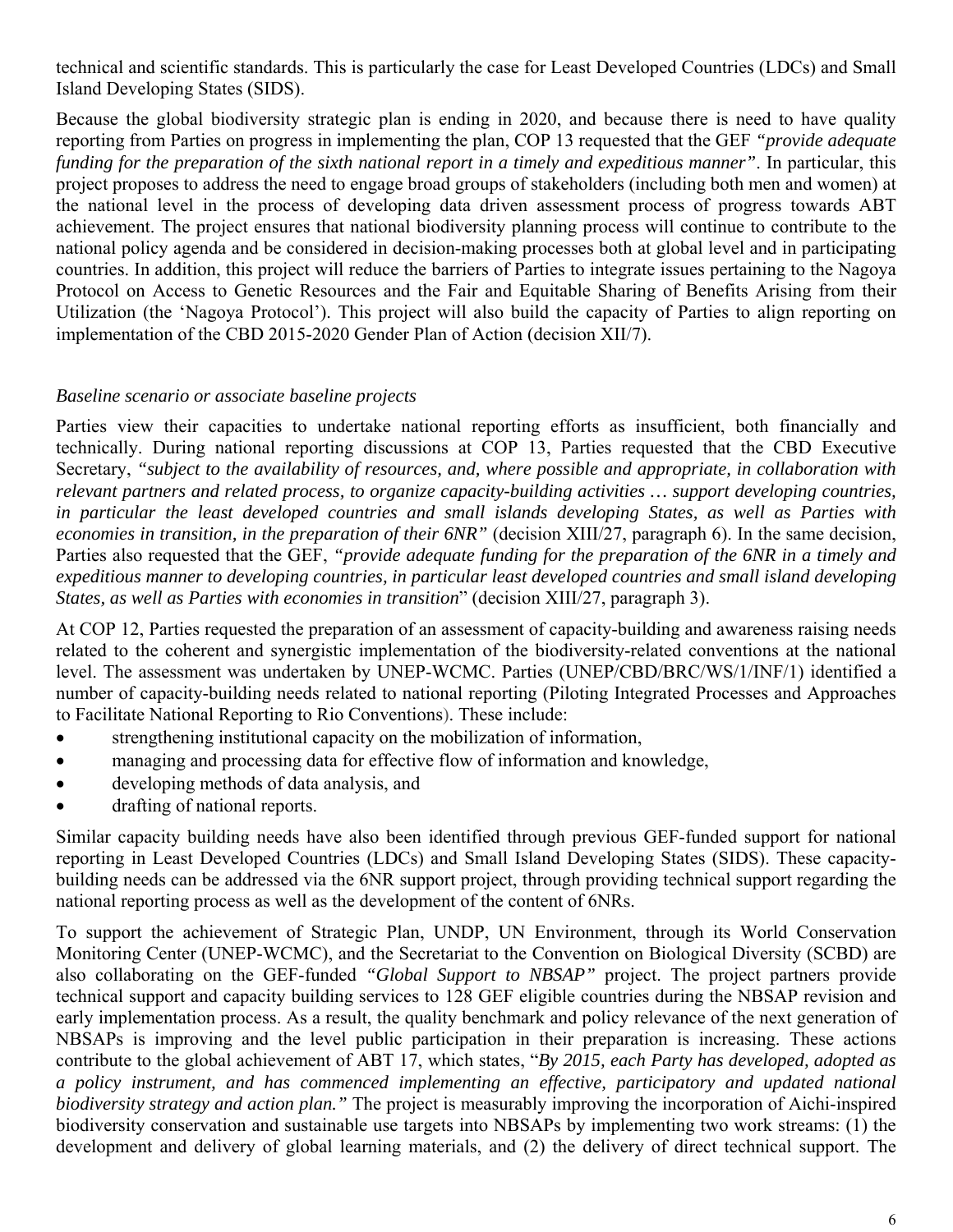delivery of one-on-one support and the peer review of NBSAPs are also the important tools to improve NBSAP quality and assist countries to align their NBSAPs with the ABTs. This project will utilize a similar project model and building on the strengths of this existing partnership in successfully building the capacity of GEFeligible countries.

## *The proposed alternative scenario, GEF focal area strategies, with a brief description of the expected outcome and components of the project*

Parties are required by Article 26 of the Convention to submit national reports to the COP on measures taken for the implementation of the Convention and their effectiveness in meeting the objectives of the Convention. The 6NR are due by 31 December 2018. Given the time required to prepare, approve and submit a national report, Parties are encouraged to start preparing their 6NR well before the deadline.

The 6NR should provide a final review of progress in the implementation of the Strategic Plan for Biodiversity 2011-2020, and towards the ABT, including relevant national targets, based on information concerning the implementation of NBSAPs and other actions taken to implement the Convention. Parties should provide updates since the last national report was submitted. This includes information on new, recently completed and ongoing actions or efforts. It also includes recent changes to the status and trends of biodiversity and related pressures.

Parties are encouraged to involve relevant stakeholders in the preparation of their national report. This includes national focal points for the Cartagena Protocol on Biosafety and the Nagoya Protocol, as well as the national focal points for the biodiversity-related Conventions, the Rio Conventions and other relevant international and regional conventions. Representatives of indigenous peoples and local communities, as well as representatives from relevant sectors, business, civil society organizations and non-governmental organizations should also be involved in 6NR preparation.

## **Countries to be supported under this MSP (Europe)**

There are 143 Parties to the CBD that are GEF eligible to receive support for 6NR production. This 6NR Europe project proposes to work with 12 countries (listed in Table 1.1), which will be supported through UN Environment. These countries have acceded to the CBD and have submitted the previous national reports as per table 1.1 below

| <b>Country name</b> | Date of accession to | Date of submission of  | <b>Date of submission</b> |
|---------------------|----------------------|------------------------|---------------------------|
|                     | the CBD              | the 4 <sup>th</sup> NR | of the 5 <sup>th</sup> NR |
| Albania             | 1994/04/05           | 2011/04/01             | 2014/06/02                |
| Armenia             | 1993/12/29           | 2009/05/05             | 2014/09/04                |
| Azerbaijan          | 2000/11/01           | 2010/03/24             | 2014/04/29                |
| <b>Belarus</b>      | 1993/12/29           | 2009/04/06             | 2014/04/07                |
| Bosnia Herzegovina  | 2002/11/24           | 2010/09/16             | 2014/05/29                |
| Georgia             | 1994/08/31           | 2010/03/30             | 2015/06/19                |
| Macedonia           | 1998/03/02           | 2010/03/26             | 2015/01/29                |
| Moldova             | 1996/01/18           | 2009/06/16             | 2014/04/01                |
| Mongolia            | 1993/12/29           | 2009/04/01             | 2014/03/28                |
| Montenegro          | 2006/06/03           | 2010/10/25             | 2014/04/02                |
| Serbia              | 2002/05/30           | 2010/09/01             | 2014/08/15                |

| Table 1.1 Dates of accession/ratification and dates of submission of previous national reports to the CBD |  |
|-----------------------------------------------------------------------------------------------------------|--|
| by the countries proposed to be supported under this MSP                                                  |  |

Therefore, **the objective** of this project is to provide financial and technical support to GEF eligible parties to the CBD in their work to develop high quality, data driven 6NRs that will improve national decision-making processes for the implementation of NBSAPs, that report on progress towards achieving the ABTs and inform both the GBO5 and the Global Biodiversity Strategy of 2012 – 2030. This objective will be achieved through the following components, outcomes and outputs.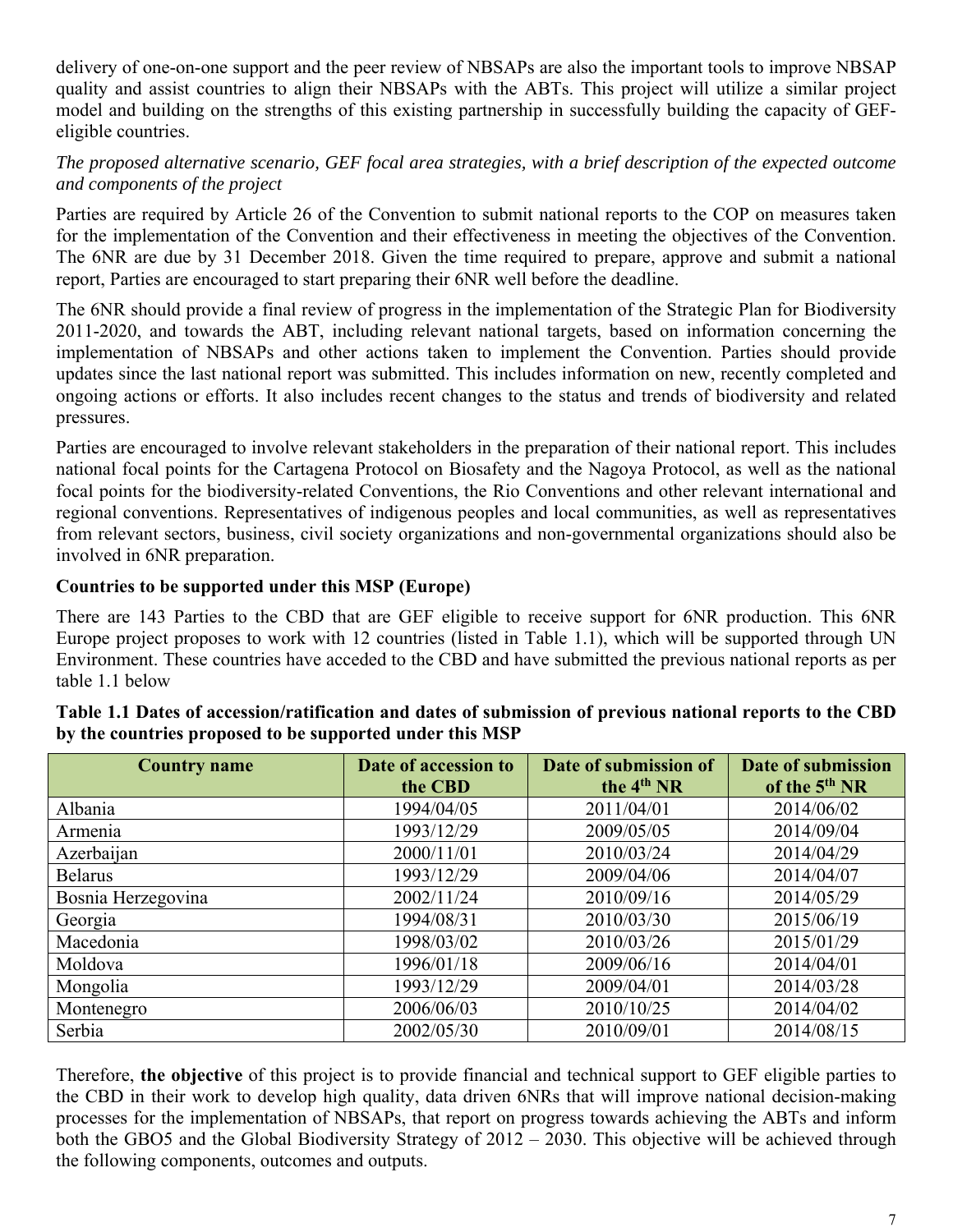## **Component 1: Project inception meeting & identification of funding resources**

**Outcome 1:** A functional steering committee (SC) is formed to prepare the 6NR, project timelines and methods are developed, funding is mobilized, where necessary, and training and capacity building activities are complete.

Output 1.1: The SC and coordination role(s) for 6NR preparation are assigned, and a production plan and timeline is developed. Activities include: (a) deciding on the working arrangements and methods for preparing the 6NR, including issues related to the use of the online reporting tool; (b) identifying the responsible actors and organizations for the different elements of the report; (c) identifying the relevant stakeholders for each national target or target component; and (d) holding the inception meeting.

Output 1.2: Funding and Resource are acquired, including the submission of a funding request and the identification of other funding sources. Activities include: (a) identifying of other sources of funding and inkind support, and (b) identifying partner organizations, agencies and centers of excellence to support the project.

Output 1.3: Participation in training and capacity building opportunities for the project team and the steering committee. Activities include: (a) training in the use of the CBD online reporting tool, and (b) training in the development of data that reports on progress in achieving the targets and activities in the post-2010 NBSAP.

## **Component 2: Assessment of progress towards each national target**

**Outcome 2:** Stakeholder owned reports for each ABT and/or national equivalent are produced and compiled

Output 2.1: A scoping report/zero draft for each ABT and/or national is prepared. Activities include: (a) preparing the initial draft elements of the national report, including data and progress assessments that are already available for each ABT and/or national equivalent; (b) identifying information gaps for each ABT and/or national equivalent that is required to undertake the assessment of implementation measures and the assessment of progress towards national targets required in 6NR sections II and III.

Output 2.2: Consultations with stakeholders are undertaken to verify data and progress assessments and address information gaps. Activities include: (a) facilitating a process that convenes experts from a full range of disciplines, including women, indigenous groups and business sectors, to determine the status of NBSAP implementation, identify data gaps and validate spatial information; and (b) working with experts during stakeholder workshops to draw conclusions on national progress related to NBSAP implementation and achievement of ABT, in support of Decision VII/25. Given the breadth of the national targets adopted by countries, multiple consultations may need to be undertaken, and can include national focal points for the Cartagena and Nagoya Protocols, national focal points for the other biodiversity-related conventions, Rio Conventions and other relevant international and regional processes and agreements, representatives of other government ministries and local governments, representatives of indigenous peoples and local community organizations, research and academic bodies, the private sector, bodies representing the agricultural, forestry, fishery, tourism or other sectors, environmental management bodies, non-governmental organizations, women's organizations, and agencies addressing sustainable development and poverty eradication.

Output 2.3: Gender-sensitive reports for each ABT and/or national target equivalent are developed, and are based on the information collected during the activities that are described above. Activities include: (a) developing progress assessments for each ABT and/or national target equivalent; (b) reviewing NBSAP implementation (c) reviewing actions to mainstream biodiversity (d) assessing of the effectiveness of the actions undertaken to implement the Strategic Plan and NBSAPS. The individual assessments serve as a series of small, stand-alone reports, which when combined, constitute the main body of the 6NR. This output builds the capacity of countries to facilitate dynamic monitoring, reporting and decision making to ensure they can more efficiently and effectively undertake their national reporting obligations. It also ensures that gender issues are mainstreamed.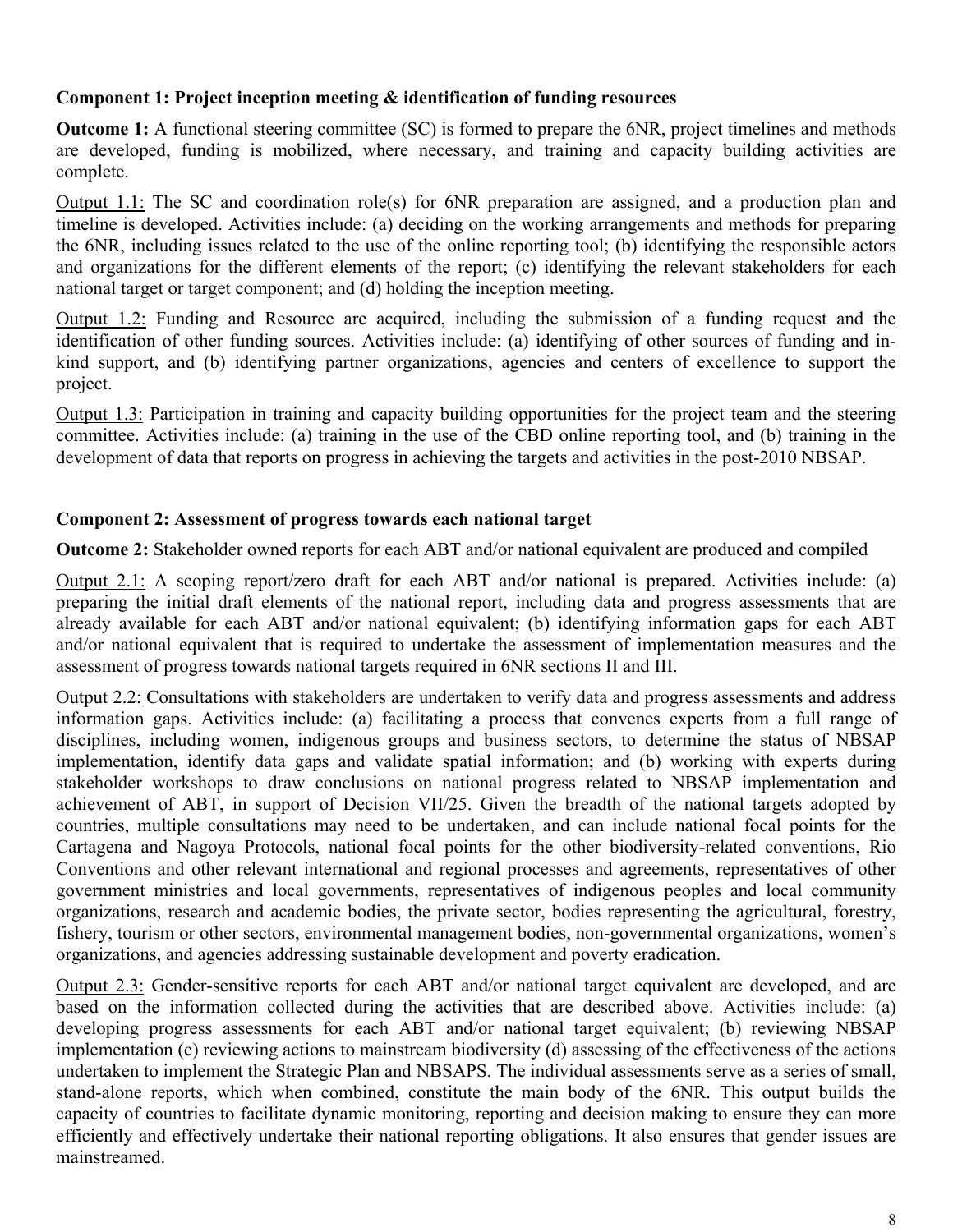#### **Component 3: Sixth National Report production and submission**

**Outcome 3:** A Stakeholder owned 6<sup>th</sup> National Report is produced and submitted to the CBD

Output 3.1: The 6NR is compiled, reviewed, revised and finalized. Activities include: (a) compiling the target level assessments into a comprehensive draft 6NR, and following all formatting requirements to ensure consistency across targets; (b) circulating the draft 6NR to the SC and UNDP/UN Environment for a technical peer review; (c) revising the assessment to incorporate additional data sources and technical expertise; (d) facilitating additional stakeholder consultations, as needed; (e) developing a final 6NR report; and (f) obtain final approval from steering committee. Depending on the comments received during the review period, a country may wish to make the report available for a second round of peer review. Following the peer review the report will be revised and the final version produced

Output 3.2: The 6NR is validated and officially submitted to the CBD. Activities include: (a) official validation of the report by the government, which often requires approval from the Minister or Cabinet; and (b) submitting the 6NR as an official document to the CBD in accordance with Article 26. The 6NR should comply with national procedures for such submissions. If the 6NR is being prepared with the use of the online reporting tool, the report may be submitted directly to the Secretariat through this system. Parties not using the online reporting tool may send their 6NR to the main email address of the SCBD (secretariat@cbd.int). A national report submitted in document form should be accompanied by an official letter from the national focal point or the senior government official responsible for the implementation of the Convention.

#### *Incremental reasoning and expected contributions from the baseline, the GEFTF, and co-financing*

The project seeks to offer instructive guidance and a suite of responsive technical support services for enhancing 6NR quality and catalyzing their transformative role as effective policy instruments, and thereby contributing to achievement of the Strategic Plan and related ABT. Parties are required by Article 26 of the Convention to submit national reports to the COP on measures taken to implement it, and the effectiveness of those actions in meeting the Convention's objectives. The 6NR will focus on monitoring the effectiveness of national strategies and actions in achieving National and Aichi Biodiversity Targets (ABT) and related biodiversity outcomes. This will require an assessment of progress on achieving national targets, using the global and/or national indicators of biodiversity status and trends. However, reporting places a significant burden on countries and results are generally superficial. A lack of spatial data analysis, root cause analysis, and monitoring changes in the status and trends of biodiversity at regular intervals is resulting a pervasive lack of evidence based evidence-based reporting and decision making. These gaps are compounded during assessments regarding the impact of NBASP actions, many of which are not financeable, measurable or sufficiently detailed to be enacted. Many parties will be challenged to populate the CBD online reporting system because of these issues and the variability in post 2010 NBSAPS and previous national reports. The 6NR approach necessitates new thinking about how to development a dynamic reporting framework and decision support system that builds the capacity of countries to that facilitate dynamic monitoring, reporting and decision making to ensure they can to more efficiently and effectively undertake their national reporting obligations.

Most Parties have identified lack of financial, human and technical resources as limiting their implementation of the Convention. Meanwhile, technology transfer under the Convention has been very limited, and there is concern that insufficient scientific information for policy and decision making is a further obstacle for the implementation of the Convention. Many countries do not find themselves able to commit the necessary funds, planning, and time for following up on their international commitments with sufficient technical quality. Without the benefit of external assistance and extra guidance, capacity in several countries is simply not sufficient for carrying out the assessment and consultation in a truly participatory fashion and with adequate technical and scientific standards. This is particularly the case for Least Developed Countries (LDCs) and Small Island Developing States (SIDS).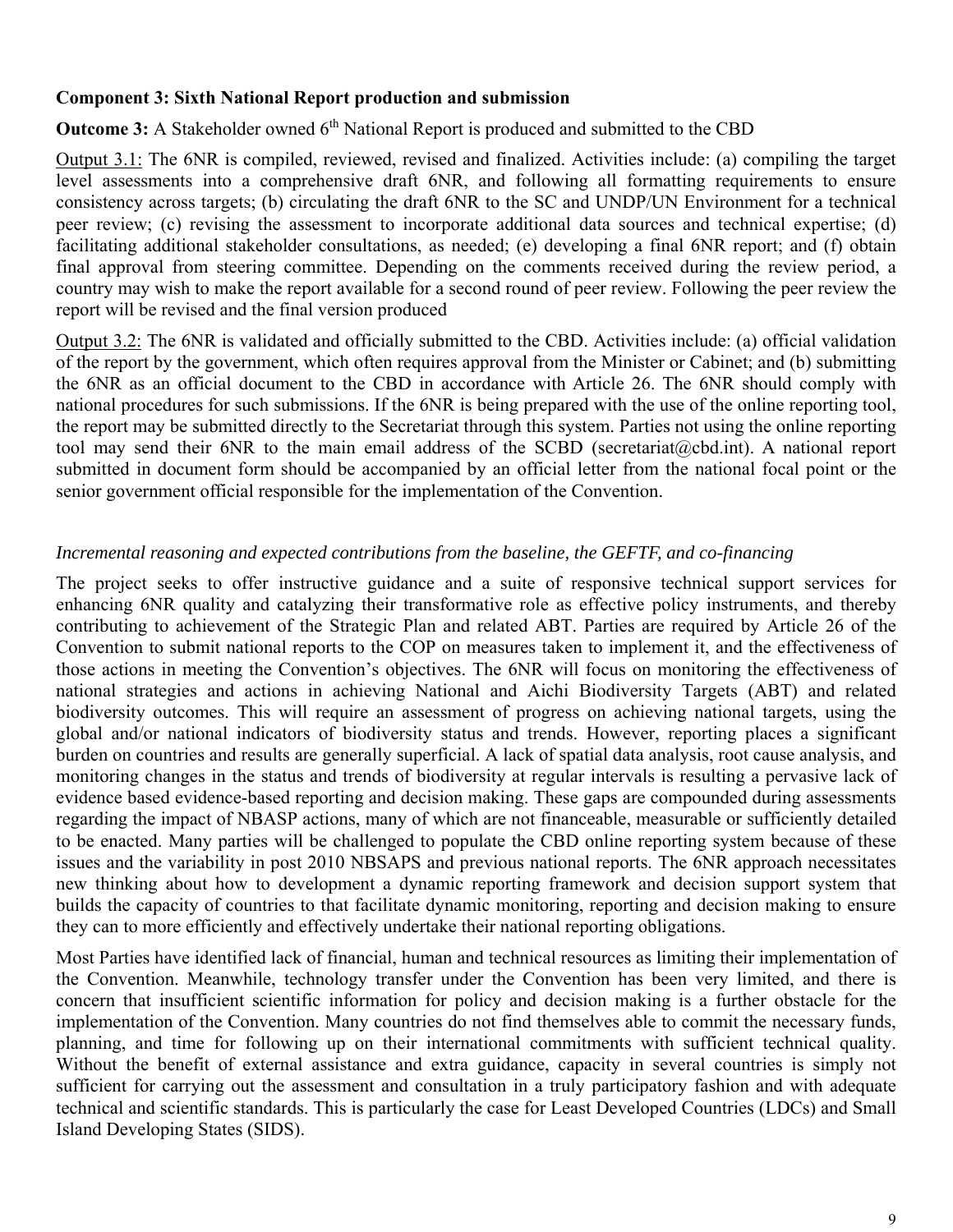| <b>Current Baseline</b>                                                                            | <b>Alternative</b>                                                                                      |
|----------------------------------------------------------------------------------------------------|---------------------------------------------------------------------------------------------------------|
| Without GEF funding, reports may be delivered, but                                                 | With GEF funding, countries will:                                                                       |
| there will likely be:                                                                              | Be provided with full technical support<br>$\bullet$                                                    |
| Minimal technical input                                                                            | Be provided with support on data, information                                                           |
| Minimal use of data, information and<br>$\bullet$                                                  | and knowledge related to key issues                                                                     |
| knowledge                                                                                          | Be able to fully engage with stakeholders<br>$\bullet$                                                  |
| Low levels of stakeholder engagement<br>$\bullet$                                                  | Be provided with external peer review and                                                               |
| No external expert review<br>$\bullet$                                                             | become part of a community of practice around                                                           |
| Lack of full alignment with implementation<br>$\bullet$                                            | all Aichi Biodiversity Targets                                                                          |
| approaches                                                                                         | Have support to integrate national reporting<br>$\bullet$                                               |
| Lack of full alignment with reporting<br>$\bullet$                                                 | into NBSAP implementation processes                                                                     |
| processes to other conventions and processes                                                       | Have support to fully align their reporting with                                                        |
|                                                                                                    | other reporting requirements                                                                            |
| Minimal adherence to reporting deadlines: In the                                                   | Parties will receive sequenced technical support to to                                                  |
| baseline scenario, countries typically will not adhere to                                          | develop high quality, data driven 6NR by the deadline,                                                  |
| reporting deadline of Dec 2018, which will limit the                                               | and the data can be used to inform GBO5 and the                                                         |
| ability of Parties to determine national and global<br>progress towards achievement of the ABT and | Strategic Plan.                                                                                         |
| implementation National Biodiversity Strategy and                                                  |                                                                                                         |
| Action Plans (NBSAPs), and to develop information                                                  |                                                                                                         |
| for the GBO5 and the Strategic Plan.                                                               |                                                                                                         |
| Minimal technical input: In the baseline scenario,                                                 | Parties will receive financial resources and benefit                                                    |
| countries will generally be financially limited to                                                 | technical<br>building<br>from<br>to<br>capacity<br>access                                               |
| development and use of data to inform national                                                     | opportunities that will enable them to develop high-                                                    |
| reporting. As a result, the 6NR will lack the sufficient                                           | quality, data driven national reports. In GEF-eligible                                                  |
| technical stringency and analytical depth that is                                                  | countries, this project will allow Parties to invest in                                                 |
| required. Many countries do not find themselves able                                               | developed more accurate data on the status of                                                           |
| to commit the necessary funds, planning, and time for                                              | biodiversity and ecosystems, and to incorporate it into                                                 |
| following up on their international commitments with                                               | national<br>reporting<br>frameworks,<br>and<br>related                                                  |
| sufficient technical quality. Therefore, in many GEF-                                              | assessments of NBSAP implementation and ABT                                                             |
| eligible countries, the 6NR would be developed with                                                | achievement.                                                                                            |
| insufficient or inaccurate data on the status of                                                   |                                                                                                         |
| biodiversity and ecosystems.                                                                       |                                                                                                         |
| Low levels of stakeholder engagement: In the<br>baseline scenario, stakeholders will be minimally  | Stakeholder consultations will be undertaken to verify<br>6NR data and progress assessments and address |
| engaged in the national reporting process.                                                         | information gaps. Experts will be engaged to draw                                                       |
|                                                                                                    | conclusions on national progress related to NBSAP                                                       |
|                                                                                                    | implementation and ABT achievement, in support of                                                       |
|                                                                                                    | Decision VII/25. Given the breadth of the national                                                      |
|                                                                                                    | targets adopted by countries, multiple consultations be                                                 |
|                                                                                                    | undertaken, and can include national focal points for                                                   |
|                                                                                                    | the Cartagena and Nagoya Protocols, national focal                                                      |
|                                                                                                    | points for the other biodiversity-related conventions,                                                  |
|                                                                                                    | Rio Conventions and other relevant international and                                                    |
|                                                                                                    | regional processes and agreements, representatives of                                                   |
|                                                                                                    | other government ministries and local governments,                                                      |
|                                                                                                    | representatives of indigenous peoples and local                                                         |
|                                                                                                    | community organizations, research and academic                                                          |
|                                                                                                    | bodies, the private sector, bodies representing the                                                     |
|                                                                                                    | agricultural, forestry, fishery, tourism or other sectors,                                              |
|                                                                                                    | environmental management bodies, non-governmental                                                       |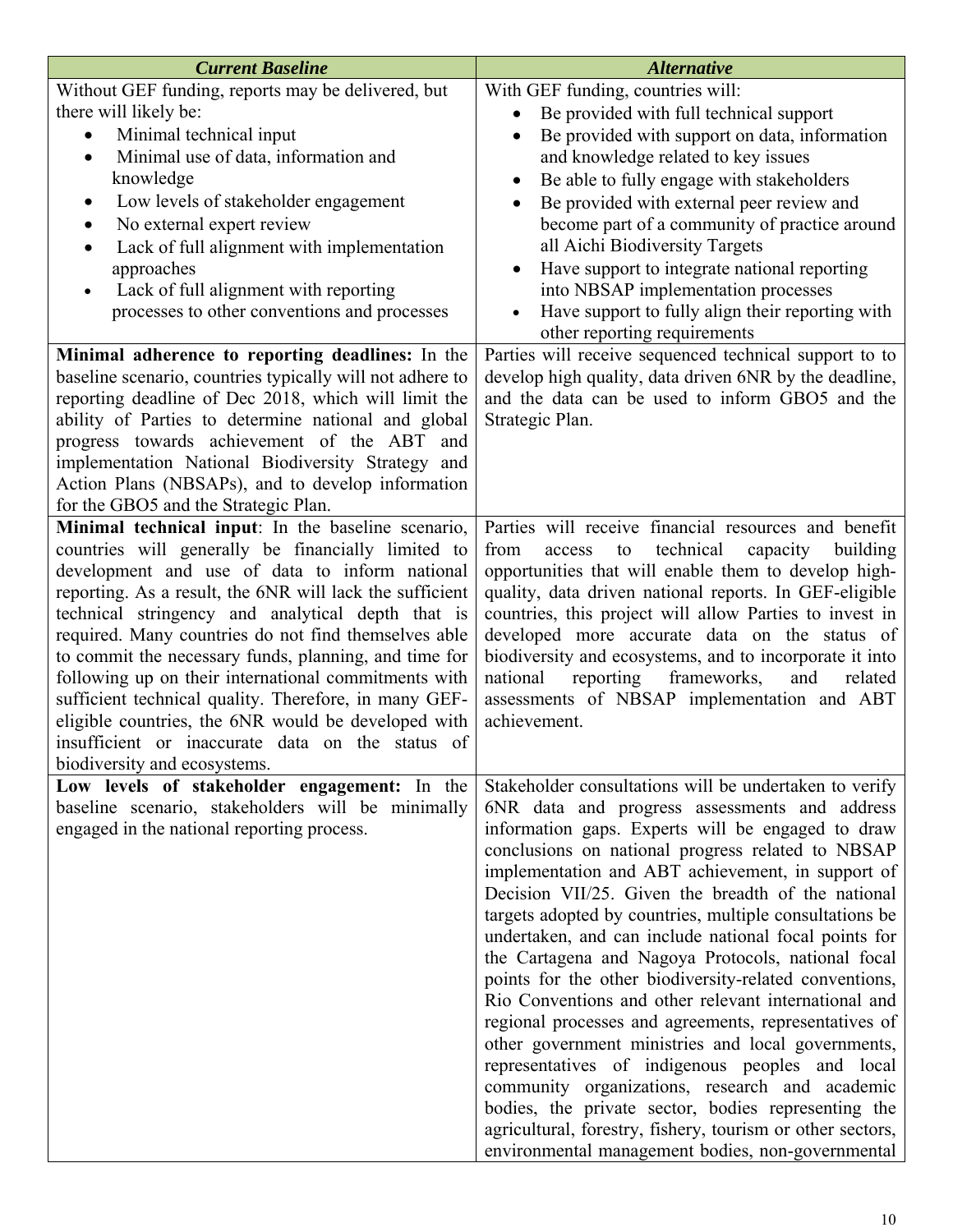| No external peer review: 6NR reports will lack                                                                                                                                                                                                                                             | organizations, women's organizations, and agencies<br>addressing sustainable development and poverty<br>eradication. Engaging a variety of stakeholders in the<br>reporting process will also help to successful<br>mainstream biodiversity into national development<br>planning frameworks and sector planning processes.<br>Parties will be provided the opportunity to circulate                                                                                                                                                                                                                                                                                                                                                          |
|--------------------------------------------------------------------------------------------------------------------------------------------------------------------------------------------------------------------------------------------------------------------------------------------|-----------------------------------------------------------------------------------------------------------------------------------------------------------------------------------------------------------------------------------------------------------------------------------------------------------------------------------------------------------------------------------------------------------------------------------------------------------------------------------------------------------------------------------------------------------------------------------------------------------------------------------------------------------------------------------------------------------------------------------------------|
| consistency and quality and there will be variability in<br>the quality of data and types of expertise used to<br>develop the assessment. Without this mechanism,<br>stakeholders may not have the opportunity to comment                                                                  | the draft 6NR to the SC and UNDP/UN Environment<br>for a technical peer review; and revise the assessment<br>accordingly to incorporate additional data sources and<br>expertise.<br>Additional<br>technical<br>stakeholder                                                                                                                                                                                                                                                                                                                                                                                                                                                                                                                   |
| on the report in its more final stages or work together<br>to improve the accuracy and accountability of the<br>report.                                                                                                                                                                    | consultations will be facilitated, as needed. Depending<br>on the comments received during the review period, a<br>country may wish to make the report available for a<br>second round of peer review. This will ensure<br>professional and consistent standards across 6NR, and                                                                                                                                                                                                                                                                                                                                                                                                                                                              |
|                                                                                                                                                                                                                                                                                            | that the best available data and expertise are being<br>used to develop it. A checklist of will be developed<br>and made available in multiple languages. This<br>mechanism also allows peer-to-peer feedback.                                                                                                                                                                                                                                                                                                                                                                                                                                                                                                                                |
| Not fully aligned with implementation approaches                                                                                                                                                                                                                                           | Improvements in reporting processes can support<br>improved cooperation among different national<br>entities. This will strengthen cooperation mechanisms<br>and information management in general and lead to<br>more efficient reporting, and more efficient use of<br>reported information, including in the context of<br>follow-up and review of SDG progress. If properly<br>established, such processes assist not only the<br>reporting process, but also support awareness raising<br>at the national level, and decision making relating to<br>implementation<br>Convention<br>of<br>the<br>through<br>improvements in information management and use                                                                               |
| Not fully aligned with and benefiting from<br>reporting to other conventions and processes                                                                                                                                                                                                 | This project will assist in operationalizing coherence<br>at the national level in reporting to conventions.<br>Achievement of the ABTs is not only about CBD<br>implementation, as each of the other biodiversity-<br>conventions also adopted ABT-related<br>related<br>obligations.<br>Sharing<br>and<br>accessing<br>relevant<br>information for biodiversity-related decision-making<br>more broadly amongst national focal points, and<br>working to ensure use of the same information<br>processes, will provide opportunities to identify areas<br>of duplication and generate options to harmonize and<br>streamline processes for collecting, storing, sharing,<br>analyzing and reporting biodiversity information by<br>country. |
| Without the project, the sixth national report may be<br>developed with insufficient or inaccurate data on the<br>status of biodiversity and ecosystems, biodiversity<br>strategy architects will continue to lack analytical and<br>technical capacity, there will be limited stakeholder | In the alternative, governments/countries will develop<br>high quality sixth national report, which will be<br>drafted in a participatory manner, based on sound<br>assessments of the status of biodiversity and<br>ecosystems, as well as sharp analysis of the underlying                                                                                                                                                                                                                                                                                                                                                                                                                                                                  |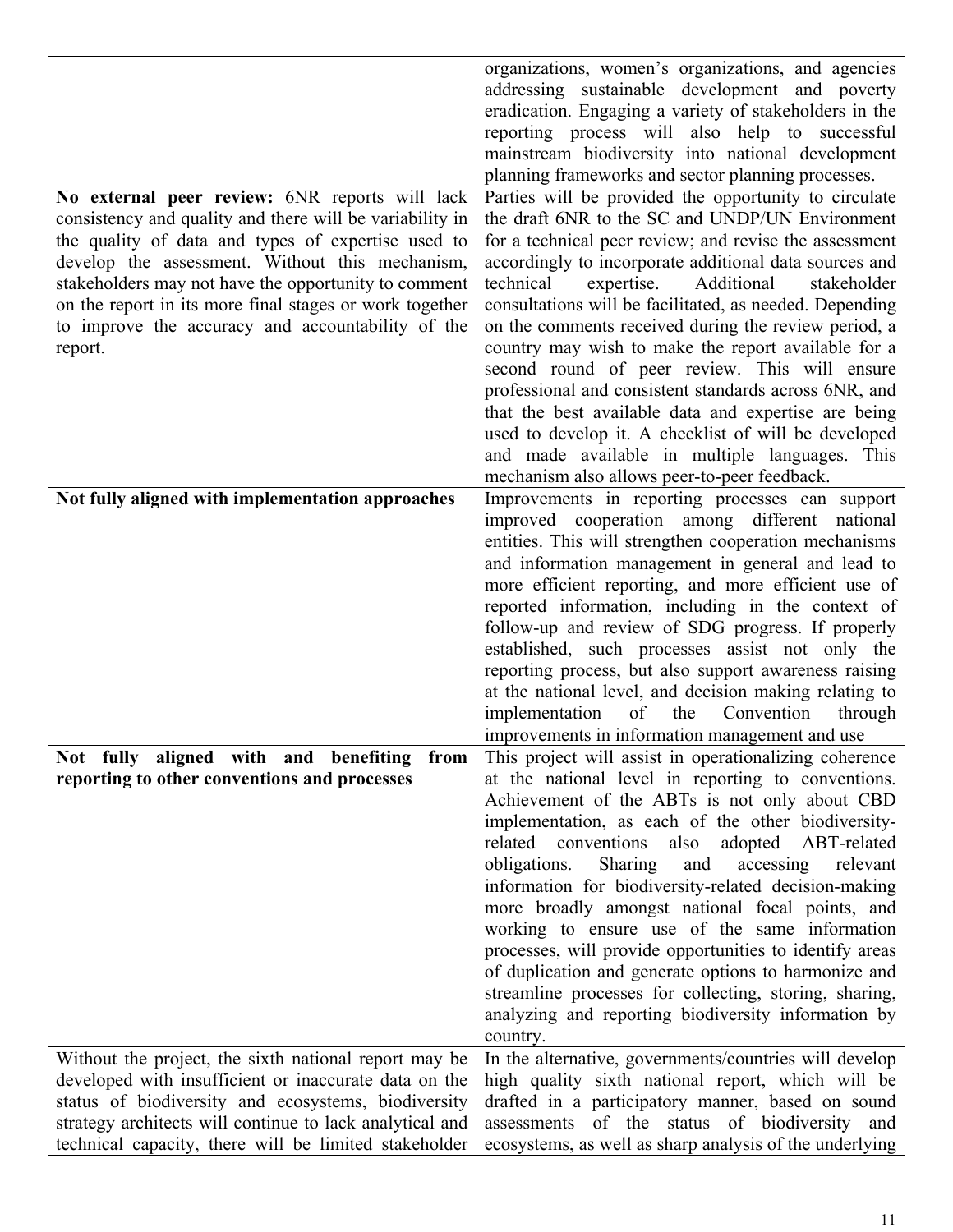|                                                           | consultation, biodiversity will be insufficiently causes of biodiversity loss; attach due value to |
|-----------------------------------------------------------|----------------------------------------------------------------------------------------------------|
|                                                           |                                                                                                    |
|                                                           | mainstreamed into key productive sectors and biodiversity and ecosystem services for a country's   |
| development plans, countries will continue to create      | development; provide policy guidance on the                                                        |
| financial planning for biodiversity strategy              | mainstreaming of biodiversity into key sectoral and                                                |
| implementation based on incorrect assumptions and         | development plans, policies and practices; take climate                                            |
| unrealistic projections, and strategies will quite likely | change and resilience into consideration; include a                                                |
| lack sufficient policy traction at the national level and | sound a prioritized plan for addressing direct pressures                                           |
| simply get shelved.                                       | on biodiversity; include national biodiversity targets                                             |
|                                                           | and appropriate indicators for monitoring progress;                                                |
|                                                           | integrate spatial planning considerations; identify                                                |
|                                                           | issues requiring capacity development and urgent                                                   |
|                                                           | action; include a feasible resource mobilization plan;                                             |
|                                                           | and have been adopted with the inclusion of Aichi-                                                 |
|                                                           | inspired national targets.                                                                         |

## *Global environmental benefits*

There are two primary global environmental benefits to this project. First, it contributes to the global assessment of progress in achieving the ABTs, and to an understanding of the national contributions made to the Strategic Plan by doing so. The same information is also relevant to assessment of progress in addressing aspects of other international commitments including the SDGs). Second, it provide an important basis for consideration of the post-2020 global biodiversity strategy. The information developed during this project can be used not only to understand current biodiversity status and trends, but also to understand how well a country's actions are contributing to national and global conservation targets.

The results will provide a simultaneous and comparable snapshot of how countries are implementing CBD obligations, and the results of those strategies and actions. This project is an intervention in alignment with the GEF's mandate to generate global benefits by paying for the incremental costs of planning and foundational enabling activities that countries implement to generate global biodiversity benefits.

## *Innovation, sustainability and potential for scaling up*

## Innovation

Elevating biodiversity concerns into the policies and plans of government ministries and private sector companies is a goal that can take many years to achieve, and require tremendous amounts of energy and. This project builds the capacity of Parties to develop high quality 6NR that support ministries and CBD to communicate the value of biodiversity to improve ABT related outcomes to key sectors. These will be reports needed to make a compelling argument for conservation, influence development decisions and have the potential to improve outcomes for biodiversity and poverty. The reports will be gender responsive.

Included in the 6NRs will be direct and explicit linkages to Sustainable Development Goals and to national development goals and planning.

#### Sustainability

Institutional Sustainability: The project's sustainability will be assured by building institutional capacity to develop high quality, data driven national assessments of progress to achieve national biodiversity targets and to report on progress towards achieving the Aichi Biodiversity Targets and implementing National Biodiversity Strategy and Action Plans (NBSAPs) with the purpose of informing the fifth Global Biodiversity Outlook (GBO5) and the Global Biodiversity Strategy of 2021 – 2030. The stakeholder driven reporting process will ensure ownership of the outcomes and help Parties to further set and evaluate the importance of a national conversation strategy, and the elements it is intended to address. In most GEF-eligible countries, these committees and structures operated or are operating through previous GEF projects targeting enabling activities.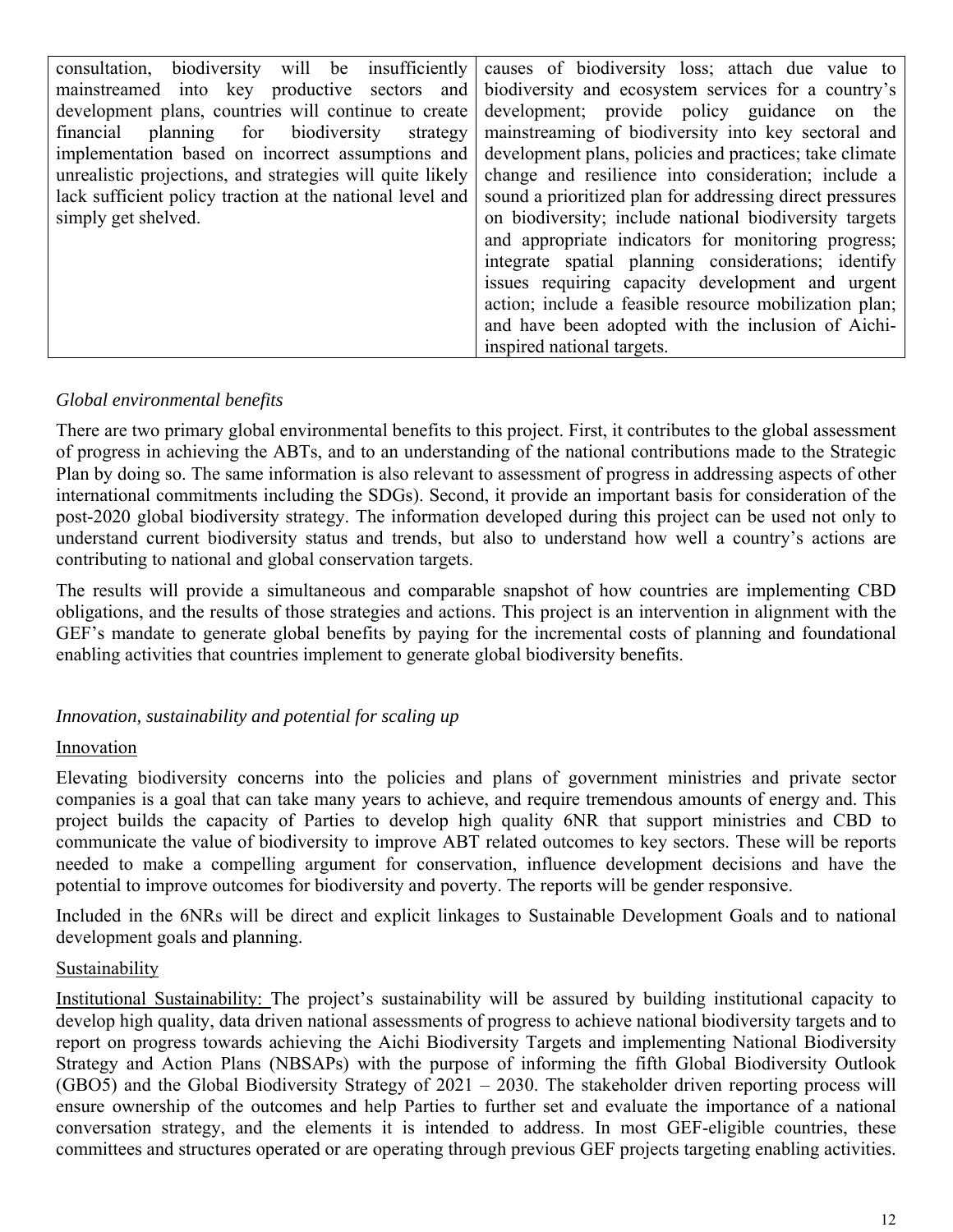Measures will be taken to ensure adequate representation of the stakeholder's responsible gender equality and the involvement of indigenous peoples and other emerging issues, and to the engagement of focal points of other multilateral agreements and processes. Project design is a direct response to needs identified in the capacity assessment carried out by WCMC in 2012 with respect to national biodiversity planning, as well as needs assessments during the "Global Support to NBSAP" project. Both projects highlight the concept that biodiversity planning is a cyclical and incremental process of capacity building.

Sustainability through strengthening Networks: The technical sustainability of the outcomes of the project is dependent on the maintenance and management of the national, regional and global communications infrastructure. This project will be executed at country level but may have participation of various regional and global actors such as UNEP Regional offices, UNEP WCMC, and SCBD as deemed necessary. Networks will also include actors relevant to issues of gender equality.

## Anchoring the project in the UNDAFs

UNEP will make sure this project is anchored in the individual country UNDAF processes, and thus will expose the results to the rest of the UN players in the region. This is crucial to making sure that the outputs and outcomes are visible to many other development agencies and therefore stand a better chance to attract more national and regional support in the future.

While the number of countries may pose a challenge for this mainstreaming due to differences UNDAF cycles, it will still be possible to capture and include it sometime within the 24 months of the project duration. A typical UNDAF framework runs for 5 years and has five pillars including (a) Human rights; (b) Gender mainstreaming; (c) Environment Sustainability; (d) Capacity development; and (e) Results based management. This  $6<sup>th</sup> NR$ project is based on the environment angle but addresses all the others- and so it will be easy for any country to articulate and mainstream the project in UNDAF. Further, the completed 6NRs will be used as a key document in the drafting of UNDAFs and therefore play a key part in informing UNDAFs, though the various stakeholders involved in the compilation of the 6 NRs. Each of the 17 countries will interrogate their own UNDAF documents and make sure the project answers to their requirements..

## Potential for scaling up

The proposed project builds on the positive results of previous projects, including the enabling activities funding and technical support packages provided to Parties during the post-2010 NBSAP revision process. All project activities are designed with maximum replicability as an integral aim. Integral project components, such as the consultation teams, the multi-sectoral stakeholder groups, the technical peer review framework and the thematic biodiversity committees, have been used in previous GEF-funded projects that are focused on enabling activities project. These approaches will be replicated and refined in this project, and the scaled up for use during other GEF supported enabling activities.

The project is also already drawing interesting lessons on the importance of inter-agency collaboration and on the need to involve the Convention in partnerships. During the development of the Third and Fourth National reports, and implementation of the 'Global Support to NBSAP' project, UNEP had a similar mode of using an umbrella program encompassing many countries. This modus operandi has several advantages which could be replicated in other GEF and non-GEF projects that involve mandatory enabling activities. The advantages include:

- The umbrella approach is aimed at reducing transaction costs of individual country requests, providing the GEF, and UNEP an opportunity for managing the biodiversity Enabling Activities more strategically in close partnership with the CBD and other key global actors.
- A second aspect that is already being replicated from previous umbrella projects is parallel training for country teams for issues pertaining to the project and organized by the SCBD.

2. Child Project? If this is a child project under a program, describe how the components contribute to the overall program impact.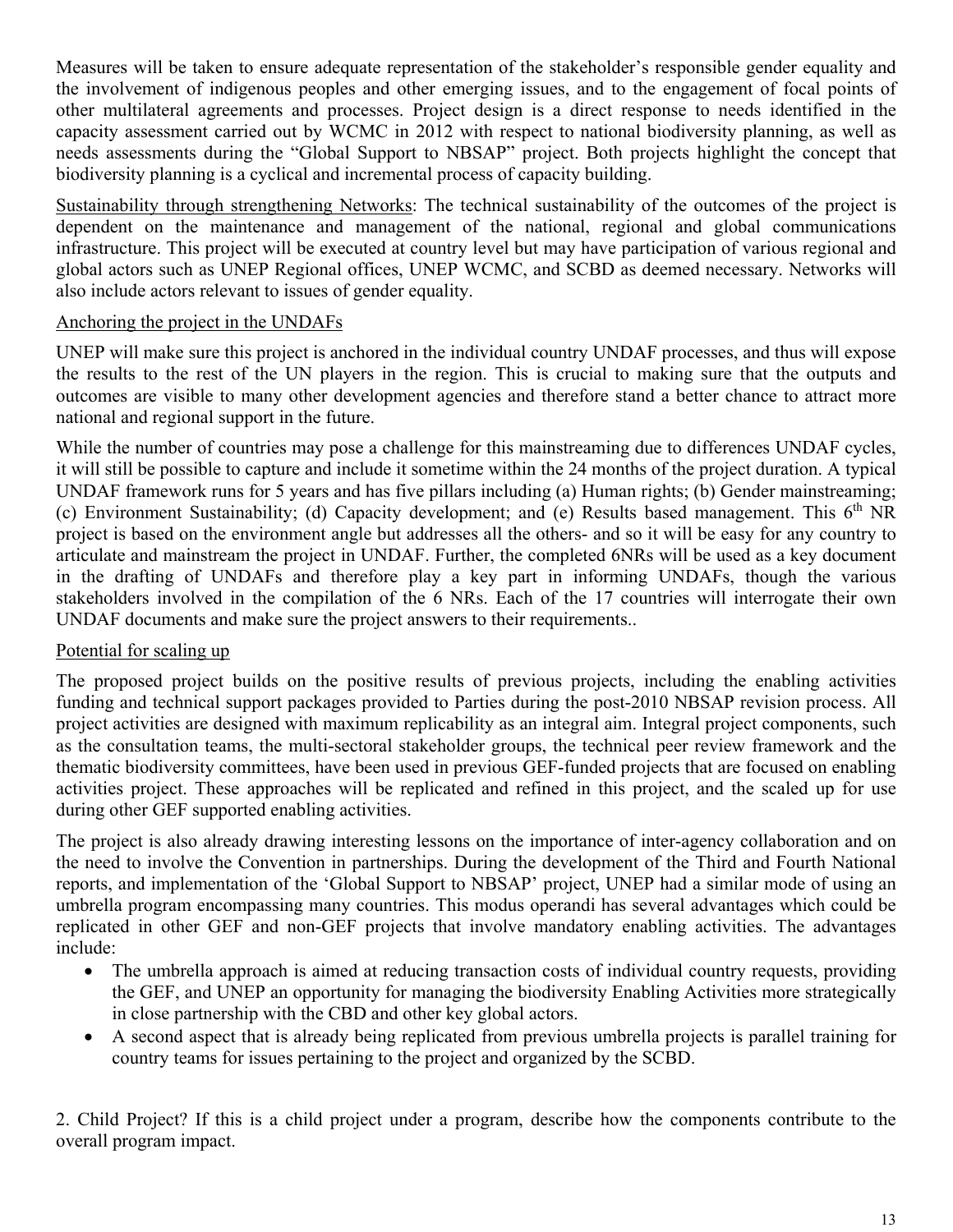*3. Stakeholders.* Will project design include the participation of relevant stakeholders from civil society organizations (yes  $\boxtimes$  /no ) and indigenous peoples (yes  $\boxtimes$  /no )? If yes, elaborate on how the key stakeholders engagement is incorporated in the preparation and implementation of the project.

Countries are expected to involve a wide multi-sectoral group of stakeholders in the various stages of consultations, and where possible, are encouraged to include the entities listed in Table 3.1. During the funding of previous enabling activities, GEF eligible countries conducted stakeholder mapping exercises for biodiversity issues. Participating parties may re-engage those working groups during the 6NR reporting period. Where there are emerging issues, such as gender equality, additional stakeholders will be invited to participate in the process.

The stakeholder engagement process should start with the CBD national focal points, the NBSAP responsible authority or whoever has responsibility for NBSAP coordination, the preparation of CBD national reports; and thereafter it should expand to include a much broader range of national actors. Existing guidance repeatedly emphasizes that during the transition from biodiversity planning to biodiversity implementation (and related progress assessments and reporting), then everyone with a stake in the outcome of the NBSAP needs to be engaged. At the country level, UNDP and UNEP generally recommend instituting a national steering committee that includes representatives of all sectors. These could include line ministries, research and academic bodies, business and industry, indigenous and local community organizations, bodies representing the agricultural, forestry, fishing or other sectors, environmental management bodies, non- governmental organizations, women's organizations, bodies and agencies addressing sustainable development and poverty eradication, educators, the media, and others. Each country's list will be different, but comprehensive. The NBSAP Forum will be key to ensuring disclosure, participation and inclusiveness. This project will create the means for ensuring that, at the country level, the development of the 6NR will be a widely inclusive and participatory process.

The project will follow SCBD training modules recommendations for stakeholder engagement, which include involving the following sets of actors:

- national ministries that are responsible for managing the environment portfolio in each participating country;
- national ministries responsible for production sectors (e.g., fisheries, forestry, agriculture)
- national ministries responsible for development sectors (e.g., infrastructure, mining, energy, transportation)
- national ministries responsible for finance, budgeting
- other national stakeholders, including multi-sectoral government ministries, local authorities, local communities, civil society organizations (CSOs), local non-governmental organizations (NGOs) and universities;
- private sector entities;
- local communities and indigenous peoples;
- international NGOs, such as BirdLife International, IUCN and the World Wildlife Fund;
- multi-lateral agencies, such as FAO, the World Bank and others. Section 5 gives a detailed identification of relevant institutions and their expected roles in the consultations.

The project will also draw on the guidance and engagement of a number of regional partners that work together with UNDP, UNEP and the CBD Secretariat in different ways (the list is not exhaustive). *From Mesoamerica and South America:* REDPARQUES, CATIE, IUCN WCPA regional vice chairs, WWF, TNC, Birdlife International, GIZ regional offices, Government of Brazil. *From the Caribbean:* IUCN regional office implementing BIOPAMA, TNC, and UNEP-CEM/CaCMP. *From Africa (Southern & Eastern):* SANBI, IUCN regional office for Southern and Eastern Africa which is implementing BIOPAMA, WWF, CI, Birdlife, IUCN TILCEPA. *From Central Africa:* IUCN PACO, TNC, and AWF. *From West Africa:* WWF, PMRC (supported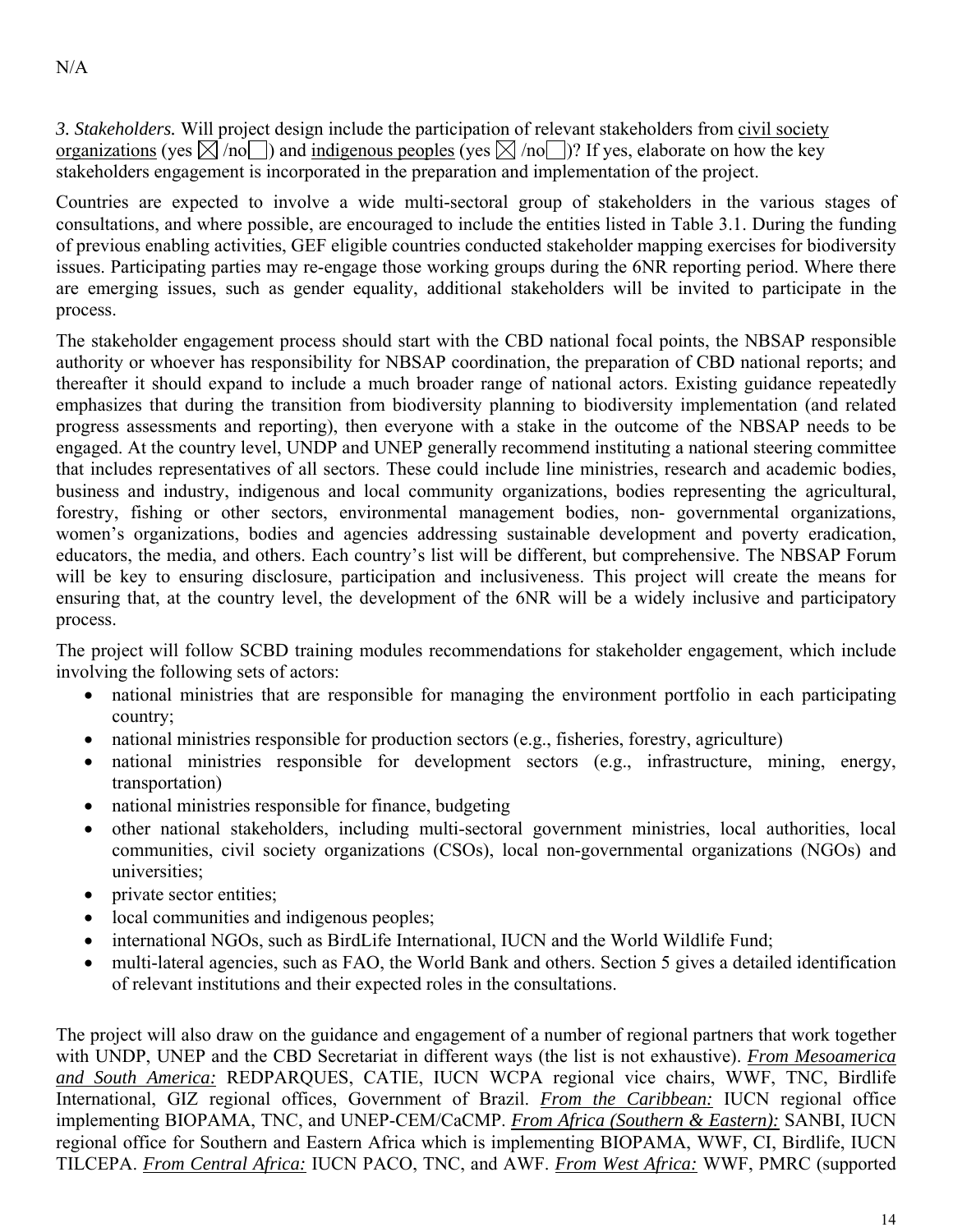by a consortium of NGOs and donors), Birdlife international, IUCN PAPACO and MIKE Programmes. *From Northern Africa and West Asia:* IUCN regional offices for West Asia and Mediterranean, ROPME, LAS. Ramsar regional coordinator, CMS Abu Dabi office, and the Government of Egypt and UAE. *From the Pacific:* SPREP, TNC, WWF, WCS, Birdlife International, IUCN Oceania, and Rare. *From South Asia:* ICIMOD and Wildlife Institute of India, IUCN - WCPA regional vice chair and Rare. *From South and East Asia:* Government of Korea, ASEAN Centre for Biodiversity, IUCN regional office in Vietnam supported by WCS, WWF and Birdlife International. *From CEE and Central Asia:* WWF, Bfn (German nature academy), TNC, and WCS. Biodiversity data partners will be enlisted from: GLOBE, NASA, JRC, WCMC, TNC, IUCN, EOL/BioSynthesis Group, GBIF, BirdLife, UNESCO, CI, Ramsar, UNESCO, FAO, among others.

## **Table 3.1: Potential stakeholders**

| <b>Government ministries:</b>                                                                              |
|------------------------------------------------------------------------------------------------------------|
| Ministry of Environment                                                                                    |
| Ministry of Energy, Mineral Resources:                                                                     |
| Ministry of Fisheries                                                                                      |
| Ministry of Health/Public Health                                                                           |
| Ministry of Housing                                                                                        |
| Ministry of Trade/Commerce                                                                                 |
| Ministry of Science and Technology                                                                         |
| Ministry of Education                                                                                      |
| Ministry of Finance                                                                                        |
| Ministry of Energy                                                                                         |
| Ministry of Women's Affairs/responsible for gender issues                                                  |
| Ministry of Tourism                                                                                        |
| Ministry of Water Resources                                                                                |
| Ministry of Industrialization                                                                              |
| Ministry of Information and Communication                                                                  |
| Ministry of Lands                                                                                          |
| Ministry of Labor                                                                                          |
| Agricultural extension agencies,                                                                           |
| National focal point(s) for Multilateral Environmental Agreements                                          |
| Legislature-                                                                                               |
| For example, Parliaments, Congressional Bodies, Senates, Member of Parliament                              |
| <b>Judiciary</b>                                                                                           |
| Civil Courts, Criminal Courts, Police, Roll of Advocates, Judges, Magistrates                              |
| Taxonomists, National Museums, Zoological /Botanical gardens, Herbaria, Arboreta, germplasm and seed bank  |
| plant and animal breeding bodies etc, Universities, Forest Associations, Wild Life Protection<br>managers, |
| Services                                                                                                   |
| Communication                                                                                              |
| Print, Audio & Visual Media                                                                                |
| <b>Private Businesses/Sector/Industry:</b>                                                                 |
| Oil Industry, Pharmaceuticals, Financial Institutions,                                                     |
| Telecommunication Companies, Food and Beverage Companies, Extractive/Mining companies, agro-               |
| biotechnology industry associations,                                                                       |
| <b>Academia &amp; Research Institutions:</b>                                                               |
| Public and private agricultural research bodies,                                                           |
| Colleges, polytechnics and universities or training establishments,                                        |
| <b>Civil Society Groups / NGOs/UN Agencies:</b>                                                            |
| Indigenous, minority and local community associations, Farmer Associations, Human rights groups,           |
| Conservation NGOs, Bilateral aid groups, NGOs working in the area of gender and environment                |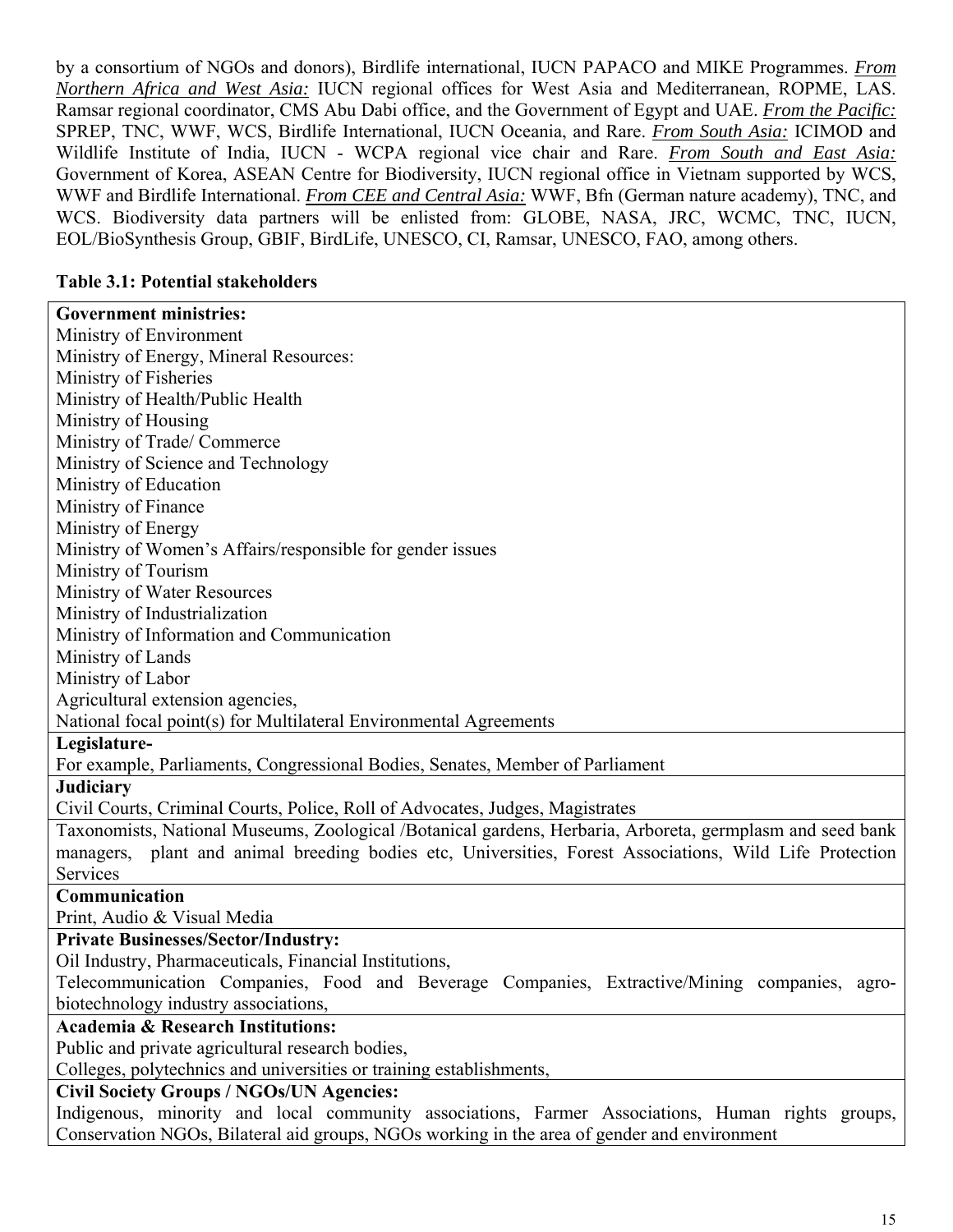*4. Gender Equality and Women's Empowerment.* Are gender equality and women's empowerment taken into account (yes  $\boxtimes$  /no )? If yes, elaborate how it will be mainstreamed into project implementation and monitoring, taking into account the differences, needs, roles and priorities of women and men.

Gender mainstreaming is an important aspect of CBD implementation and it is enshrined not just in the Strategic Plan 2011-2020 itself (refer to COP 10 Decision X/2, article 8), but also in a number of other COP decisions. Quoting the mentioned article, "Recalls decision IX/8, which called for gender mainstreaming in national biodiversity strategies and action plans, and decision IX/24, in which the COP approved the gender plan of action for the Convention, which, among other things, requests Parties to mainstream a gender perspective into the implementation of the Convention and promote gender equality in achieving its three objectives, and requests Parties to mainstream gender considerations, where appropriate, in the implementation of the Strategic Plan for Biodiversity 2011-2020 and its associated goals, the ABT, and indicators." The project will be a vehicle for further implementing these decisions. The reporting template will consider gender when assessing process in achieving the ABDT and/or national target equivalent. All Parties will be encouraged to undertake strategies and actions that highlight women's role in conservation/sustainable use and that address the need for a more gender-equitable sharing of its benefits.

*5. Benefits.* Describe the socioeconomic benefits to be delivered by the project at the national and local levels. Do any of these benefits support the achievement of global environment benefits (GEF Trust Fund) and/or adaptation to climate change?

## **Socio-economic benefits**

This project is an enabling activity where practical interventions or basic research for new data from the field will not be done. However the project will ensure all norms regarding social safeguards will be employed in the following ways;

- In-depth analysis and articulation of relationship of BD conservation to human wellbeing. In particular, issues on how biodiversity conservation, or lack of it, affects both men and women, and how it affects livelihoods and poverty levels of local rural communities will be brought out in the consultations and in the final reports, along with measures identified to address issues, where possible.
- Issues of BD conservation and poverty alleviation should be well articulated in the consultations in during NR6 preparation. In addition, during the project implementation, there will be deliberate inclusiveness of both men and women in formulation and implementation of the national consultation processes as well as collecting of gender disaggregated (information) data where possible.
- Integration of national biodiversity into poverty eradication and development plans: It will be necessary for the assessments to look at how NBSAPs were integrated into national development and poverty reduction policies and strategies, national accounting, economic sectors and spatial planning processes and the MDGs and SDGs
- Human Rights and Indigenous peoples: In most of the participating countries, the population is highly stratified and contains various indigenous peoples and minority groups and so it will be necessary to factor issues on the United Nations Declaration on the Rights of Indigenous Peoples.

## **Environmental safeguards**

Environmental safeguards for a project refer to the inclusion of measures to make sure the project does not cause any direct or inadvertent harm to the environment due to its activities and the modus operandi engaged throughout the project life span or beyond. The aim of this project is the exact anti-thesis for causing environment harm i.e. the project addresses planning and strategies for making sure Biodiversity is conserved and utilized in the best manner possible.

6. *Risks.* Indicate risks, including climate change, potential social and environmental future risks that might prevent the project objectives from being achieved, and if possible, propose measures that address these risks:

| <b>Risk</b> | eve | <b>Risk Mitigation</b> |
|-------------|-----|------------------------|
|             |     |                        |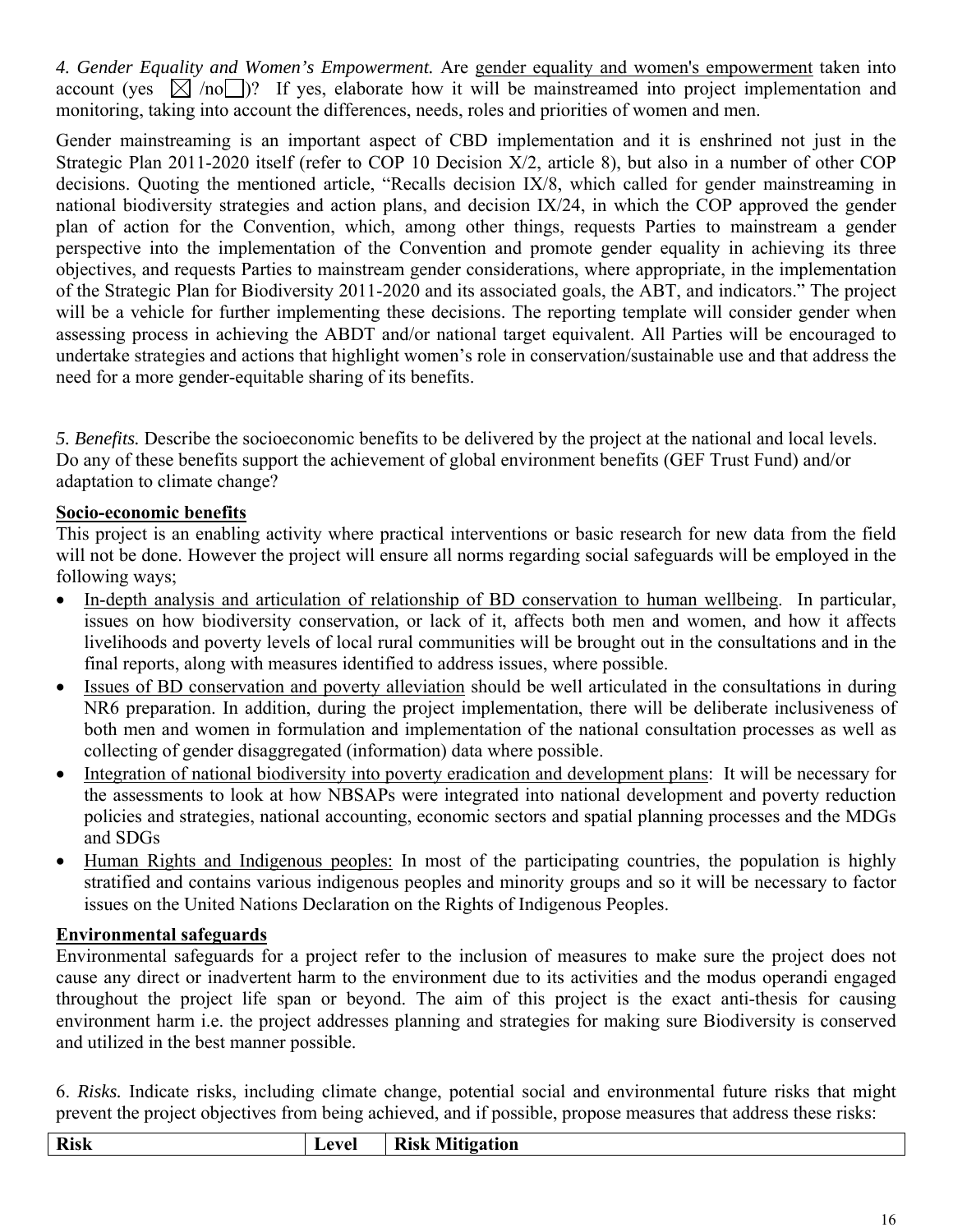| The third, fourth and fifth<br>national reporting projects to<br>the CBD showed that many<br>countries were slow to prepare<br>and remit this information to<br>the GEF implementing agency.<br>Often requests were incomplete<br>or contained inconsistent texts.                                                                                                      | Medium | The financial and technical support packages are designed to<br>support countries to develop timely, data driven national reports.<br>Working with SCBD, UNDP and UNEP will ensure there is better<br>articulation of the requirements and needs of each country must<br>during the project. As part of their contribution to this project,<br>UNDP and UNEP will prepare a capacity building and guidance<br>package to assist countries to complete the SCBD developed<br>template addressing and related to country requests after<br>engagement and consultation with the relevant articipating<br>countries. |
|-------------------------------------------------------------------------------------------------------------------------------------------------------------------------------------------------------------------------------------------------------------------------------------------------------------------------------------------------------------------------|--------|-------------------------------------------------------------------------------------------------------------------------------------------------------------------------------------------------------------------------------------------------------------------------------------------------------------------------------------------------------------------------------------------------------------------------------------------------------------------------------------------------------------------------------------------------------------------------------------------------------------------|
| Previous national reports often<br>missed the opportunity to<br>involve civil society in<br>consultations.                                                                                                                                                                                                                                                              | Low    | A major component of this project is technical support related to<br>stakeholder engagement in the reporting process. Countries also<br>received funding to undertake this exercise during the post-2010<br>NBSAP revision process and demonstrated significant<br>improvement in doing so. UNDP and UNEP will ensure that<br>individual country proposals contain a comprehensive list of the<br>stakeholders that will be engaged in the process. In partnership<br>with the SCBD, experts will be engaged to train country teams on<br>how to facilitate a comprehensive stakeholder engagement<br>process.    |
| The third fourth and fifth<br>national reporting projects to<br>the CBD showed that many<br>countries do not have adequate<br>capacity to prepare CBD<br>reports, and Parties generally<br>do not review key issues such<br>as gender when preparing their<br>national reports, as this is not<br>explicitly referred to in the<br>decision, guidelines or<br>template. | Low    | The project will build on the capacity building program that<br>SCBD, UNDP and UNEP implement to support parties with<br>NBSAP revision and implementation.<br>In addition, UNDP and UNEP-WCMC will maintain a technical<br>support facility through the NBSAP Forum to support countries<br>during project. UNEP, through UNEP-WCMC, will also provide a<br>technical peer review of the draft reports.<br>The operational procedures and substantive guidance will also be<br>located on in the CBD website in multiple languages.                                                                              |
| There is a risk that countries<br>will not review gender issues<br>substantially.                                                                                                                                                                                                                                                                                       | Low    | UNEP will ensure that gender issues are fully mainstreamed into<br>the 6NR.                                                                                                                                                                                                                                                                                                                                                                                                                                                                                                                                       |

## *7. Cost Effectiveness*. Explain how cost-effectiveness is reflected in the project design:

The proposed project will ensure that the investments already placed in national reporting (3-5NR) and NBSAP development, revision and implementation, including GEF funding, UNDP and UNEP co-financing, and government co-financing, will achieve the intended result of achieving the Strategic Plan and the related Aichi Biodiversity Targets, and that help to transform the biodiversity, finance and development trajectories and provide a pathway toward sustainable development. By collecting and reporting on foundational conservation data, it lays the foundation for more efficient execution of future conservation strategies and actions. By collaborating through the NBSAP Forum, and the existing partnership channels and capacity building and technical support networks developed during the *"Global Support to NBSAP"* project, this project will ensure that all tools developed will be rapidly accessible to every GEF-eligible country. An emphasis on webinars and digital learning and communication tools helps promote a low-carbon approach to distillation and dissemination of lessons, and provides a platform for further expanding learning within countries. Additional cost savings will be achieved by rolling out regional groupings of multiple countries simultaneously. This enables effective oversight by the implementing agencies, and enhances lesson learning quicker while the countries are executing a similar project at the same time. The umbrella program mechanism is highly cost effective, as it saves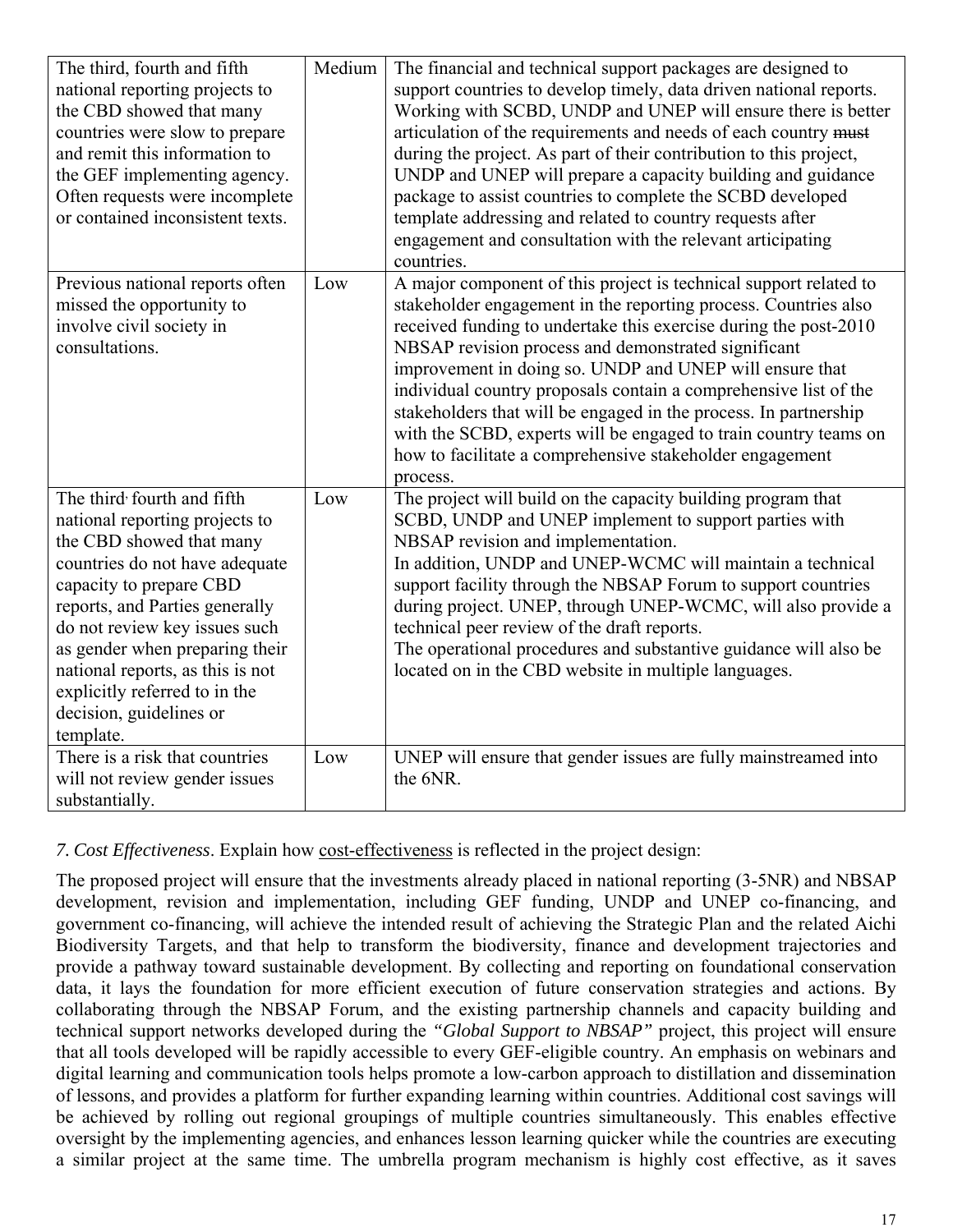countries the time and expense of developing single country projects, and improves the efficiencies for the implementing agencies and the GEF Secretariat. In addition, this project is an intervention that serves to align the GEF's mandate to generate global benefits by paying for the incremental costs of planning and foundational enabling activities that countries implement to generate global biodiversity benefits.

If GEF funds are not provided, the countries would "self-finance" the preparation of the 6NR. Past experience has shown that this method is very ineffective, and that many countries may not develop the 6NR, or will be very late in doing so.

In both cases, the functioning of the CBD, in particular its decision-making processes, will be seriously affected. Without a significant number of national reports, the CBD COP cannot review the implementation of the Strategic Plan and consequently provide adequate guidance for the CBD implementation at various levels. This will hamper production of GBO5 and possible development of post-2020 global biodiversity strategy

*8. Coordination.* Outline the coordination with other relevant GEF-financed projects and other initiatives [not mentioned in 1]:

This project relies on coordination with the ministries that are responsible for managing the environment portfolio in each participating country. However, during consultations, stakeholders and discussants will come from a very wide institutional and sectoral spectrum. Table 3.1 of section 3 above provides a list of stakeholders and includes Government Ministries or departments. The importance of involving all these government based institutions and other non-government stakeholders are that the results from the project will be firmly embedded in the country fabric, and necessary policies are made for Biodiversity conservation. The project will collaborate with the following projects:

- Global Support to NBSAP Project, which works at the global level to develop and deliver global learning materials and direct technical support to further achievement of ABT 17. The delivery of oneon-one support, the peer review of NBSAPs and moderation of the NBSAP Forum are important tools that the project uses to improve NBSAP quality and assist countries to align their NBSAPs with the ABTs. Both projects have the same implementing agencies and similar methods will be deployed by both projects.
- All of the GEF-financed NBSAPs, including those countries supported by UNDP, UNEP or FAO through national projects, through the umbrella projects with UNEP, or directly by GEF. This project adds direct value to this substantial portfolio of BD EA projects by ensuring consistently and high quality.
- Other Global Biodiversity Enabling Activities: This pertains to past initiative, but are worth mentioning because this project drew on the full range of national and global experience to develop and provide information, tools, training, and communication needed to develop and implement NBSAPs, and to ensure a smooth transition between the development and implementation stages. (1) Biodiversity Planning Support Programme: Activities included the development of information services, preparation of technical and advisory materials, training, and enhancing horizontal exchange and co-operation among Parties. Information exchange mechanisms established will foreshadow, and be maintained in the long term by, the activities of the Clearing House Mechanism (CHM). (2) National Reporting to the

CBD (3NR and 4NR umbrellas):  $\overline{\mathbb{G}}$ 

 PoWPA Early Action Grant: Lessons learning and collaboration will be ensured through the e-learning modules and the strategy for stakeholder engagement, which were highly successful in the PoWPA EAG project.

*9. Institutional Arrangement.* Describe the institutional arrangement for project implementation: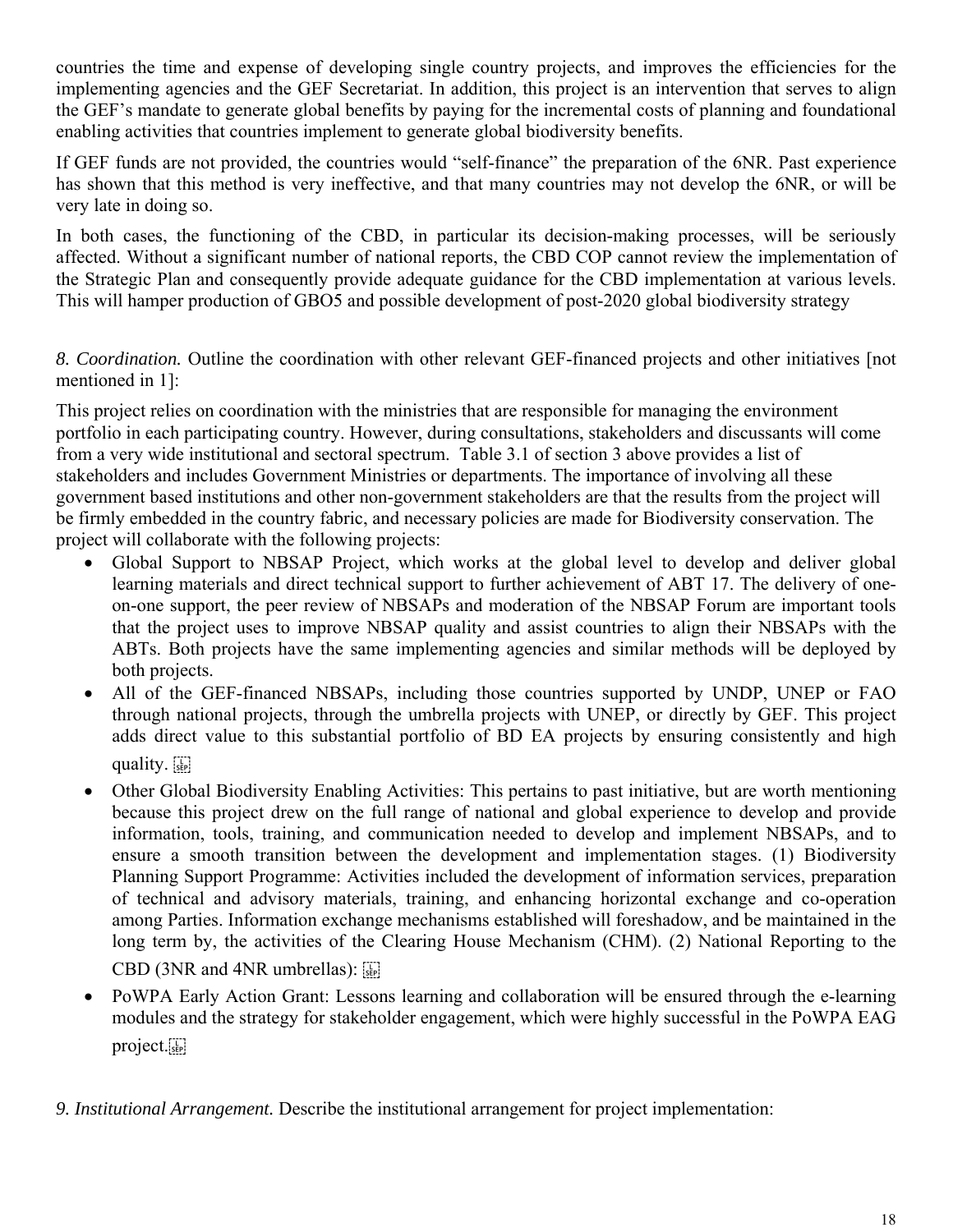The project will be implemented over a two-year period. UNDP and UNEP are the GEF agencies for this project and will implement it directly (through UNDP-GEF and UNEP-GEF units), being thereby accountable to the GEF for the use of funds.

## The Global Coordination Committee

At the global level, the Global Coordination Committee (GCC), which is composed of representatives from UNEP/UNEP-WCMC, UNDP, SCBD and the GEF Secretariat, will guide the project. The GCC will act as a coordinating committee to discuss and monitor the progress of the program. All GCC members will attend the sessions at their own cost. The Chairmanship will be provided by the SCBD, co-chaired by the GEF. The committee will meet virtually or face-to-face, whenever possible during international events. This operational modality was adopted in past umbrella enabling activities and was found to be successful. This GCC is the current convener and the host of the NBSAP Forum, which provides online technical and capacity building support to countries to meet their CBD obligations.

#### The National Steering Committee

At national level, the national ministry(s) that is responsible for managing the environment portfolio in each participating country will guide the Project. This entity will chair a Steering Committee (NSC). The committee will also include CBD national focal points, the authority that has responsibility for NBSAP coordination and national reports. It should be expanded as appropriate to include additional national stakeholders that can provide operational and technical oversight of the project, and should include women.

The NSC is responsible for adopting the project's strategic decisions, reports, annual work plans, budgets and financial procurement, as well as the use of financial resources. The NSC will meet regularly twice a year, and whenever necessary in addition, to oversee the project execution and monitor its conformity with the approved project workplan and deliverables.

The NSC will have the following roles:

- Provide strategic operational and technical advice on the implementation of project activities to ensure the achievement of project objectives
- Ensure coordination/complementarities between the project and other ongoing activities in the country,
- Ensure inter-agency coordination, including with the focal points of other relevant intergovernmental agreements and processes;
- Ensure full and appropriate participation of stakeholders in project activities;
- Provide policy guidance and technical backstopping to the project;
- Approve reports and annual work plans, budgets and financial procurement, as well as control of the use of financial resources; and
- Approve the 6NR

## **Project Implementation and Execution Arrangement:**

## Project execution at national level

The government national ministry(s) that is responsible for managing the environment portfolio in each participating country, or otherwise appointed by the Ministry, will be the National Executing Agency (NEA). The NEAs will host the project management unit (PMU), which will be composed of the Project Manager and a financial assistant. The project manager will be supervised by a senior level manager at the NEA. The Project Manager will oversee all the activities of the project as per the TORs given in (Annex 6), and following the work-plan shown in (Annex 3). He/She will further follow the reporting requirements summarized in (Annex 8) and the project key deliverables are given in (Annex 4).

#### The role of the implementing agencies (UNEP) in project oversight

UNEP Ecosystem Division (GEF) will manage the project through a designated Task Manager (TM). The TM will work together towards fulfillment of the project's objectives and will be the lead focal point in each of the agencies for the project. The TM will be assisted by a project assistant and will be responsible for receiving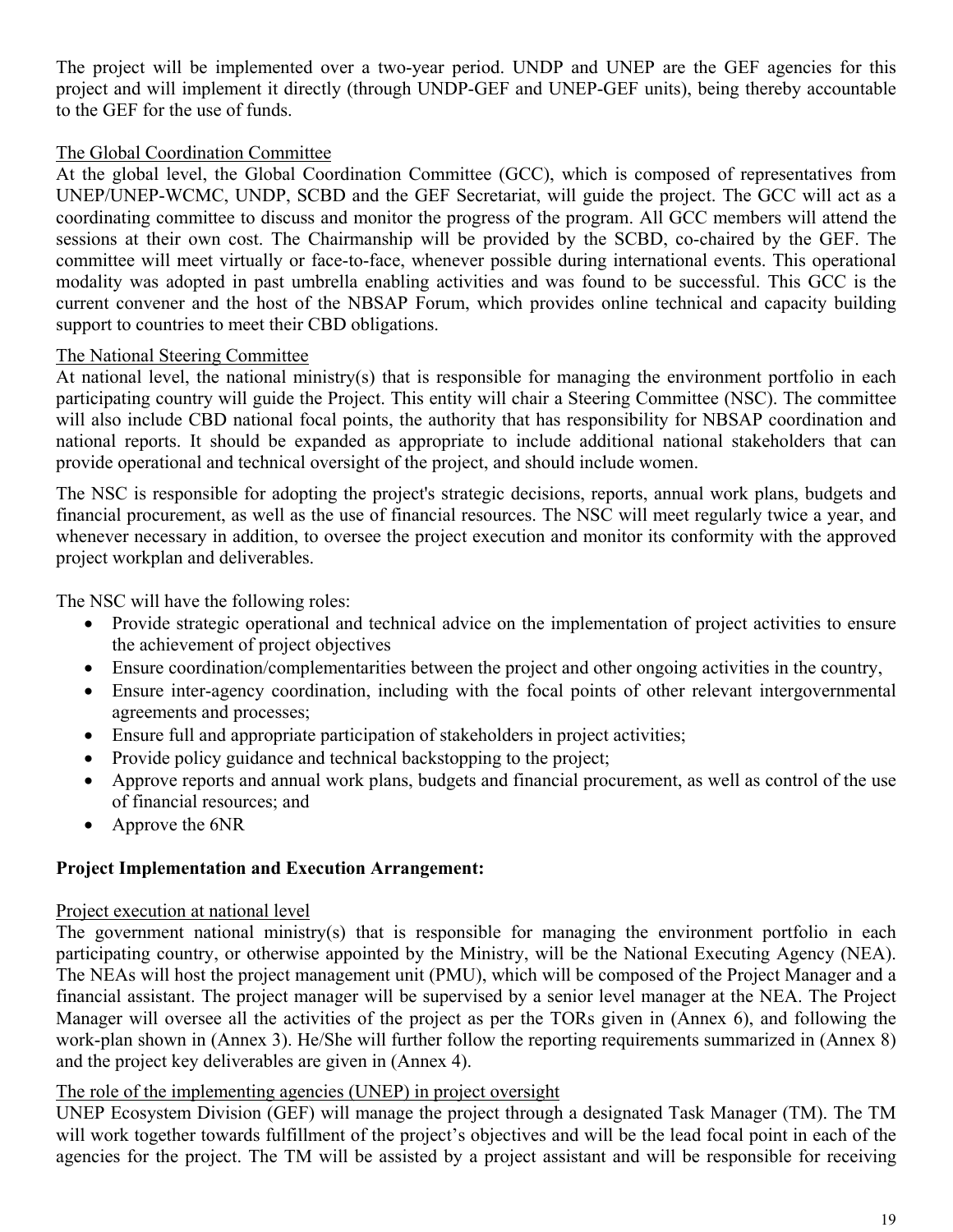country proposals and the subsequent disbursement of funds. The TM will be responsible for monitoring project implementation for the countries supported until the reports are submitted. Due to the project's global character, senior technical staff within UN Environment will closely monitor key activities and the work of the TM. A small technical group already exists to support the development and early implementation of NBSAPs. From an administrative point of view, staff members within Ecosystem Division/WCMC will be assigned with the parttime responsibility of providing support to the project in terms of procurement, recruitment, financial control and legal matters on a needs' basis.

The implementing agencies will disburse the \$100,000 per country. They will process the proposals, legal instruments and disbursements to the countries, which will be done simultaneously for all the countries and will use the UNEP Project Cooperation Agreement (PCA) which is a legal document to be signed with each country before work commences.

## Use of international consultants during project implementation:

Implementation support services, which are different from oversight services, will be treated as direct project costs linked to its implementation. These direct costs will be charged directly to the project on actual cost basis. UNEP and UNDP will work closely with the SCBD to train the country teams on development of the 6NR through regional consultations. As necessary, the implementing agencies and national teams may engage consultants to provide high quality technical support.

## Possible Participation of the SCBD for development of 6<sup>th</sup> national report

The SCBD intends to participate in the work on development of the 6NR through regional trainings and consultations for LDCs and SIDS similar to those done for  $\overline{4}^{\text{th}}$  and  $\overline{5}^{\text{th}}$  national reports.

*10. Knowledge Management.* Outline the knowledge management approach for the project, including, if any, plans for the project to learn from other relevant projects and initiatives, to assess and document in a userfriendly form, and share these experiences and expertise with relevant stakeholders.

The proposed project builds on the efforts of SCBD, UNDP and UNEP to develop new and innovative knowledge management tools to enhance global learning about the development, implementation and reporting on biodiversity strategies and actions, and to circulate them throughout the world. These efforts are ensuring that national biodiversity reporting and planning documents become more relevant policy instruments and are mainstreamed into other sectoral plans, strategies and polices.

The face of capacity building activities is rapidly changing. Practitioners interface with each other and with resources and services differently than they have in the past. Many practitioners complain of information overload, e.g. the availability of endless amounts of information with too little direction on accessing and deploying the information that will be most useful for their particular context or challenge. Similarly, while oneoff workshops were once considered sufficient for knowledge transfer and capacity building, more and more practitioners are demanding targeted and responsive guidance. In terms of innovation, the methods and knowledge management means applied and facilitated by this project respond exactly to those challenges.

The implementing agencies will partner with SCBD to ensure each Party has opportunities to build their capacity to use of the CBD online reporting tool and to development of data that reports on progress in achieving the targets and activities in the post-2010 NBSAP. Learning and knowledge exchange will primarily take place online, and build on SCBD learning tools and the NBSAP Forum's existing community of practice. These existing mechanisms provide a wealth of interactive possibilities for sharing and multiplying knowledge, and for reaching out to very large audiences to share online learning modules, resources and best practices, and to interact with practitioners from around the world.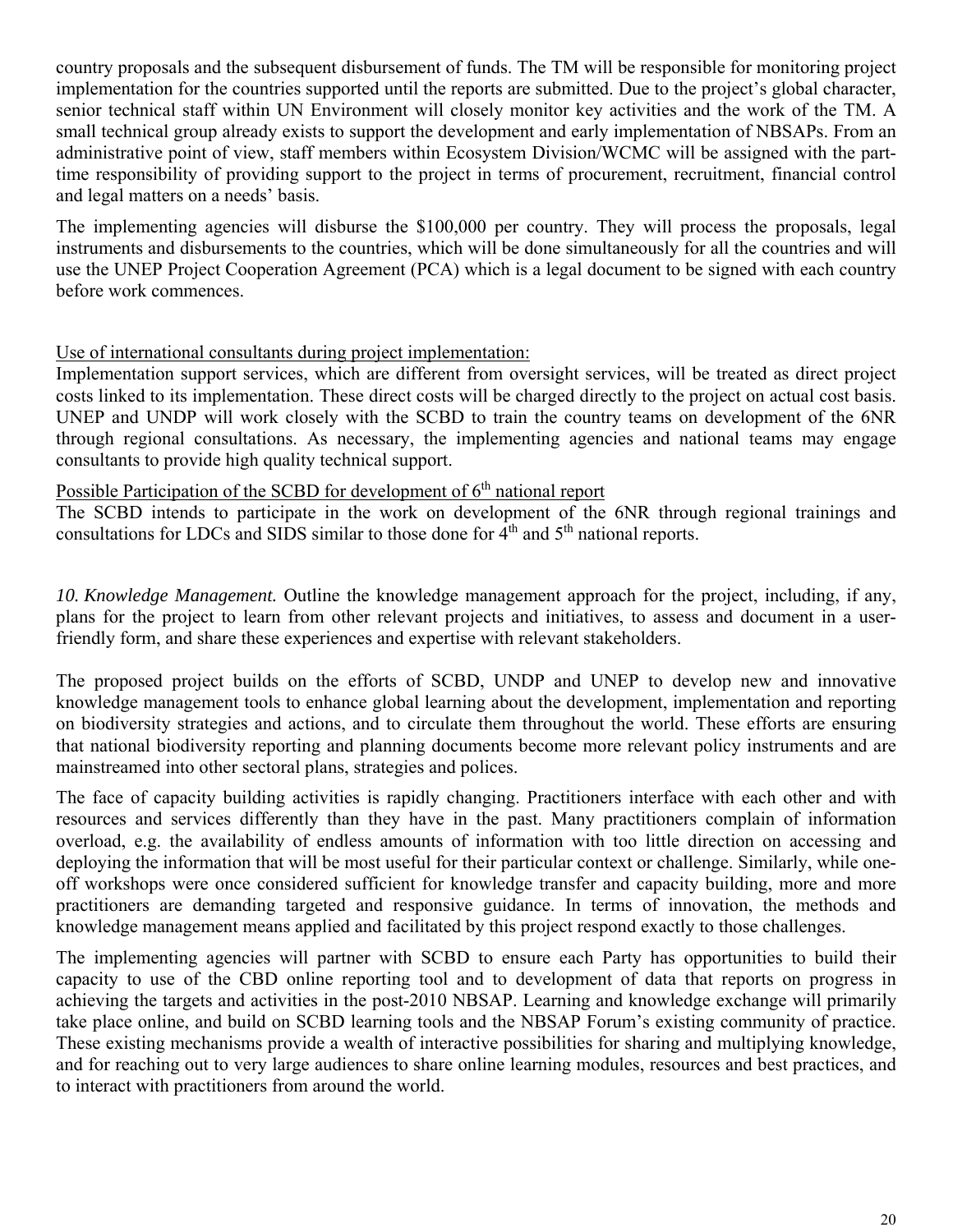*11. Consistency with National Priorities*. Is the project consistent with the National strategies and plans or reports and assessments under relevant conventions? (yes  $\boxtimes$  /no ). If yes, which ones and how: NAPAs, NAPs, NBSAPs, ASGM NAPs, MIAs, NCs, TNAs, NCSA, NIPs, PRSPs, NPFE, BURs, etc.

The project is constant with national strategies and plans, and reports and assessments, The Strategic Plan for Biodiversity 2011-2020 and its Aichi Targets coupled with the Nagoya Protocol on Access and Benefit Sharing (ABS) applies to all biodiversity-related MEAs. NBSAPs are the primary means of its implementation. Currently, most GEF-eligible countries worldwide have worked with UNDP and UNEP review and revise their NBSAPs, in line with the Strategic Plan and the related ABT. This project is an opportunity for enhancing synergies with the GEF-funded projects in Section 8 that further the biodiversity-related Conventions. The project builds on the investment to develop post-2010 NBSAPs by ensuring that the strategies and actions within them are being effectively implemented, that outcomes can be measured using data, that planning processes can be revised accordingly and that policy and decision-makers can integrate this information into appropriate policies, institutional processes and national sectoral action plans.

All of the 17 countries have ratified the Convention on Biological Diversity and are therefore committed to implementing the Decisions of the CBD Conference of Parties (COP). This project is in conformity and responds to several Decisions of the COP and resultant guidelines as follows:

- COP Decision X/10-National Reporting: The project responds to this COP Decision and the resultant specific SCBD document on Guidelines for sixth National Report is given at the SCBD website.
- Notification for 6th National Report: The proposal responds to the recent SCBD Notification to Parties to prepare the 6th National Reports. This notification informs Parties that the deadline for submitting duly completed sixth National Report to the CBD is 31st December 2017.
- AICHI targets: The project will further be in complicity with the 2011-2020 Strategic Plan for Biodiversity & Aichi BD Target 17 for biodiversity as agreed by countries in COP 10.
- NBSAPS and PRSPs: Most of the 17 countries developed their initial PRSPs and later versions of them. NBSAP were integrated into PRSPs, MDGs and now probably SDGs. This 6NR project will articulate how the countries faired in this area.

*12. M & E Plan.* Describe the budgeted monitoring and evaluation plan.

 $\overline{a}$ 

Project monitoring and evaluation is supported with donor reports submitted in a timely manner with due technical quality. In addition to normal M&E activities typically foreseen in a GEF project, this project will use the networking power of the implementing agencies to apply periodic surveys aimed at assessing progress towards achieving project objectives and the capacity needs of project beneficiaries. This will improve project performance during implementation.

## **PART III: APPROVAL/ENDORSEMENT BY GEF OPERATIONAL FOCAL POINT(S) AND GEF AGENCY(IES)**

A. Record of Endorsement<sup>7</sup> of GEF Operational Focal Point (S) on Behalf of the Government(S): (Please attach the *Operational Focal Point endorsement letter(s)* with this template. For SGP, use this SGP OFP endorsement letter).

| <b>NAME</b>        | POSITION                 | <b>MINISTRY</b>         | (MM/dd/vvvv<br>DATE |
|--------------------|--------------------------|-------------------------|---------------------|
| Pellumb.<br>Abeshi | Jperational Focal<br>jEl | Ministry of Environment | 04/05/2017          |

 $^7$  For regional and/or global projects in which participating countries are identified, OFP endorsement letters from these countries are required even though there may not be a STAR allocation associated with the project.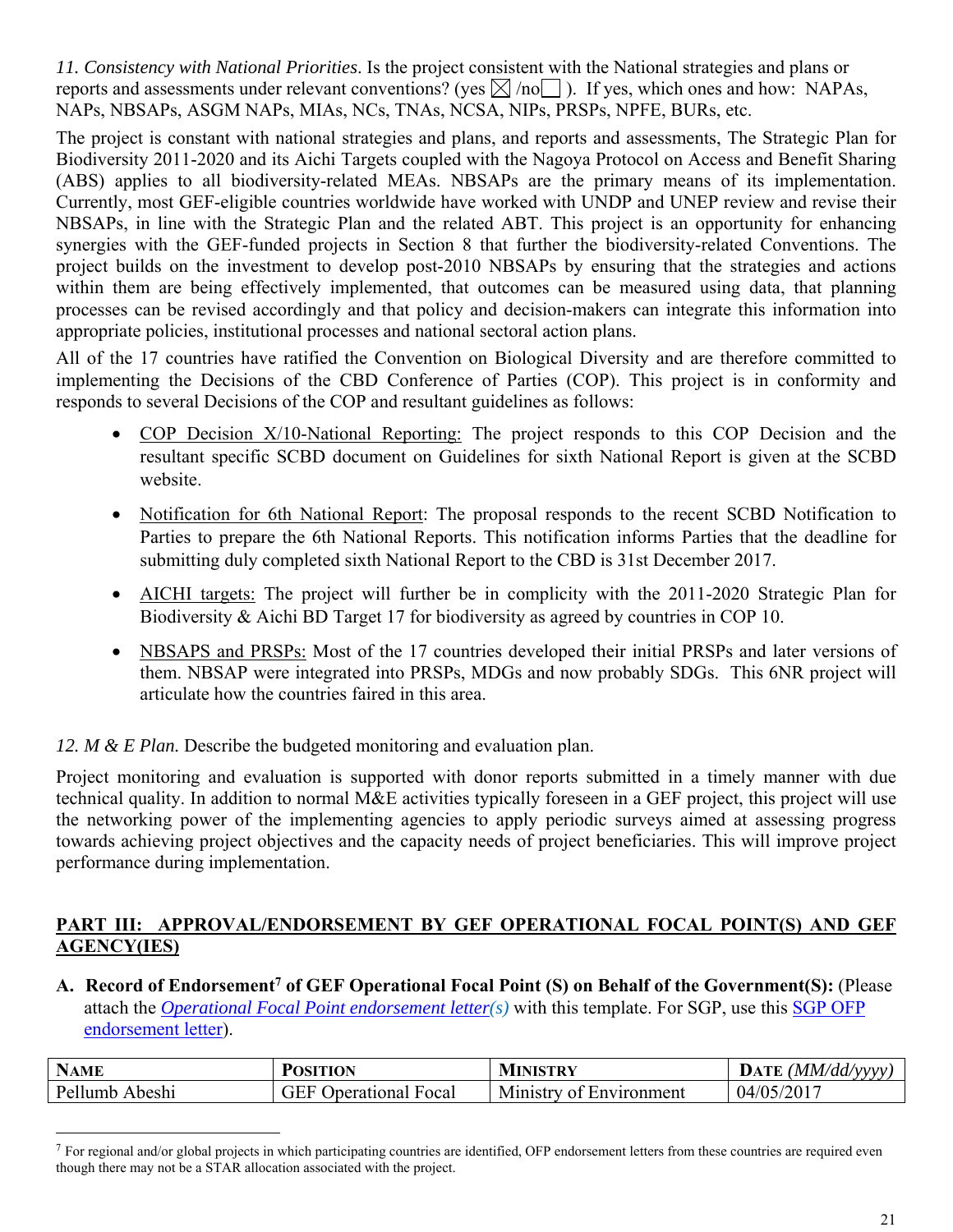|                  | Point and General<br>Director                                                                                                 | <b>ALBANIA</b>                                                                               |            |
|------------------|-------------------------------------------------------------------------------------------------------------------------------|----------------------------------------------------------------------------------------------|------------|
| Artsvik Minasyan | <b>GEF</b> Operational Focal<br>and Minister of Nature<br>Protection                                                          | Ministry of Nature<br>Protection, ARMENIA                                                    | 04/21/2017 |
| Hussein Baghirov | Minister & GEF<br><b>Operational Focal Point</b>                                                                              | Ministry of Ecology and<br>Natural Resources,<br><b>AZERBAIJAN</b>                           | 04/11/2017 |
| I.V. Malkina     | First Deputy Minister &<br><b>GEF</b> Operational Focal<br>Point                                                              | Ministry of Natural<br>Resources & Environmental<br>Protection, BELARUS                      | 04/12/2017 |
| Senad Oprasic    | <b>GEF</b> Operational Focal<br>Point                                                                                         | Ministry of Foreign Trade &<br><b>Environmental Protection,</b><br><b>BOSNIA HERZEGOVINA</b> | 03/16/2017 |
| Nino Tkhilava    | <b>GEF</b> Operational Focal<br>Point & Head of<br>Environmental Policy and<br><b>International Relations</b>                 | Ministry Environment &<br>Natural resources Protection<br><b>GEORGIA</b>                     | 03/30/2017 |
| Vesna Indova     | <b>GEF</b> Operational Focal<br>Point                                                                                         | Ministry of Environment &<br>Physical Planning,<br><b>MACEDONIA</b>                          | 03/16/2017 |
| Valeriu Munteanu | <b>GEF</b> Operational Focal<br>Point                                                                                         | Ministry of Environment,<br><b>MOLDOVA</b>                                                   | 03/30/2017 |
| Yeruult Bayart   | <b>GEF</b> Operational Focal<br>Point & Director General,<br>Department of Climate<br>Change and International<br>Cooperation | Ministry of Environment &<br>Tourism, MONGOLIA                                               | 03/15/2017 |
| Marija Vukcevic  | <b>GEF</b> Operational Focal<br>Point & Director General,<br>EU Integration $&$<br><b>International Cooperation</b>           | Ministry of Sustainable<br>Development & Tourism,<br><b>MONTENEGRO</b>                       | 04/06/2017 |
| Stana Bozovic    | <b>GEF</b> Operational Focal<br>Point & State Secretary                                                                       | Ministry of Agriculture &<br><b>Environmental Protection,</b><br><b>SERBIA</b>               | 03/06/2017 |

## **B. GEF Agency(ies) Certification**

This request has been prepared in accordance with GEF policies<sup>8</sup> and procedures and meets the GEF **criteria for a medium-sized project approval under GEF-6.** 

| Agency                 |                  | DATE          | Project       |           | <b>Email Address</b>       |
|------------------------|------------------|---------------|---------------|-----------|----------------------------|
| Coordinator,           | <b>Signature</b> | (MM/dd/yyyy)  | Contact       | Telephone |                            |
| Agency name            |                  |               | <b>Person</b> |           |                            |
| Ms. Kelly West         | KellyWest        | June 15, 2017 | Mohamed       | $+254$    | $mohamed.sessay@$ unep.org |
| UN Environment,        |                  |               | Sessay,       | 715881848 |                            |
| <b>GEF</b> Coordinator |                  |               | Senior        |           |                            |
| Portfolio Manager      |                  |               |               |           |                            |
| Corporate Services     |                  |               | Programme     |           |                            |
| Division               |                  |               | Officer       |           |                            |

 $\overline{a}$ 8 GEF policies encompass all managed trust funds, namely: GEFTF, LDCF, and SCCF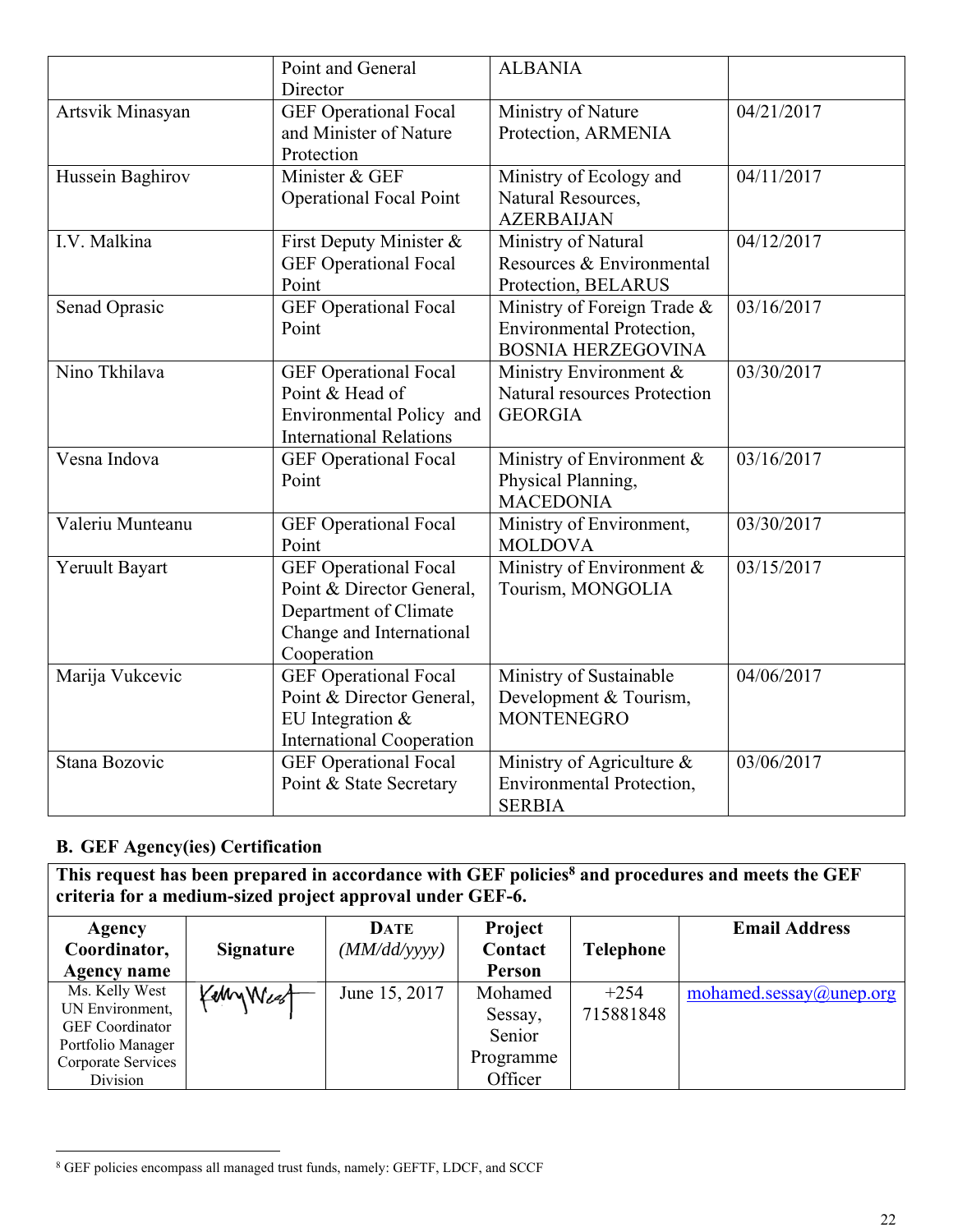## **C. ADDITIONAL GEF PROJECT AGENCY CERTIFICATION** *(Applicable only to newly accredited GEF Project Agencies)*

For newly accredited GEF Project Agencies, please download and fill up the required **GEF Project Agency Certification of Ceiling Information Template** to be attached as an annex to this project template.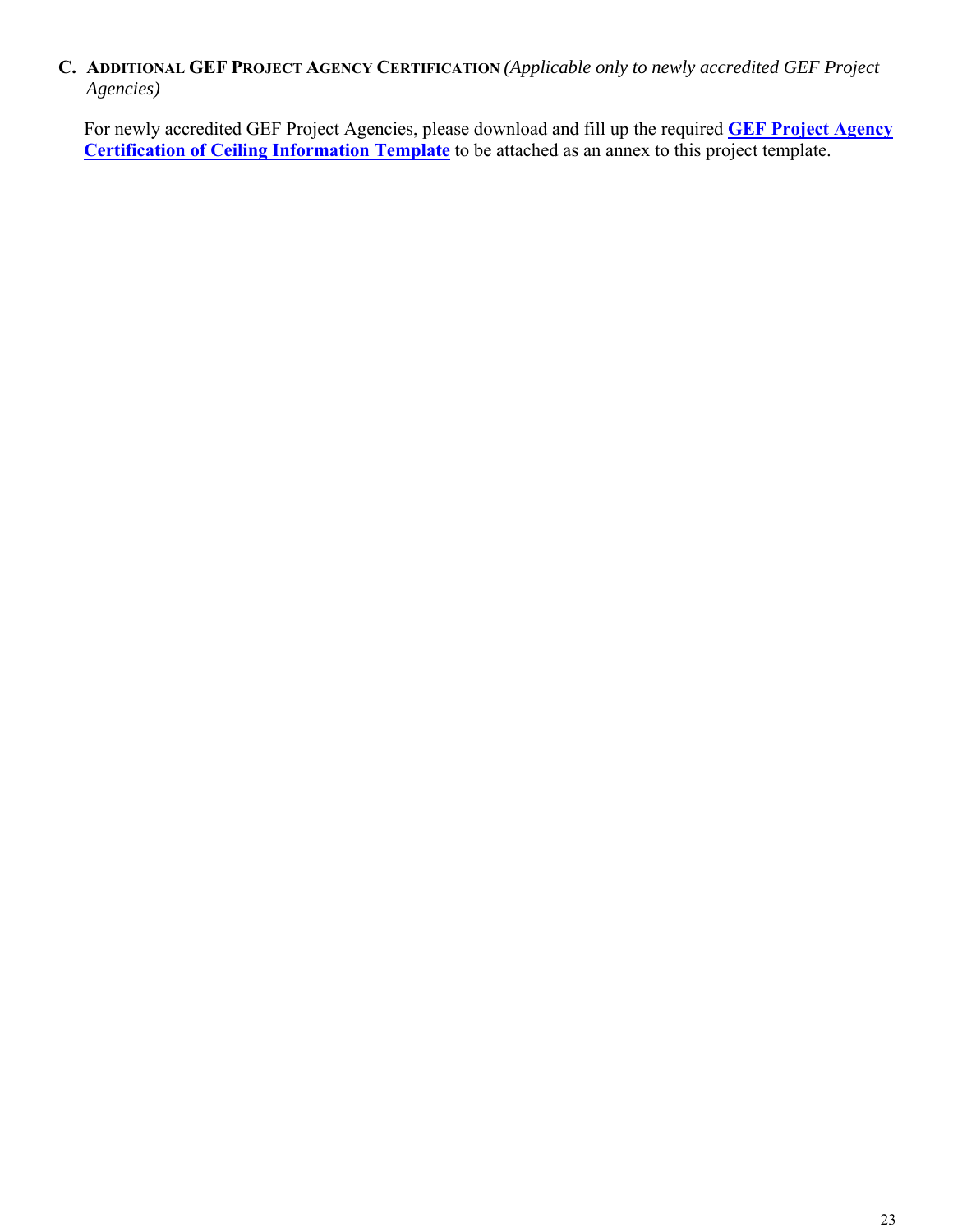**ANNEX A: PROJECT RESULTS FRAMEWORK** (either copy and paste here the framework from the Agency document, or provide reference to the page in the project document where the framework could be found).

See below

## **ANNEX B: CALENDAR OF EXPECTED REFLOWS (**if non-grant instrument is used**)**

Provide a calendar of expected reflows to the GEF/LDCF/SCCF Trust Funds or to your Agency (and/or revolving fund that will be set up)

N/A

## List of annexes

- Annex 1: Project Logical Framework
- Annex 2: Detailed GEF and Co-Finance Budgets
- Annex 3: Workplan and Timetable
- Annex 4: Key Deliverables and Benchmarks
- Annex 5: Structure and Format of the  $6<sup>th</sup>$  National Report and its Submission
- Annex 6: Terms of Reference of Key Personnel
- Annex 7: Project Implementation Arrangements
- Annex 8: Reporting Requirements and Responsibilities
- Annex 9: UNEP Environmental, Social and Economic Review Note (ESERN)
- Annex 10: M&E Plan
- Annex 11: OFP Endorsement and Co-finance Letters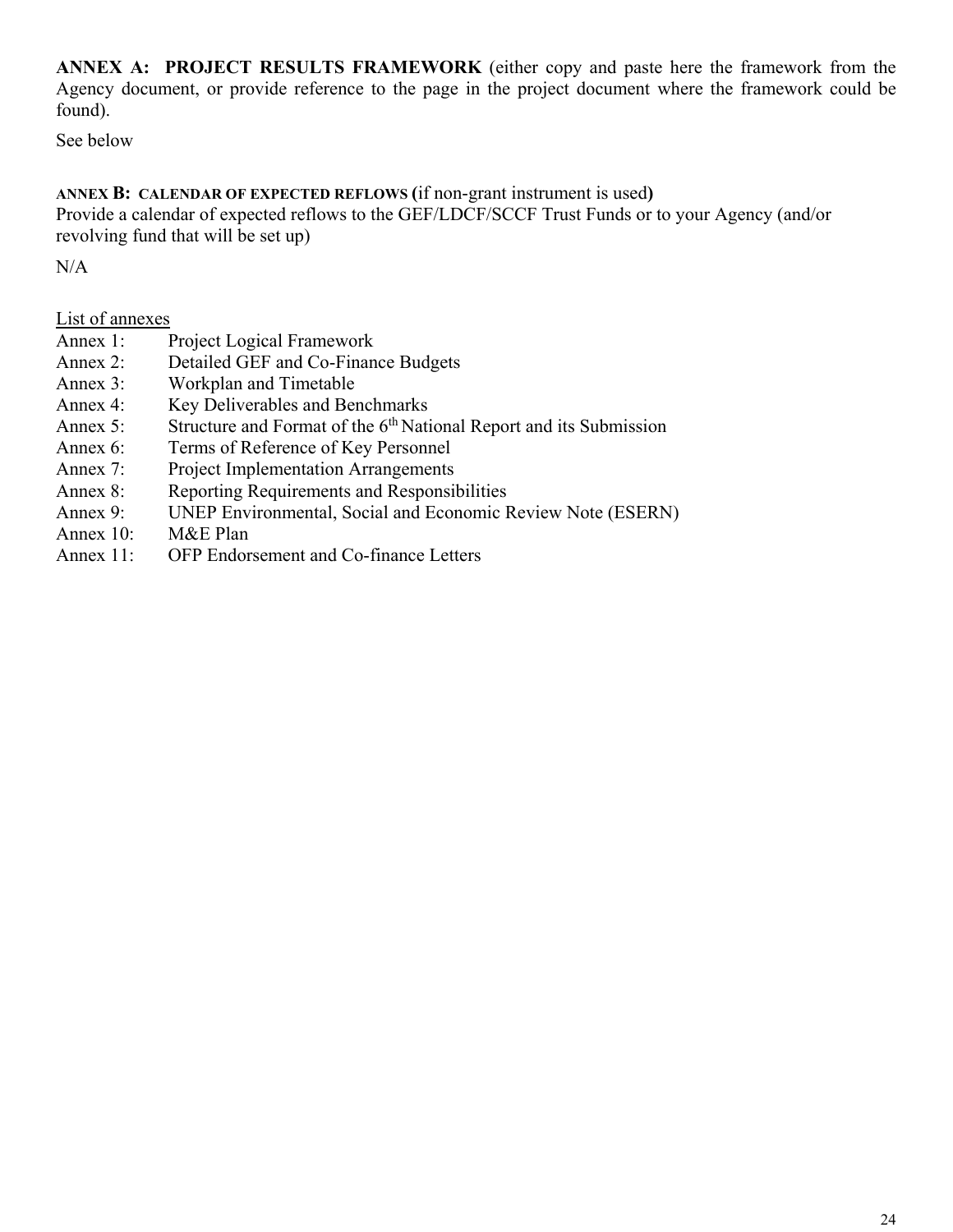## **ANNEX 1: PROJECT LOGICAL FRAMEWORK**

|                                                                                                                                                                                                                                                                                                                                                                                                                                                                                                                                                                                                            | <b>INDICATOR</b>                                                                                                                   | <b>BASELINE</b>                                                                                                                                                                                                                                                                                                                | <b>TARGETS</b>                                                                                                                     | <b>MEANS OF</b><br><b>VERIFICATION</b>                                                                                                                         | <b>RISKS AND</b><br><b>ASSUMPTIONS</b>                                                                                                                                                                                                                                                                             |
|------------------------------------------------------------------------------------------------------------------------------------------------------------------------------------------------------------------------------------------------------------------------------------------------------------------------------------------------------------------------------------------------------------------------------------------------------------------------------------------------------------------------------------------------------------------------------------------------------------|------------------------------------------------------------------------------------------------------------------------------------|--------------------------------------------------------------------------------------------------------------------------------------------------------------------------------------------------------------------------------------------------------------------------------------------------------------------------------|------------------------------------------------------------------------------------------------------------------------------------|----------------------------------------------------------------------------------------------------------------------------------------------------------------|--------------------------------------------------------------------------------------------------------------------------------------------------------------------------------------------------------------------------------------------------------------------------------------------------------------------|
| Objective: To provide<br>financial and technical<br>support to GEF-eligible<br>Parties to the<br>Convention on<br><b>Biological Diversity</b><br>(CBD) in their work to<br>develop high quality,<br>data driven sixth<br>national reports (6NR)<br>that will improve<br>national decision-<br>making processes for<br>the implementation of<br>NBSAPs; that report on<br>progress towards<br>achieving the Aichi<br><b>Biodiversity Targets</b><br>(ABTs) and inform both<br>the fifth Global<br><b>Biodiversity Outlook</b><br>(GBO5) and the Global<br><b>Biodiversity Strategy of</b><br>$2021 - 2030.$ | Number of countries<br>that have produced their<br>6 <sup>th</sup> National reports and<br>submitted them to the<br><b>CBD</b> Sec | In the past the<br>GEF eligible<br>countries have<br>been supported to<br>conduct country<br>planning for BD<br>conservation<br>including initial<br>NBSAPs, four<br>rounds of national<br>reports for<br>biodiversity. This<br>planning has been<br>useful in guiding<br>the countries and<br>the COPs in BD<br>conservation. | 11 National reports<br>produced and uploaded<br>on the CBD website by<br>end of project                                            | Project reports.<br>Minutes of the PSC.<br>Terminal evaluation<br>Project website at the<br>SCBD.<br>Interviews with<br>government agents,<br>CBD focal points | 1. Development and<br>sectoral planning<br>frameworks at<br>country level<br>integrated measurable<br>biodiversity<br>conservation and<br>sustainable use targets<br>during the NBSAP<br>process.<br>2. The 17 countries<br>are enabled and<br>informed for better<br>decision making in<br><b>BD</b> conservation |
| <b>Outcome 1: A</b><br>functional steering<br>committee is formed to<br>prepare the 6NR, project<br>timelines and methods<br>are developed, funding<br>is mobilized and<br>training and capacity<br>building activities are<br>complete                                                                                                                                                                                                                                                                                                                                                                    | Percentage of countries<br>with functional steering<br>committees<br><b>Outputs:</b>                                               | All the<br>participating<br>countries do not<br>have functional<br>project steering<br>committees for the<br>production of the<br>$6^{\text{th}}$ NR                                                                                                                                                                           | At least 80% of the<br>countries have<br>functional steering<br>committees by midterm<br>of the project and 100%<br>by project end | Project reports.<br>Minutes of the PSC.<br>Terminal evaluation<br>Interviews with<br>government agents,<br>CBD focal points                                    | Relevant key<br>institutions will be<br>willing to second their<br>staff for membership<br>of the steering<br>committee                                                                                                                                                                                            |
|                                                                                                                                                                                                                                                                                                                                                                                                                                                                                                                                                                                                            |                                                                                                                                    |                                                                                                                                                                                                                                                                                                                                |                                                                                                                                    |                                                                                                                                                                |                                                                                                                                                                                                                                                                                                                    |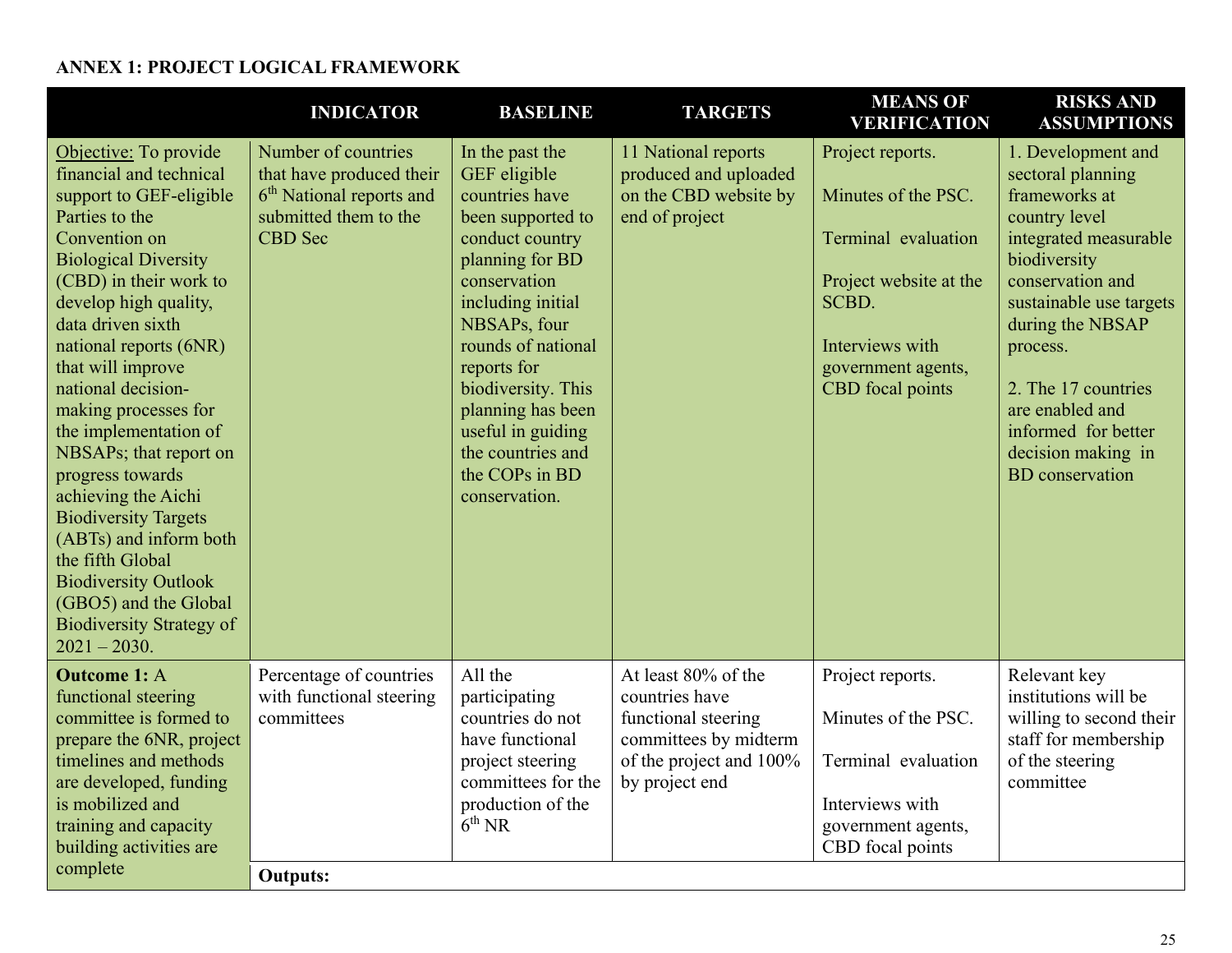|                                                                                                                              | <b>INDICATOR</b>                                                                                                                                                                             | <b>BASELINE</b>                                                                        | <b>TARGETS</b>                                                                                                                                                                                                                                                                                                                                                                                                                                                                                | <b>MEANS OF</b><br><b>VERIFICATION</b>                                                                                      | <b>RISKS AND</b><br><b>ASSUMPTIONS</b>                                                                                                           |  |  |  |  |
|------------------------------------------------------------------------------------------------------------------------------|----------------------------------------------------------------------------------------------------------------------------------------------------------------------------------------------|----------------------------------------------------------------------------------------|-----------------------------------------------------------------------------------------------------------------------------------------------------------------------------------------------------------------------------------------------------------------------------------------------------------------------------------------------------------------------------------------------------------------------------------------------------------------------------------------------|-----------------------------------------------------------------------------------------------------------------------------|--------------------------------------------------------------------------------------------------------------------------------------------------|--|--|--|--|
|                                                                                                                              | funding sources.                                                                                                                                                                             |                                                                                        | 1.1. The SC is formed, roles for the preparation of the 6NR are assigned, and a production plan and timeline is developed.<br>1.2. Funding and resource are acquired, including the submission of a funding request and the identification of other<br>1.3. Participation in training and capacity building opportunities on the use of the CBD online reporting tool and the<br>development of data that reports on progress in achieving the targets and activities in the post-2010 NBSAP. |                                                                                                                             |                                                                                                                                                  |  |  |  |  |
| <b>Outcome 2:</b><br>Stakeholder owned<br>reports for each ABT<br>and/or national<br>equivalent are produced<br>and compiled | Percentage of all<br>identified stakeholders<br>registered in a<br>comprehensive<br>stakeholder inventory<br>involved in producing<br>and compiling of ABTs<br>and/or national<br>equivalent | $0\%$                                                                                  | 100%                                                                                                                                                                                                                                                                                                                                                                                                                                                                                          | Project reports.<br>Minutes of the PSC.<br>Terminal evaluation<br>Interviews with<br>government agents,<br>CBD focal points | Forming partnerships<br>between relevant<br>stakeholders<br>interested in<br>biodiversity<br>conservation issues<br>and in development<br>issues |  |  |  |  |
|                                                                                                                              | Percentage of countries<br>that have produced<br>reports for each ABT<br>and/or national<br>equivalent                                                                                       | $0\%$                                                                                  | At least 80% of the<br>countries have produced<br>reports for each national<br>targets by midterm of<br>project time frame and<br>100% by project end                                                                                                                                                                                                                                                                                                                                         |                                                                                                                             |                                                                                                                                                  |  |  |  |  |
|                                                                                                                              | Number of countries<br>with reports for each<br>ABT and/or national<br>equivalent includes a<br>gender section                                                                               | $\overline{0}$                                                                         | <sup>11</sup>                                                                                                                                                                                                                                                                                                                                                                                                                                                                                 |                                                                                                                             |                                                                                                                                                  |  |  |  |  |
|                                                                                                                              | 2.2. Consultations with stakeholders are undertaken.<br>2.3. Reports for each ABT and/or national equivalent are developed                                                                   |                                                                                        | 2.1. Scoping report/zero draft for each ABT and/or national equivalent is prepared.                                                                                                                                                                                                                                                                                                                                                                                                           |                                                                                                                             |                                                                                                                                                  |  |  |  |  |
| <b>Outcome 3: A</b><br>Stakeholder owned 6th<br>national Report is<br>produced and submitted<br>to the CBD                   | Percentage of the<br>number of countries<br>submitting 6NRs to the<br><b>CBD</b>                                                                                                             | None of the<br>participating<br>countries have<br>submitted the $6th$<br>NR to the CBD | 50% of the countries<br>submit 6NRs to the<br>CBD by midterm and<br>100% at project end                                                                                                                                                                                                                                                                                                                                                                                                       | Project reports.<br>Minutes of the PSC.<br>Terminal evaluation                                                              | The ongoing training<br>by SCBD will support<br>countries and<br>contribute to better<br>articulation of country<br>requirements for the         |  |  |  |  |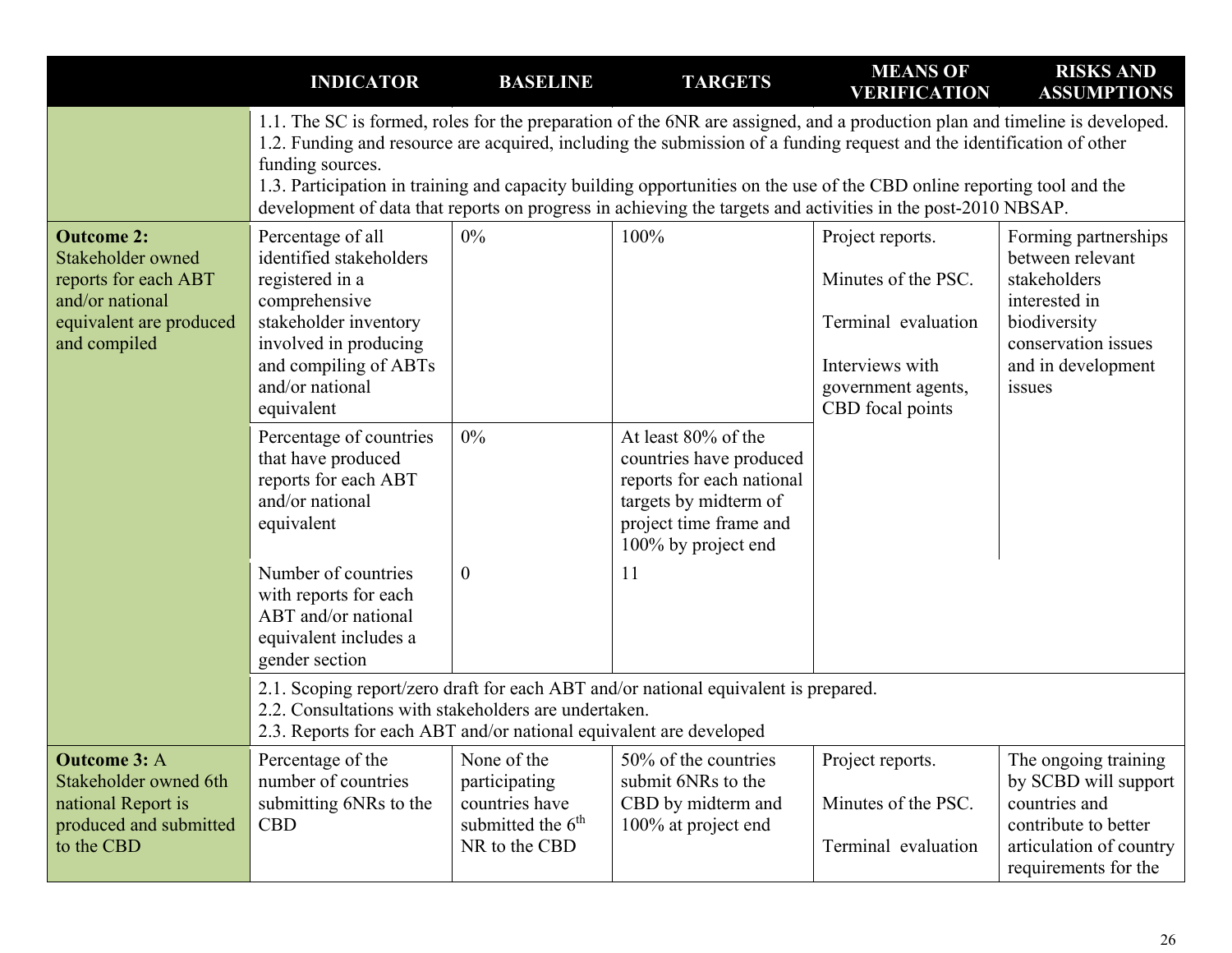| <b>INDICATOR</b>                                                                                                                                                               | <b>BASELINE</b> | <b>TARGETS</b> | <b>MEANS OF</b><br><b>VERIFICATION</b>                    | <b>RISKS AND</b><br><b>ASSUMPTIONS</b> |
|--------------------------------------------------------------------------------------------------------------------------------------------------------------------------------|-----------------|----------------|-----------------------------------------------------------|----------------------------------------|
|                                                                                                                                                                                |                 |                | Interviews with<br>government agents,<br>CBD focal points | project                                |
| <b>Outputs:</b><br>3.1. The draft 6NR is compiled, undergoes a technical peer review, revised and finalized.<br>3.2. The 6NR is validated and officially submitted to the CBD. |                 |                |                                                           |                                        |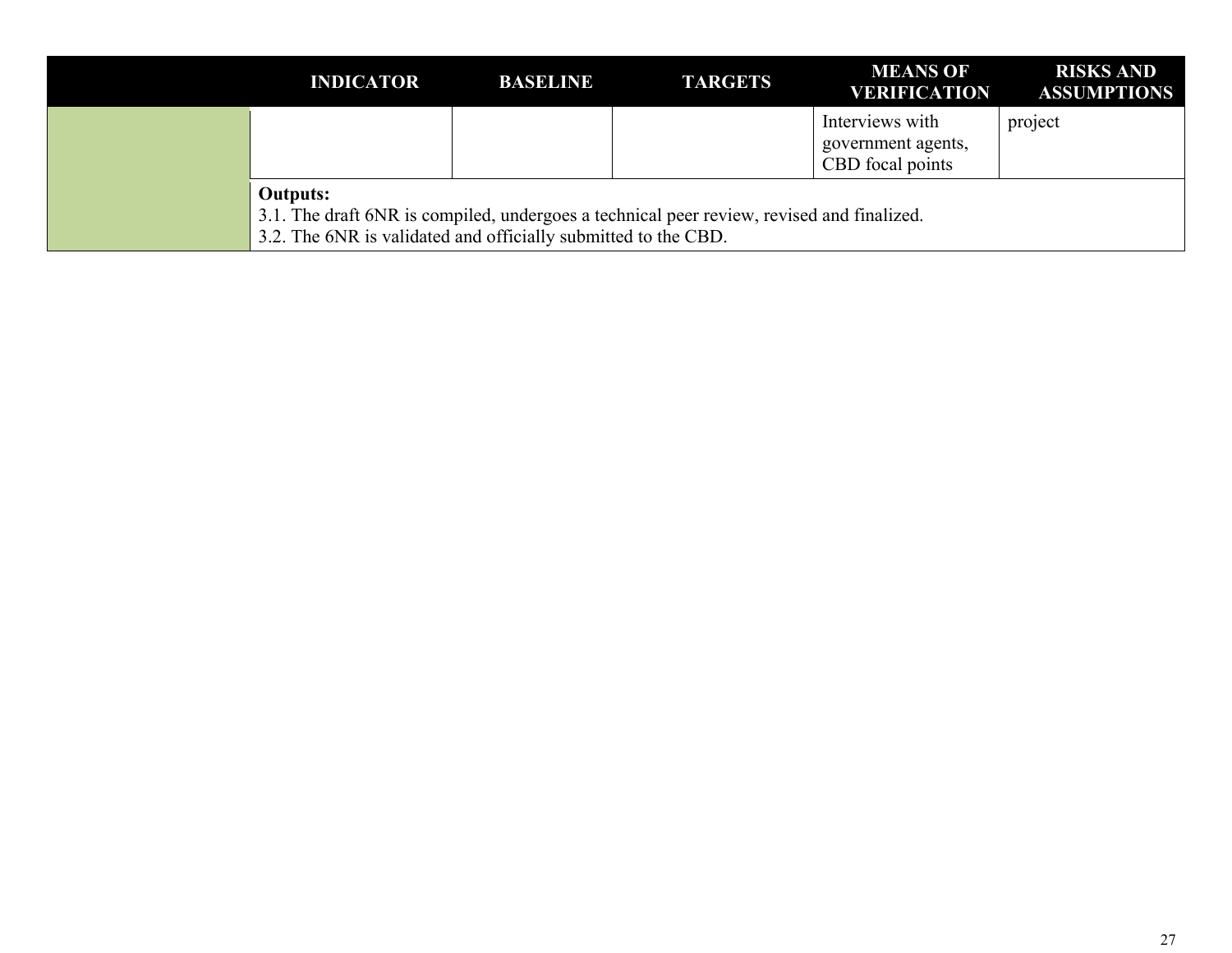## **ANNEX 2: DETAILED GEF AND CO-FINANCE BUDGETS**

See attached file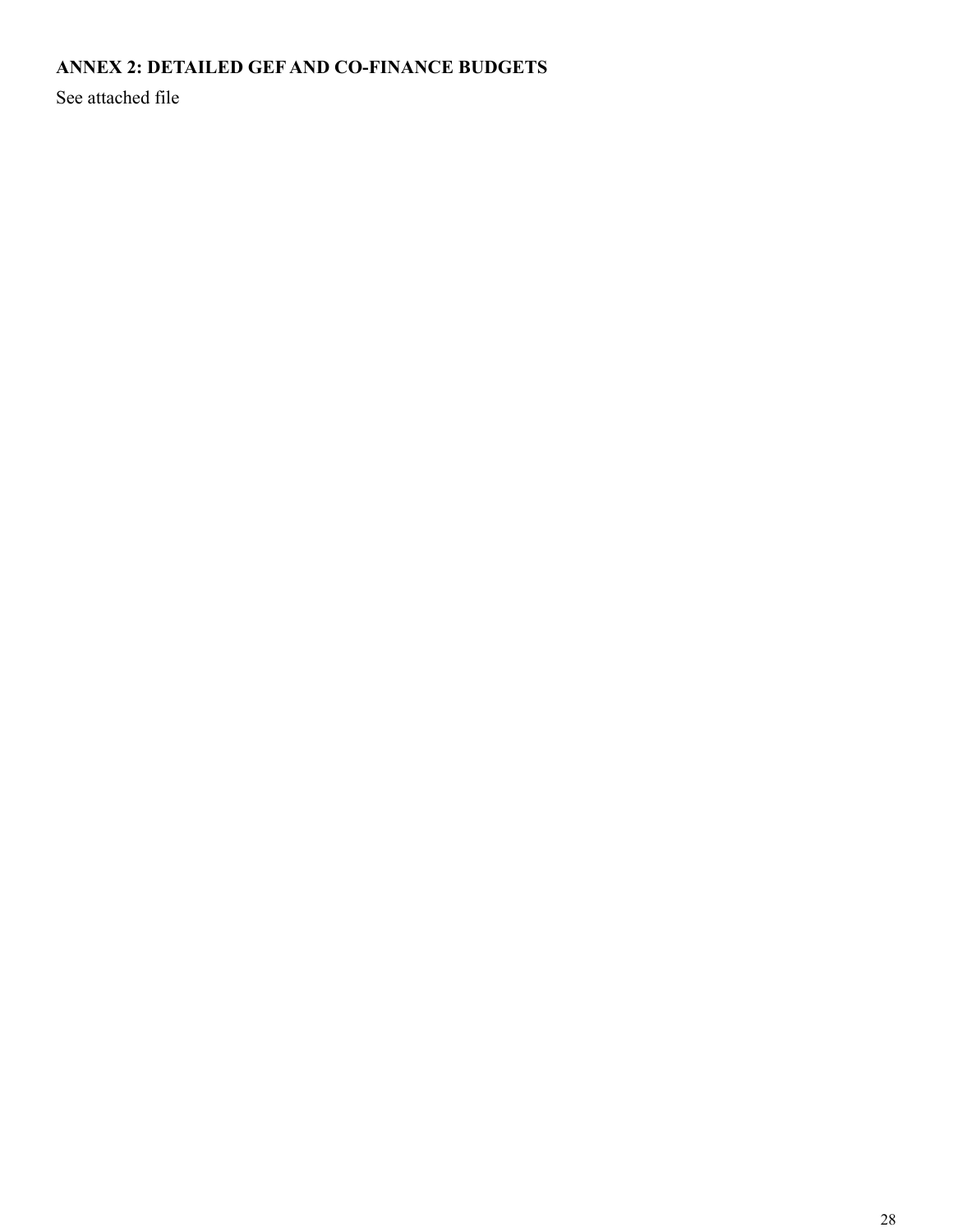#### **ANNEX 3: WORKPLAN AND TIMETABLE**

|                                                                                     |                                                                                                                                                                                                                                                                       | Months |        |                |          |         |                |          |          |    |        |    |    |                |    |        |    |    |    |                |                 |    |    |                 |
|-------------------------------------------------------------------------------------|-----------------------------------------------------------------------------------------------------------------------------------------------------------------------------------------------------------------------------------------------------------------------|--------|--------|----------------|----------|---------|----------------|----------|----------|----|--------|----|----|----------------|----|--------|----|----|----|----------------|-----------------|----|----|-----------------|
|                                                                                     | Activity                                                                                                                                                                                                                                                              | $\sim$ | $\sim$ | $\overline{4}$ | $\Omega$ | $\circ$ | $\overline{ }$ | $\infty$ | $\sigma$ | 10 | $\Box$ | 12 | 13 | $\overline{1}$ | 15 | $16\,$ | 17 | 18 | 19 | $\overline{c}$ | $\overline{21}$ | 22 | 23 | $\overline{24}$ |
| 1. Project<br>inception<br>meeting and<br>identification<br>of funding<br>resources | 1.1. A functional<br>cross-sectoral<br>Steering committee in<br>each participating is<br>formed, roles for the<br>preparation of the<br>6NR are assigned,<br>and a production plan<br>and timeline is<br>developed                                                    |        |        |                |          |         |                |          |          |    |        |    |    |                |    |        |    |    |    |                |                 |    |    |                 |
|                                                                                     | 1.2. Funding and<br>resource are acquired,<br>including the<br>submission of a<br>funding request and<br>the identification of<br>other funding<br>sources.                                                                                                           |        |        |                |          |         |                |          |          |    |        |    |    |                |    |        |    |    |    |                |                 |    |    |                 |
|                                                                                     | 1.3. Participation in<br>training and capacity<br>building opportunities<br>on the use of the<br>CBD online reporting<br>tool and the<br>development of data<br>that reports on<br>progress in achieving<br>the targets and<br>activities in the post-<br>2010 NBSAP. |        |        |                |          |         |                |          |          |    |        |    |    |                |    |        |    |    |    |                |                 |    |    |                 |
| 2. Assessment<br>of<br>progress                                                     | 2.1. Scoping<br>report/zero draft for                                                                                                                                                                                                                                 |        |        |                |          |         |                |          |          |    |        |    |    |                |    |        |    |    |    |                |                 |    |    |                 |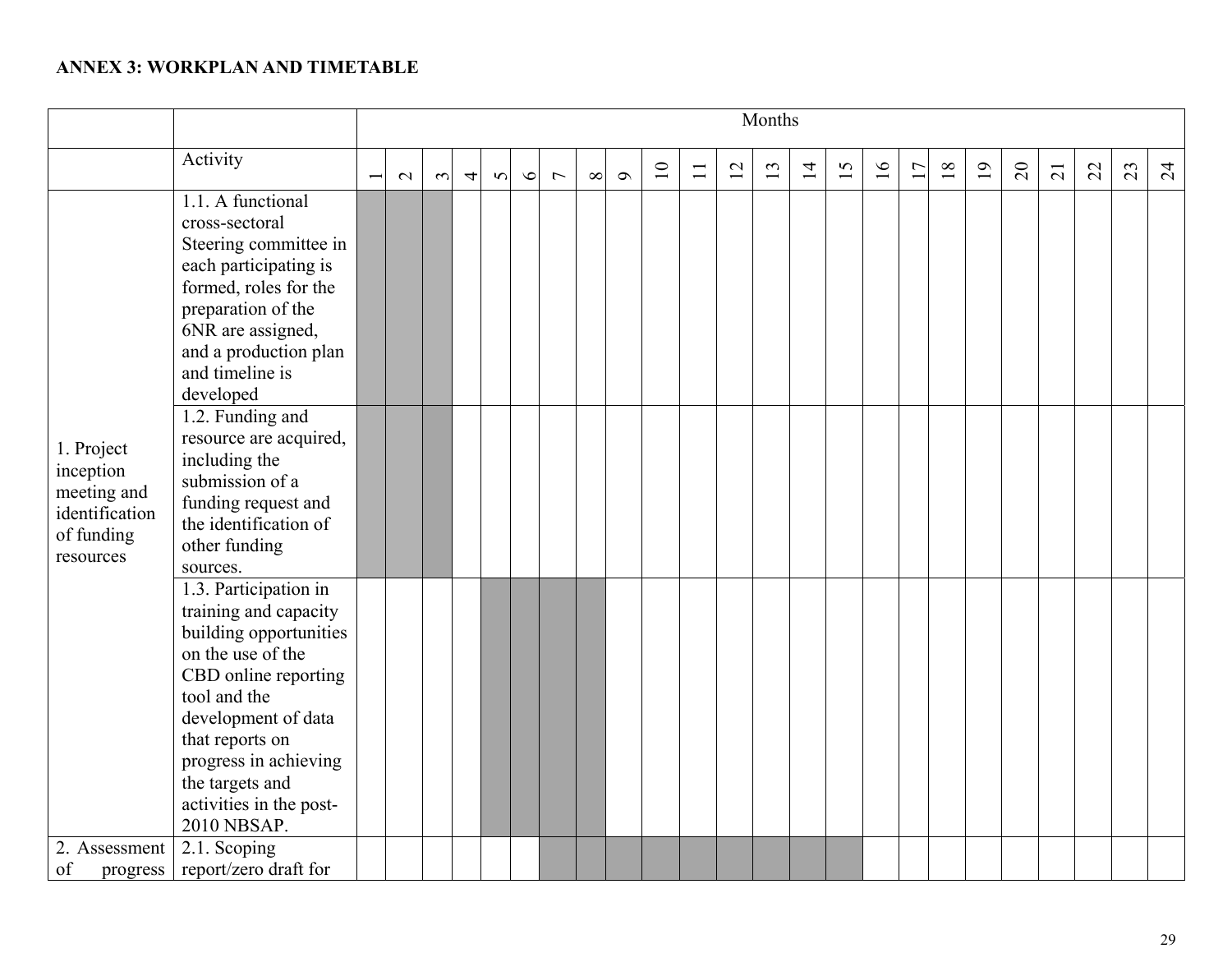|                                                                |                                                                                                       | Months |        |                |        |         |                |          |          |    |        |    |    |                 |    |    |    |    |    |                |                 |    |    |                |
|----------------------------------------------------------------|-------------------------------------------------------------------------------------------------------|--------|--------|----------------|--------|---------|----------------|----------|----------|----|--------|----|----|-----------------|----|----|----|----|----|----------------|-----------------|----|----|----------------|
|                                                                | Activity                                                                                              | $\sim$ | $\sim$ | $\overline{4}$ | $\sim$ | $\circ$ | $\overline{ }$ | $\infty$ | $\sigma$ | 10 | $\Box$ | 12 | 13 | $\overline{14}$ | 15 | 16 | 17 | 18 | 19 | $\overline{c}$ | $\overline{21}$ | 22 | 23 | $\overline{c}$ |
| towards each<br><b>ABT</b><br>and/or<br>national<br>equivalent | each ABT and/or<br>national equivalent is<br>prepared and includes<br>analysis of gender.             |        |        |                |        |         |                |          |          |    |        |    |    |                 |    |    |    |    |    |                |                 |    |    |                |
|                                                                | 2.2. Consultations<br>with stakeholders are<br>undertaken                                             |        |        |                |        |         |                |          |          |    |        |    |    |                 |    |    |    |    |    |                |                 |    |    |                |
|                                                                | 2. 3. Gender-sensitive<br>reports for each ABT<br>and/or national<br>equivalent are<br>developed      |        |        |                |        |         |                |          |          |    |        |    |    |                 |    |    |    |    |    |                |                 |    |    |                |
| 3: Production                                                  | 3.1. The draft 6NR is<br>compiled, undergoes<br>a technical peer<br>review, revised and<br>finalized. |        |        |                |        |         |                |          |          |    |        |    |    |                 |    |    |    |    |    |                |                 |    |    |                |
| and<br>submission of<br>6NR                                    | 2. Technology needs<br>assessment                                                                     |        |        |                |        |         |                |          |          |    |        |    |    |                 |    |    |    |    |    |                |                 |    |    |                |
|                                                                | $3.2$ . The 6NR is<br>validated and<br>officially submitted to<br>the CBD                             |        |        |                |        |         |                |          |          |    |        |    |    |                 |    |    |    |    |    |                |                 |    |    |                |
|                                                                | Final inventory of<br>non-expendable<br>equipment                                                     |        |        |                |        |         |                |          |          |    |        |    |    |                 |    |    |    |    |    |                |                 |    |    |                |
| <b>UNEP</b><br>Closure                                         | transfer<br>Equipment<br>letter                                                                       |        |        |                |        |         |                |          |          |    |        |    |    |                 |    |    |    |    |    |                |                 |    |    |                |
|                                                                | Final expenditure<br>statement                                                                        |        |        |                |        |         |                |          |          |    |        |    |    |                 |    |    |    |    |    |                |                 |    |    |                |
|                                                                | Independent terminal<br>evaluation report                                                             |        |        |                |        |         |                |          |          |    |        |    |    |                 |    |    |    |    |    |                |                 |    |    |                |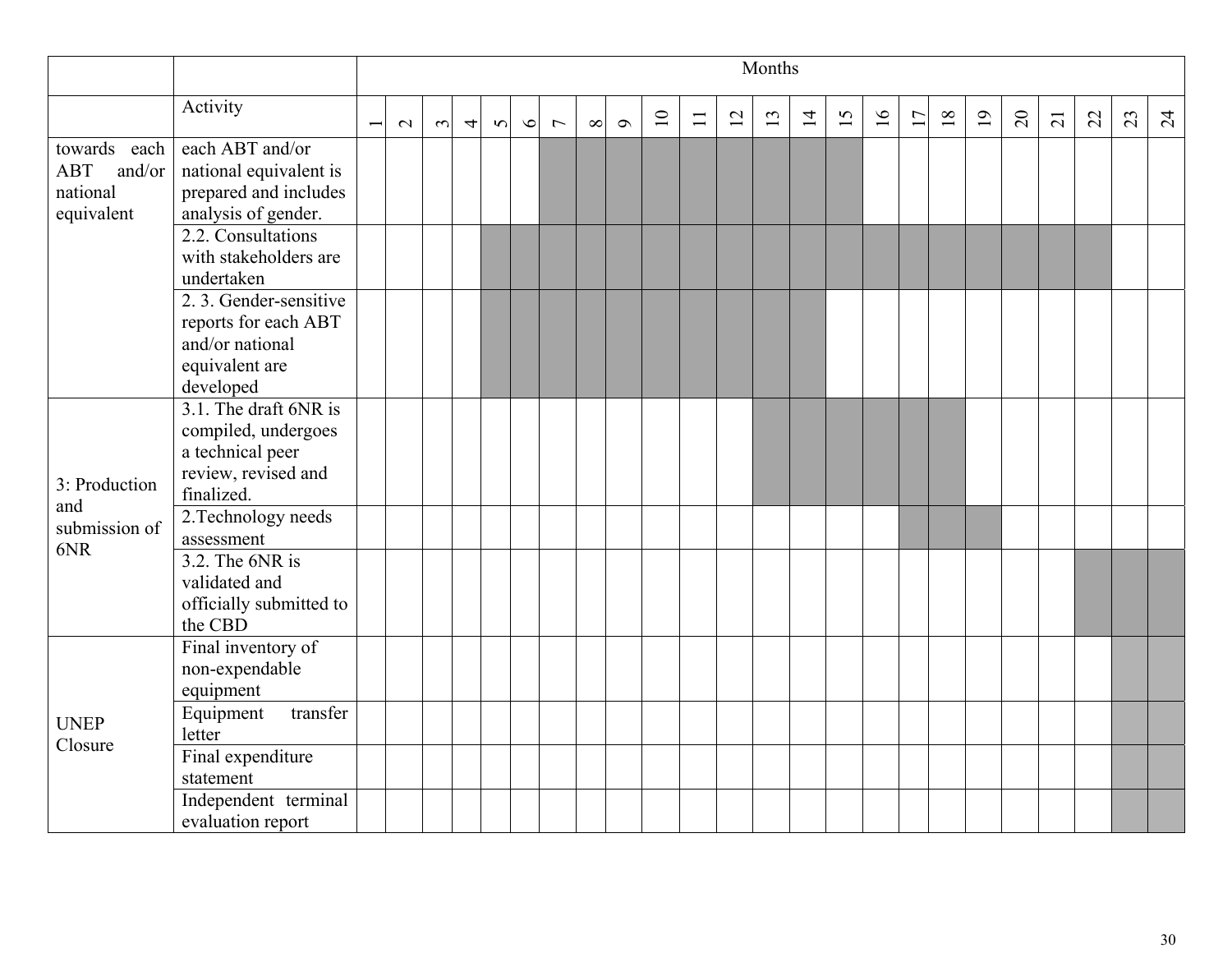#### **ANNEX 5: STRUCTURE AND FORMAT OF THE 6TH NATIONAL REPORT AND ITS SUBMISSION**

| Component          | <b>Activities</b>                                                                                                                                                                                                       | <b>Deliverables/Outcomes</b>                                                                                                                                                           | <b>Benchmarks</b>                                               |
|--------------------|-------------------------------------------------------------------------------------------------------------------------------------------------------------------------------------------------------------------------|----------------------------------------------------------------------------------------------------------------------------------------------------------------------------------------|-----------------------------------------------------------------|
| 1. Project         | 1.1. Deciding on working                                                                                                                                                                                                | The SC is formed, roles for the                                                                                                                                                        | Preparation of 6 <sup>th</sup> National report is well underway |
| inception meeting  | arrangements and methods for                                                                                                                                                                                            | preparation of the 6NR are assigned,                                                                                                                                                   | with Steering Committee functioning efficiently,                |
| and identification | preparing the 6NR, identifying                                                                                                                                                                                          | and a production plan and timeline is                                                                                                                                                  | roles and responsibilities been discharged fully                |
| of funding         | the responsible actors and                                                                                                                                                                                              | developed.                                                                                                                                                                             | according to agreed timeline and sufficient resources           |
| resources          | organizations for the different                                                                                                                                                                                         |                                                                                                                                                                                        | are available                                                   |
|                    | elements of the report; (c)                                                                                                                                                                                             |                                                                                                                                                                                        |                                                                 |
|                    | identifying the relevant                                                                                                                                                                                                |                                                                                                                                                                                        |                                                                 |
|                    | stakeholders for each national                                                                                                                                                                                          |                                                                                                                                                                                        |                                                                 |
|                    | target or target component; and<br>(d) holding the inception                                                                                                                                                            |                                                                                                                                                                                        |                                                                 |
|                    | meeting.                                                                                                                                                                                                                |                                                                                                                                                                                        |                                                                 |
|                    |                                                                                                                                                                                                                         |                                                                                                                                                                                        |                                                                 |
|                    | 1.2. Identifying sources of<br>funding and in-kind support,<br>from agencies and centers of<br>excellence.                                                                                                              | Funding and resources is secured for<br>project                                                                                                                                        |                                                                 |
|                    | 1.3. Workshops/training sessions<br>organized on use of the CBD<br>online reporting tool, and<br>development of data that reports<br>on progress in achieving the<br>targets and activities in the post-<br>2010 NBSAP. | Well-trained team in use of CBD<br>online reporting tool and the<br>development of data that reports on<br>progress in achieving the targets and<br>activities in the post-2010 NBSAP. |                                                                 |
| 2. Assessment of   | 2.1. Prepare initial draft elements                                                                                                                                                                                     | Scoping report/zero draft for each                                                                                                                                                     | State of progress towards each ABT and/or national              |
| progress towards   | of the national report and also                                                                                                                                                                                         | ABT and/or national equivalent is                                                                                                                                                      | equivalent is available and contributes to finalization         |
| each ABT and/or    | identifying information gaps for                                                                                                                                                                                        | prepared.                                                                                                                                                                              | of the 6 <sup>th</sup> National report.                         |
| national           | each ABT and/or national                                                                                                                                                                                                |                                                                                                                                                                                        |                                                                 |
| equivalent         | equivalent that is required for                                                                                                                                                                                         | Consultations with stakeholders                                                                                                                                                        |                                                                 |
|                    | assessment of implementation                                                                                                                                                                                            | undertaken.                                                                                                                                                                            |                                                                 |
|                    | measures and progress towards                                                                                                                                                                                           |                                                                                                                                                                                        |                                                                 |
|                    | national targets required in 6NR<br>sections II and III.                                                                                                                                                                | Reports for each ABT and/or                                                                                                                                                            |                                                                 |
|                    |                                                                                                                                                                                                                         | national equivalent are developed                                                                                                                                                      |                                                                 |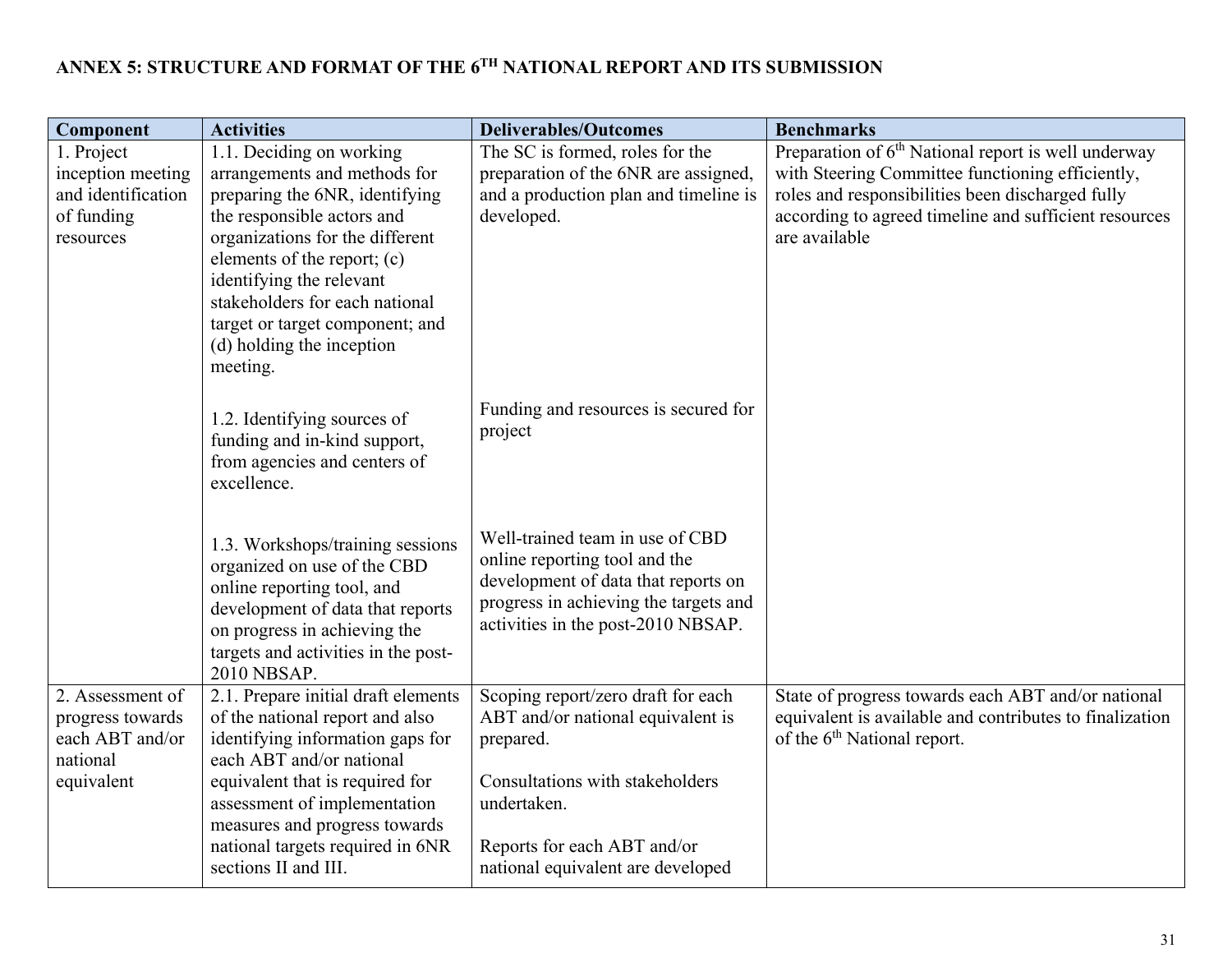| Component                                 | <b>Activities</b>                                                                                                                                                                                                                                                                | <b>Deliverables/Outcomes</b>                                                               | <b>Benchmarks</b>                                                                                                                 |
|-------------------------------------------|----------------------------------------------------------------------------------------------------------------------------------------------------------------------------------------------------------------------------------------------------------------------------------|--------------------------------------------------------------------------------------------|-----------------------------------------------------------------------------------------------------------------------------------|
|                                           | 2.2. Convening multi-<br>disciplinary team of experts and<br>organizing stakeholder<br>consultations.                                                                                                                                                                            |                                                                                            |                                                                                                                                   |
|                                           | 2.3. Developing progress<br>assessments for each ABT and/or<br>national target equivalent;<br>reviewing NBSAP<br>implementation and actions to<br>mainstream biodiversity and<br>assessing effectiveness of actions<br>undertaken to implement the<br>Strategic Plan and NBSAPS. |                                                                                            |                                                                                                                                   |
| 3: Production and<br>submission of<br>6NR | Preparation<br>3.1.<br>(compiling,<br>reviewing, etc.) of the $6th$<br>National Report<br>3.2 Organising workshop to                                                                                                                                                             | The draft 6NR is compiled,<br>undergoes a technical peer review,<br>revised and finalized. | A comprehensive $6th$ national report is presented to<br>CBD on schedule by 90% of the participating<br>countries in the project. |
|                                           | validate the $6th$ national report.                                                                                                                                                                                                                                              | The 6NR is validated and officially<br>submitted to the CBD.                               |                                                                                                                                   |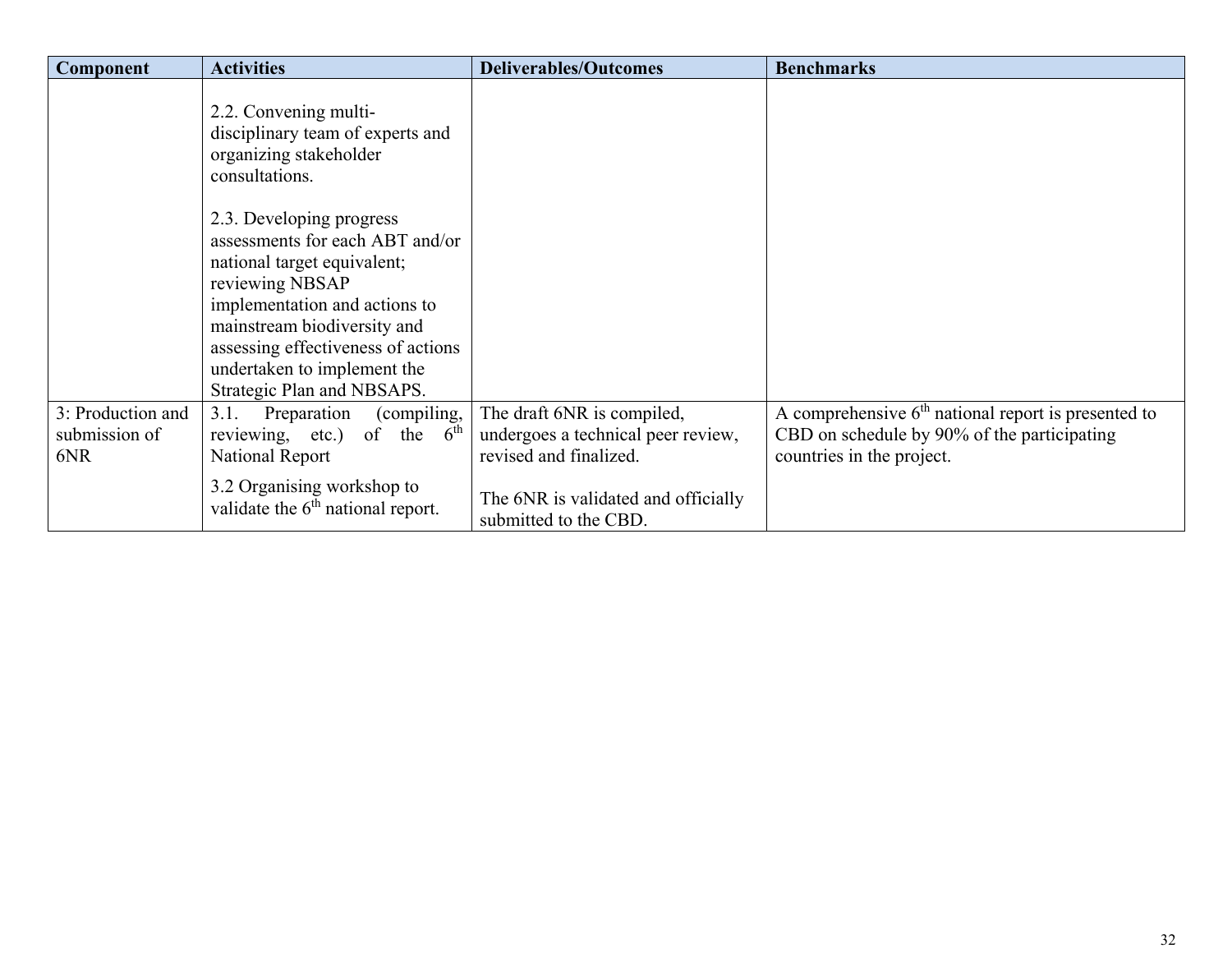## **ANNEX 6: STRUCTURE AND FORMAT OF THE 6TH NATIONAL REPORT AND ITS SUBMISSION**

- 1. The sixth national report (6NR) contains seven sections:
- (a) Information on the targets being pursued at the national level;
- (b) Implementation measures taken, assessment of their effectiveness, associated obstacles and scientific and technical needs to achieve national targets;
- (c) Assessment of progress towards each national target;
- (d) Description of the national contribution to the achievement of each global Aichi Biodiversity Target (ABT);
- (e) Description of the national contribution to the achievement of the targets of the Global Strategy for Plant Conservation (completion of this section is optional);
- (f) Additional information on the contribution of indigenous peoples and local communities to the achievement of the Aichi Biodiversity Targets if not captures in the sections above (completion of this section is optional);
- (g) Updated biodiversity country profiles.

2. To facilitate the preparation of the 6NR, a template that contains specific questions with a selection of possible answers accompanies each section of the report. Space is provided for Parties to include narrative information to further substantiate these responses, and to indicate relevant websites, web links or documents where additional information may be found. This eliminates the need to include this information directly in the national report.

3. CBD prepared a resource manual that provides further explanations on the use of the guidelines, and contains directions to potential sources of information to use during 6NR preparation.<sup>9</sup>

4. To facilitate 6NR preparation, CBD developed an online reporting tool. It can be accessed at: https://chm.cbd.int. The tool allows multiple nationally designated users to draft elements of the national report and prepare it for review, internal approval and formal submission. It also allows for parts of the national report to be submitted as they are finalized or for the entire report to be submitted once all of the sections are completed. For those Parties with limited Internet access or who prefer to submit their national reports in document form, an offline version of the reporting templates will be made available. If the national report is submitted in document form, it should be accompanied by an official letter from the national focal point or the senior government official responsible for the implementation of the Convention. Parties not using the online reporting tool may send their sixth national report to the main email address of the Secretariat of the Convention on Biological Diversity (secretariat@cbd.int).

<sup>&</sup>lt;u>.</u> <sup>9</sup> The resource manual is being made available at: https://www.cbd.int/nr6/resource-manual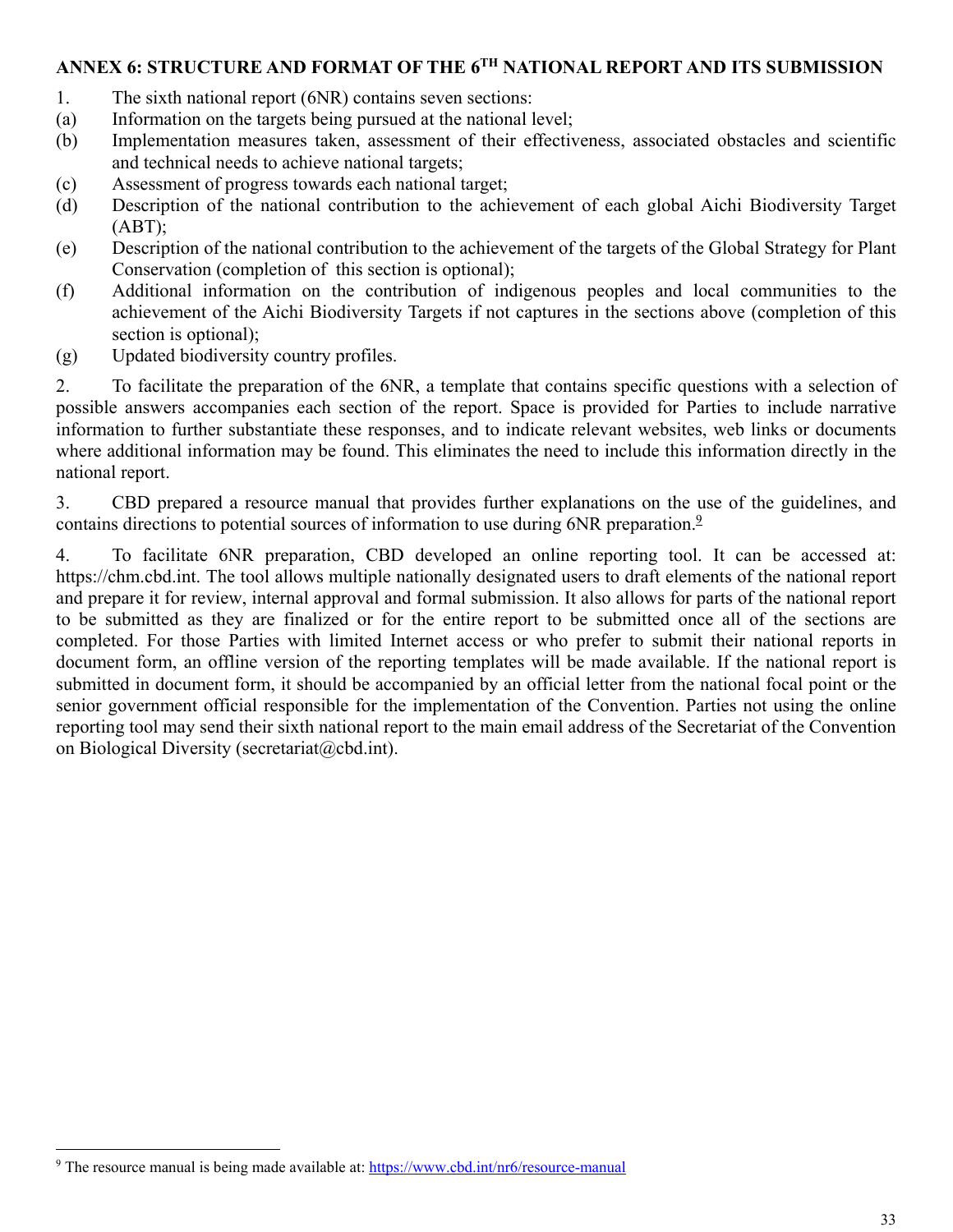## **ANNEX 6: TERMS OF REFERENCE OF KEY PERSONNEL**

For each participating country, a National Project Manager will be recruited. He/She will act as Executive Secretary to the Project Steering Committee and will be responsible for all aspects of project management and coordination in collaboration with the project stakeholders to ensure adequate project implementation. The National Project Manager will also perform a range of technical tasks in support of the project activities and will be directly responsible for the implementation of all components. The Project National Manager will be employed by the National Executing Agency (NEA). He/she will report to the NEA and the PSC. Her/his main duties and responsibilities will include:

(a) Managerial /coordination Tasks:

- Establish, and equip an effective Project Management Unit that will also act as the Secretariat to the project Steering Committee, if so required.
- Define the operational, administrative and financial working procedures of the PMU, within the context of the NEA
- Define communication, reporting and coordination mechanisms of the PMU
- Define the inter-institutional coordination and communication mechanisms, including those with the EA, national partners, all members of PMU, and other relevant project stakeholders.
- Draft TOR and define contractual arrangements for any sub-contracting/ consultants for the national executing partners at national levels. TOR will be based entirely on the activities, work-plans and budgets set forth in the project support documents and will also clearly specify requirements and provide a template for technical and financial reporting from the implementing partners to the PMU where necessary.
- Prepare half-yearly consolidated technical and financial progress reports as per guidelines included in the project document and based on (a) inputs received from other contractors/consultants , and (b) project-level activities conducted by other stakeholders for the project. The reports will be based on the structure of the project logical framework (and any revisions thereof) and will include revised budgets and workplans, status of the M&E plan implementation, etc. These reports will be the trigger to further disbursements of funds when they have been accepted by UNEP DGEF.
- Ensure the full compliance of all aspects of project implementation with UNEP's operational, administrative and financial management procedures (guidelines to be provided by UNEP/Ecosystems Division in the legal instrument to be signed between UNEP and the National Executing Agency
- Coordinate and update the project's M&E framework and ensure its adequate implementation with inputs from all project executing partners.
- Will monitor risk management and adaptive actions to be taken for the project.
- Present reports on project progress at annual PMU meetings (for their review and endorsement).
- Prepare and implement a project's visibility plan to ensure adequate dissemination of project results and lessons learned.

It is envisaged that the National Project Manager and the Project Management Unit will be hosted by the Executing Agency.

**Profile:** Minimum 5 years of experience in project management and implementation, preferably with UNimplemented projects; academic background and relevant direct experience related to the technical scope of the project, particularly with regard to Multilateral Conventions, protected areas, climate change, and biodiversity conservation; experience in environmental and capacity building issues is highly desirable; leadership as well as strong management and interpersonal skills; computer skills; strong communication and presentation skills; high flexibility and capacity to work under pressure. Full command of the English language, is required for this post.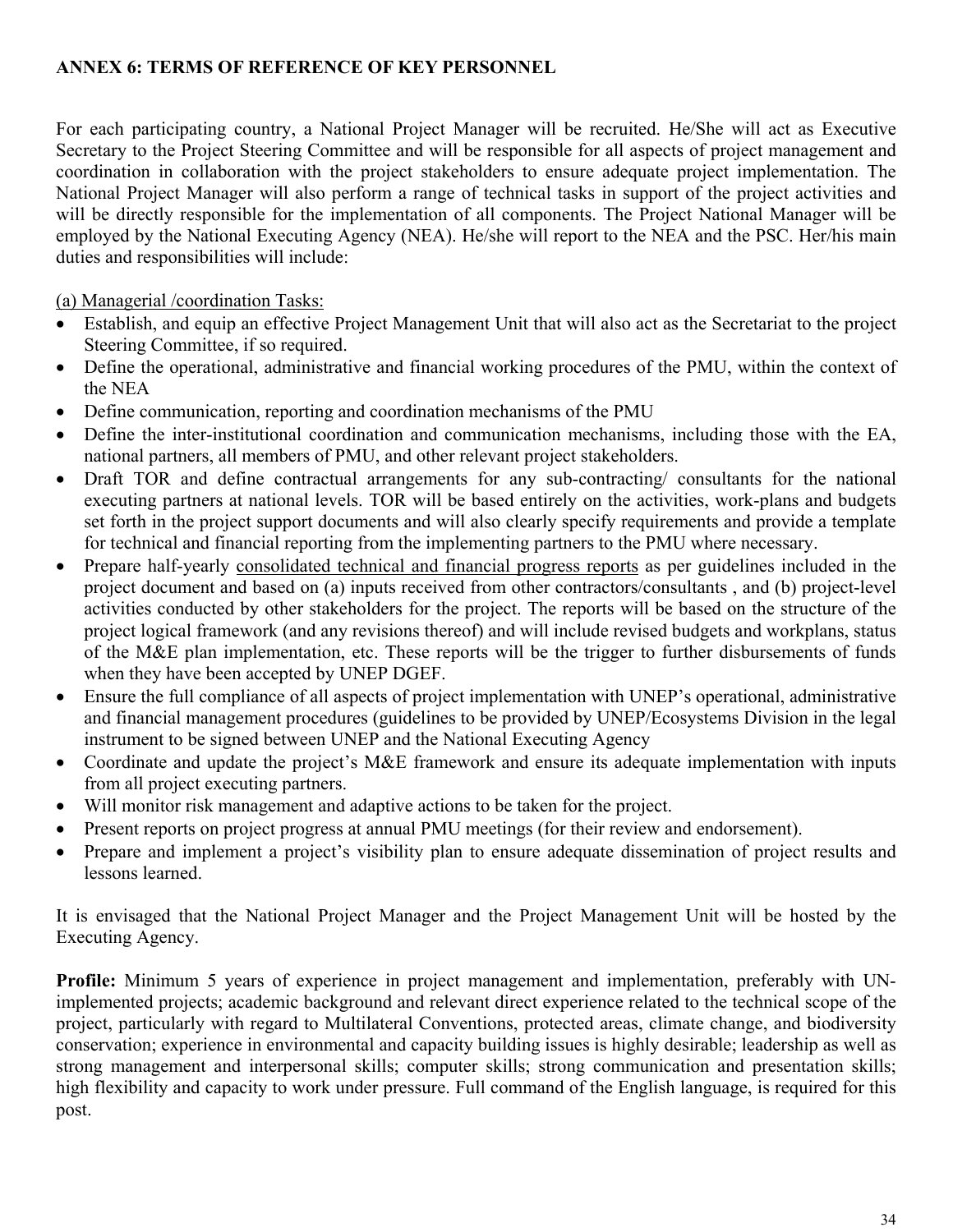## **ANNEX 7: PROJECT IMPLEMENTATION AND EXECUTION ARRANGEMENTS**

## Project execution at national level

The government national ministry(s) that is responsible for managing the environment portfolio in each participating country, or otherwise appointed by the Ministry, will be the National Executing Agency (NEA). The NEAs will host the project management unit (PMU), which will be composed of the Project Manager and a financial assistant. The project manager will be supervised by a senior level manager at the NEA. The Project Manager will oversee all the activities of the project as per the TORs given in (Annex 7), and following the work-plan shown in (Annex 4). He/She will further follow the reporting requirements summarized in (Annex 8) and the project key deliverables are given in (Annex 5).

#### The role of the implementing agencies (UNEP) in project oversight

UNEP Ecosystem Division (GEF) will manage the project through a designated Task Manager (TM). The TM will work together towards fulfillment of the project's objectives and will be the lead focal point in each of the agencies for the project. The TM will be assisted by a project assistant and will be responsible for receiving country proposals and the subsequent disbursement of funds. The TM will be responsible for monitoring project implementation for the countries supported until the reports are submitted. Due to the project's global character, senior technical staff within UN Environment will closely monitor key activities and the work of the TM. A small technical group already exists to support the development and early implementation of NBSAPs. From an administrative point of view, staff members within Ecosystem Division/WCMC will be assigned with the parttime responsibility of providing support to the project in terms of procurement, recruitment, financial control and legal matters on a needs' basis.

The implementing agencies will disburse the \$100,000 per country. Specifically, countries will be invited to request the funds following the established procedures of UNEP. They will process the proposals, legal instruments and disbursements to the countries, which will be done simultaneously for all the countries and will use the UNEP Project Cooperation Agreement (PCA) which is a legal document to be signed with each country before work commences.

#### Use of international consultants during project implementation:

Implementation support services, which are different from oversight services, will be treated as direct project costs linked to its implementation. These direct costs will be charged directly to the project on actual cost basis. UNEP and UNDP will work closely with the SCBD to train the country teams on development of the 6NR through regional consultations. As necessary, the implementing agencies and national teams may engage consultants to provide high quality technical support.

## Possible Participation of the SCBD for development of  $6<sup>th</sup>$  national report

The SCBD intends to participate in the work on development of the 6NR through regional trainings and consultations for LDCs and SIDS similar to those done for  $\hat{4}^{\text{th}}$  and  $5^{\text{th}}$  national reports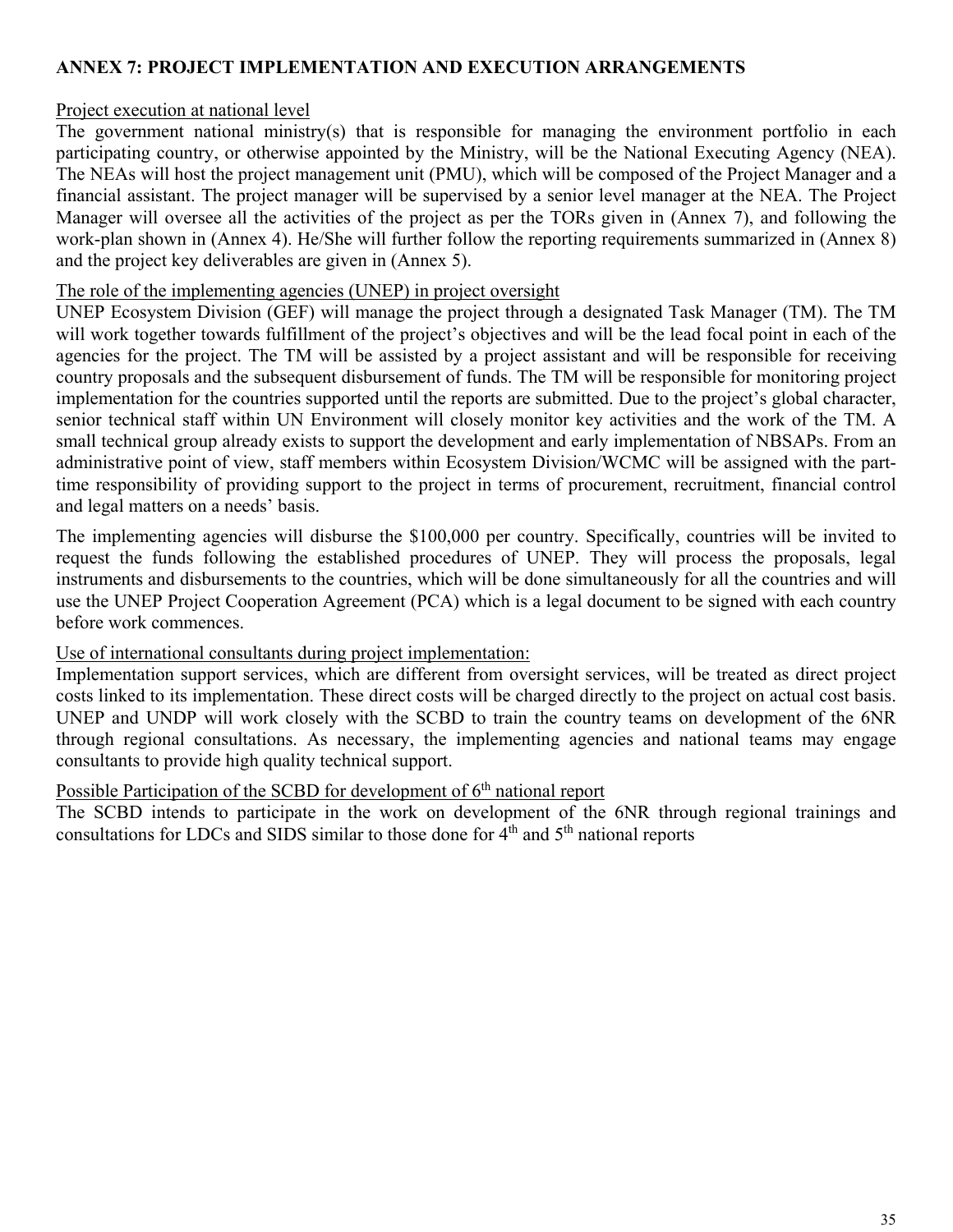# **ANNEX 8: REPORTING REQUIREMENTS AND RESPONSIBILITIES**

| <b>Reporting requirements</b>                                                                                | Due date                                                   | Format<br>appended to<br>legal instrument as | <b>Responsibility of:</b>                  |
|--------------------------------------------------------------------------------------------------------------|------------------------------------------------------------|----------------------------------------------|--------------------------------------------|
| Procurement plan                                                                                             | 2 weeks before project inception                           | N/A                                          | National Executing Agency                  |
| (goods and services)                                                                                         | meeting                                                    |                                              | (NEA)                                      |
| <b>Inception Report</b>                                                                                      | 1 month after project inception meeting                    | N/A                                          | Implementing Agency (IA) $&$<br><b>NEA</b> |
| Expenditure report accompanied by<br>explanatory notes                                                       | Quarterly on or before 31 July, 31<br>January of each year | Annex                                        | <b>NEA</b>                                 |
| Cash Advance request and details of<br>anticipated disbursements                                             | Half yearly or when required                               | Annex                                        | <b>NEA</b>                                 |
| Progress report                                                                                              | Half-yearly on or before 31 January                        | Annex                                        | <b>NEA</b>                                 |
| Inventory of non-expendable equipment                                                                        | Yearly on or before 31 January                             | Annex                                        | <b>NEA</b>                                 |
| Co-financing report                                                                                          | Yearly on or before 31 July                                | Annex                                        | <b>NEA</b>                                 |
| Minutes of steering committee meetings                                                                       | Yearly (or as relevant)                                    | N/A                                          | EA                                         |
| Mission reports and "aide memoire" for<br>executing agency                                                   | Within 2 weeks of return                                   | N/A                                          | NEA & IA                                   |
| Final report                                                                                                 | 2 months of project completion date                        | Annex                                        | <b>NEA</b>                                 |
| Final inventory of non-expendable<br>equipment                                                               |                                                            | Annex                                        | <b>NEA</b>                                 |
| Equipment transfer letter                                                                                    |                                                            | Annex                                        | <b>NEA</b>                                 |
| Final expenditure statement                                                                                  | 3 months of project completion date                        | Annex                                        | <b>NEA</b>                                 |
| Independent terminal evaluation report (to<br>be done jointly with the UNEP Evaluation<br>& Oversight Unit). | 6 months of project completion date                        | Annex                                        | NEA & IA                                   |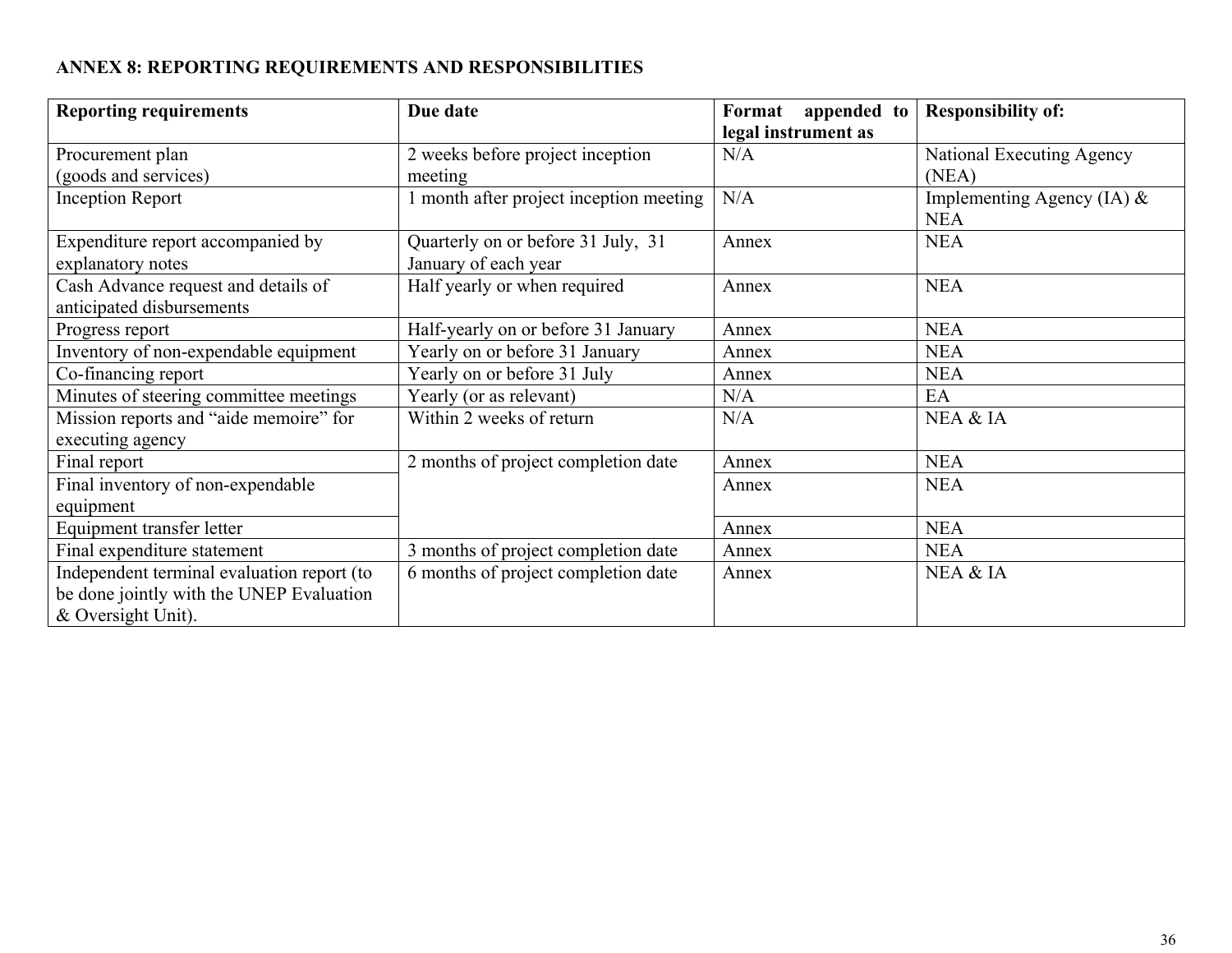## **ANNEX 9: UNEP ENVIRONMENTAL, SOCIAL and ECONOMIC REVIEW NOTE (ESERN)**

#### I. Project Overview

 $\overline{a}$ 

| <b>Identification</b>                     | Addis Project # 01582                                                                                                                                                                                                                                                                                                                                                                                                                                                                                                   |  |  |  |  |
|-------------------------------------------|-------------------------------------------------------------------------------------------------------------------------------------------------------------------------------------------------------------------------------------------------------------------------------------------------------------------------------------------------------------------------------------------------------------------------------------------------------------------------------------------------------------------------|--|--|--|--|
| Project Title                             | Support to Eligible Parties to Produce the Sixth National Report to the CBD<br>(Europe)                                                                                                                                                                                                                                                                                                                                                                                                                                 |  |  |  |  |
| <b>Managing Division</b>                  | <b>Ecosystems Division</b>                                                                                                                                                                                                                                                                                                                                                                                                                                                                                              |  |  |  |  |
| <b>Type/Location</b>                      | National                                                                                                                                                                                                                                                                                                                                                                                                                                                                                                                |  |  |  |  |
| <b>Region</b><br>Europe, CIS and Mongolia |                                                                                                                                                                                                                                                                                                                                                                                                                                                                                                                         |  |  |  |  |
| List Countries                            | Albania, Armenia, Azerbaijan, Belarus, Bosnia Herzegovina, Georgia, Macedonia,<br>Moldova, Mongolia, Montenegro, Serbia                                                                                                                                                                                                                                                                                                                                                                                                 |  |  |  |  |
| <b>Project Description</b>                | To project will provide financial and technical support to GEF-eligible Parties to the<br>Convention on Biological Diversity (CBD) in their work to develop high quality,<br>data driven sixth national reports (6NR) that will improve national decision-making<br>processes for the implementation of NBSAPs; that report on progress towards<br>achieving the Aichi Biodiversity Targets (ABTs) and inform both the fifth Global<br>Biodiversity Outlook (GBO5) and the Global Biodiversity Strategy of 2021 – 2030. |  |  |  |  |
| Estimated duration of project:            | 2017-2019                                                                                                                                                                                                                                                                                                                                                                                                                                                                                                               |  |  |  |  |
| Estimated cost of the project             | <b>GEF</b> Grant:<br>1,270,500<br>250,000<br>Co-finance:                                                                                                                                                                                                                                                                                                                                                                                                                                                                |  |  |  |  |

## II. Environmental Social and Economic Screening Determination

| A. Summary of the Safeguard Risks Triggered                                               |                                      |                                      |                                   |
|-------------------------------------------------------------------------------------------|--------------------------------------|--------------------------------------|-----------------------------------|
| <b>Safeguard Standard Triggered by the Project</b>                                        | 5°<br>Impact<br>$\mathrm{Risk}^{10}$ | ЪÓ<br>$\sim$<br>Probabili<br>Risk (1 | Σ<br>Significance<br>Ë<br>of Risk |
| SS 1: Biodiversity, natural habitat and Sustainable Management of Living<br>Resources     |                                      |                                      | L                                 |
| SS 2: Resource Efficiency, Pollution Prevention and Management of<br>Chemicals and Wastes |                                      |                                      | L                                 |
| SS 3: Safety of Dams                                                                      |                                      |                                      | L                                 |
| SS 4: Involuntary resettlement                                                            | 2                                    | 2                                    | L                                 |
| SS 5: Indigenous peoples                                                                  |                                      |                                      | L                                 |
| SS 6: Labor and working conditions                                                        |                                      |                                      | L                                 |
| SS 7: Cultural Heritage                                                                   | $\mathfrak{D}$                       |                                      | L                                 |
| SS 8: Gender equity                                                                       |                                      | $\mathfrak{D}$                       | L                                 |
| SS 9: Economic Sustainability                                                             | 2                                    | 2                                    | M                                 |

 $^{10}$  Refer to UNEP Environment, Social and Economic Sustainability (ESES): Implementation Guidance Note to assign values to the Impact of Risk and the Probability of Risk to determine the overall significance of Risk (Low, Moderate or High).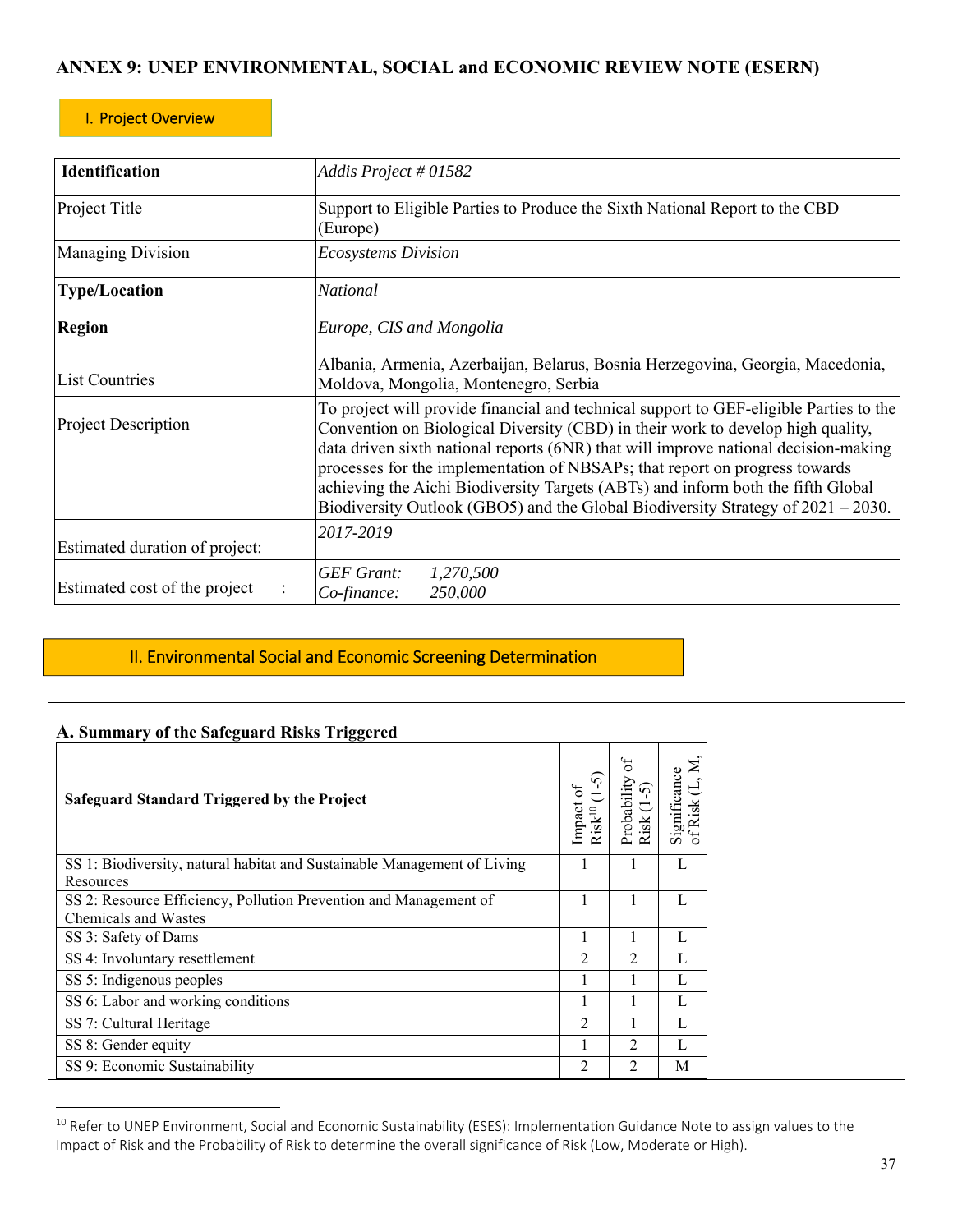| Additional Safeguard questions for projects seeking GCF-funding (Section<br>IV)                                               |                                             |       |                                |  |  |  |  |  |
|-------------------------------------------------------------------------------------------------------------------------------|---------------------------------------------|-------|--------------------------------|--|--|--|--|--|
| <b>B. ESE Screening Decision</b> <sup>11</sup> (Refer to the UNEP ESES Framework (Chapter 2) and the UNEP's ESES Guidelines.) |                                             |       |                                |  |  |  |  |  |
| Low risk $X$ Moderate risk<br>High risk $\Box$<br>Additional information requir                                               |                                             |       |                                |  |  |  |  |  |
| C. Development of ESE Review Note and Screening Decision:                                                                     |                                             |       |                                |  |  |  |  |  |
| Prepared by:                                                                                                                  | Name: Mohamed F. Sessay Date: 24 April 2017 |       |                                |  |  |  |  |  |
| Safeguard Advisor:                                                                                                            |                                             |       | Name: $\qquad \qquad$<br>Date: |  |  |  |  |  |
| Project Manager:                                                                                                              |                                             | Name: | Date: $\qquad \qquad \qquad$   |  |  |  |  |  |
| D. Recommended further action from the Safeguard Advisor:                                                                     |                                             |       |                                |  |  |  |  |  |

 $\overline{a}$ 

<sup>&</sup>lt;sup>11</sup> Low risk: Negative impacts negligible: no further study or impact management required.

**Moderate risk**: Potential negative impacts, but less significant; few if any impacts irreversible; impact amenable to management using standard mitigation measures; limited environmental or social analysis may be required to develop a ESEMP. Straightforward application of good practice may be sufficient without additional study.

**High risk**: Potential for significant negative impacts, possibly irreversible, ESEA including a full impact assessment may be required, followed by an effective safeguard management plan.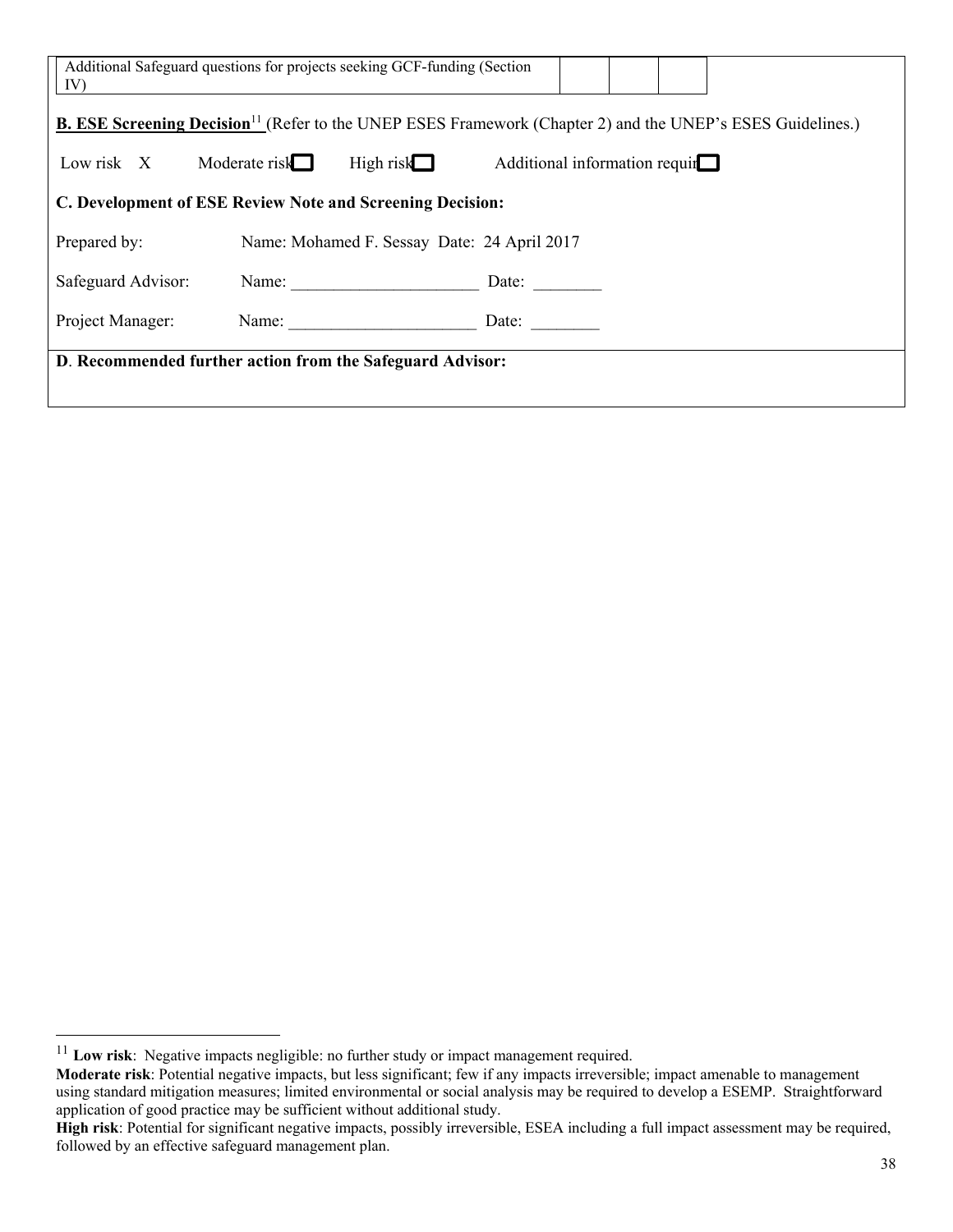## **III. ESES Principle and Safeguard checklist**

| <b>Precautionary Approach</b>                                                                                                                                                           |  |  |  |  |  |
|-----------------------------------------------------------------------------------------------------------------------------------------------------------------------------------------|--|--|--|--|--|
| The project will take precautionary measures even if some cause and effect relationships are not fully established scientifically and there is risk of causing harm to the people or to |  |  |  |  |  |
| the environment.                                                                                                                                                                        |  |  |  |  |  |
| <b>Human Rights Principle</b>                                                                                                                                                           |  |  |  |  |  |
| The project will make an effort to include any potentially affected stakeholders, in particular vulnerable and marginalized groups; from the decision making process that may affect    |  |  |  |  |  |
| them.                                                                                                                                                                                   |  |  |  |  |  |
| The project will respond to any significant concerns or disputes raised during the stakeholder engagement process.                                                                      |  |  |  |  |  |
| The project will make an effort to avoid inequitable or discriminatory negative impacts on the quality of and access to resources or basic services, on affected populations,           |  |  |  |  |  |
| particularly people living in poverty or marginalized or excluded individuals or groups. <sup>12</sup>                                                                                  |  |  |  |  |  |

| <b>Screening checklist</b>                                                                                                                                                                                                                | Y/N/ | <b>Comment</b>                                                                                                                                                                                                                                                       |  |  |  |  |  |  |
|-------------------------------------------------------------------------------------------------------------------------------------------------------------------------------------------------------------------------------------------|------|----------------------------------------------------------------------------------------------------------------------------------------------------------------------------------------------------------------------------------------------------------------------|--|--|--|--|--|--|
| <b>Maybe</b><br>Safeguard Standard 1: Biodiversity, natural habitat and Sustainable Management of Living Resources                                                                                                                        |      |                                                                                                                                                                                                                                                                      |  |  |  |  |  |  |
| Will the proposed project support directly or indirectly any activities that significantly<br>convert or degrade biodiversity and habitat including modified habitat, natural habitat<br>and critical natural habitat?                    | N    | Not anticipated, on the contrary the project will improve all habitats and<br>ecosystems.                                                                                                                                                                            |  |  |  |  |  |  |
| Will the proposed project likely convert or degrade habitats that are legally protected?                                                                                                                                                  | N    | No negative impacts are expected to existing Pas. On the contrary the project<br>seeks to improve decision-making on implementation of National Biodiversity<br>Strategic Action Plans (NBSAPs) and the Aichi Biodiversity Targets in<br>countries.                  |  |  |  |  |  |  |
| Will the proposed project likely convert or degrade habitats that are officially<br>proposed for protection? (e.g.; National Park, Nature Conservancy, Indigenous<br>Community Conserved Area, (ICCA); etc.)                              | N    | No negative impacts are anticipated.                                                                                                                                                                                                                                 |  |  |  |  |  |  |
| Will the proposed project likely convert or degrade habitats that are identified by<br>authoritative sources for their high conservation and biodiversity value?                                                                          | N    | No negative impacts are anticipated. On the contrary, the project activities are<br>designed to enhance national decision-making processes for the<br>implementation of National Biodiversity Strategic Action Plans (NBSAPs) and<br>the Aichi Biodiversity Targets. |  |  |  |  |  |  |
| Will the proposed project likely convert or degrade habitats that are recognized-<br>including by authoritative sources and /or the national and local government entity, as<br>protected and conserved by traditional local communities? | N    | Not anticipated.                                                                                                                                                                                                                                                     |  |  |  |  |  |  |
| Will the proposed project approach possibly not be legally permitted or inconsistent<br>with any officially recognized management plans for the area?                                                                                     | N    | Not anticipated.                                                                                                                                                                                                                                                     |  |  |  |  |  |  |
| Will the proposed project activities result in soils deterioration and land degradation?                                                                                                                                                  | N    | On the contrary, the project activities are designed to improve biodiversity and<br>ecosystems in countries                                                                                                                                                          |  |  |  |  |  |  |

 $^{12}$  Prohibited grounds of discrimination include race, ethnicity, gender, age, language, disability, sexual orientation, religion, political or other opinion, national or social or geographical origin, property, birth or other status including as an indigenous person or as a member of a minority. References to "women and men" or similar is understood to include women and men, boys and girls, and other groups discriminated against based on their gender identities, such as transgender people and transsexuals.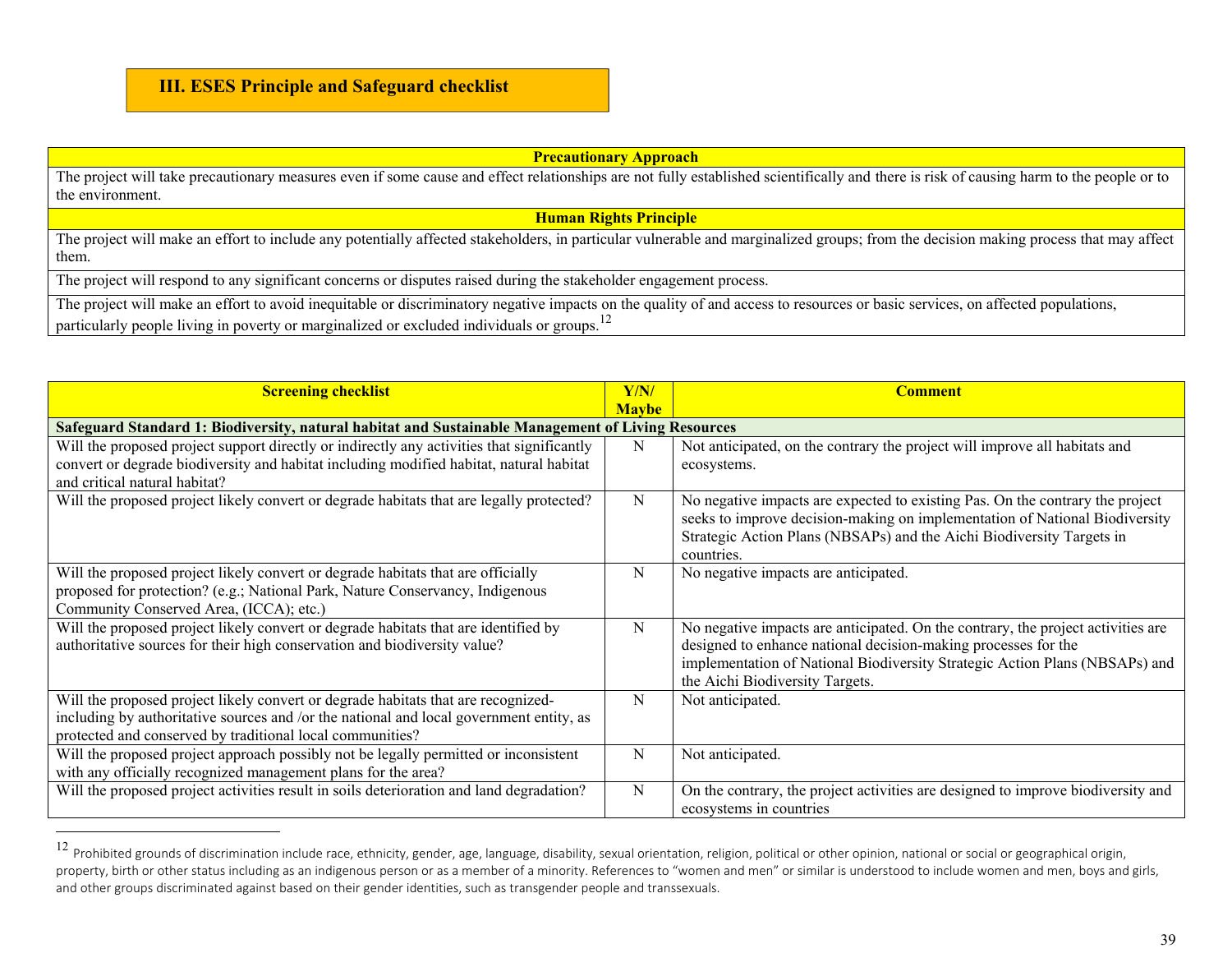| <b>Screening checklist</b>                                                                             | Y/N/<br><b>Maybe</b> | <b>Comment</b>                                                              |
|--------------------------------------------------------------------------------------------------------|----------------------|-----------------------------------------------------------------------------|
| Will the proposed project interventions cause any changes to the quality or quantity of                | $\overline{Y}$       | It will contribute to conservation of ecosystems through improved decision- |
| water in rivers, ponds, lakes or other wetlands?                                                       |                      | making and funding                                                          |
| Will the proposed project possibly introduce or utilize any invasive alien species of                  | $\overline{N}$       | Not anticipated.                                                            |
| flora and fauna, whether accidental or intentional?                                                    |                      |                                                                             |
| Safeguard Standard 2: Resource Efficiency, Pollution Prevention and Management of Chemicals and Wastes |                      |                                                                             |
| Will the proposed project likely result in the significant release of pollutants to air,               | N                    | Not anticipated.                                                            |
| water or soil?                                                                                         |                      |                                                                             |
| Will the proposed project likely consume or cause significant consumption of water,                    | ${\bf N}$            | Not anticipated.                                                            |
| energy or other resources through its own footprint or through the boundary of                         |                      |                                                                             |
| influence of the activity?                                                                             |                      |                                                                             |
| Will the proposed project likely cause significant generation of Green House Gas                       | ${\bf N}$            | Not anticipated.                                                            |
| (GHG) emissions during and/or after the project?                                                       |                      |                                                                             |
| Will the proposed project likely generate wastes, including hazardous waste that                       | ${\bf N}$            | Not anticipated.                                                            |
| cannot be reused, recycled or disposed in an environmentally sound and safe manner?                    |                      |                                                                             |
| Will the proposed project use, cause the use of, or manage the use of, storage and                     | ${\bf N}$            | Not anticipated.                                                            |
| disposal of hazardous chemicals, including pesticides?                                                 |                      |                                                                             |
| Will the proposed project involve the manufacturing, trade, release and/or use of                      | ${\bf N}$            | Not anticipated.                                                            |
| hazardous materials subject to international action bans or phase-outs, such as DDT,                   |                      |                                                                             |
| PCBs and other chemicals listed in international conventions such as the Stockholm                     |                      |                                                                             |
| Convention on Persistent Organic Pollutants or the Montreal Protocol?                                  |                      |                                                                             |
| Will the proposed project require the procurement of chemical pesticides that is not a                 | ${\bf N}$            | Not anticipated.                                                            |
| component of integrated pest management (IPM) <sup>13</sup> or integrated vector management            |                      |                                                                             |
| $(IVM)^{14}$ approaches?                                                                               |                      |                                                                             |
| Will the proposed project require inclusion of chemical pesticides that are included in                | ${\bf N}$            | Not anticipated.                                                            |
| IPM or IVM but high in human toxicity?                                                                 |                      |                                                                             |
| Will the proposed project have difficulty in abiding to FAO's International Code of                    | ${\bf N}$            | Not anticipated.                                                            |
| Conduct <sup>15</sup> in terms of handling, storage, application and disposal of pesticides?           |                      |                                                                             |
| Will the proposed project potentially expose the public to hazardous materials and                     | ${\bf N}$            | Not anticipated.                                                            |
| substances and pose potentially serious risk to human health and the environment?                      |                      |                                                                             |
| <b>Safeguard Standard 3: Safety of Dams</b>                                                            |                      |                                                                             |
| Will the proposed project involve constructing a new dam(s)?                                           | ${\bf N}$            | Not anticipated.                                                            |
| Will the proposed project involve rehabilitating an existing dam(s)?                                   | ${\bf N}$            | Not anticipated.                                                            |
| Will the proposed project activities involve dam safety operations?                                    | $\overline{N}$       | Not anticipated.                                                            |
| <b>Safeguard Standard 4: Involuntary resettlement</b>                                                  |                      |                                                                             |

 $^{13}$  "Integrated Pest Management (IPM) means the careful consideration of all available pest control techniques and subsequent integration of appropriate measures that discourage the development of pest populations and keep pesticides and other interventions to levels that are economically justified and reduce or minimize risks to human health and the environment. IPM emphasizes the growth of a healthy crop with the least possible disruption to agro-ecosystems and encourages natural pest control mechanisms http://www.fao.org/agriculture/crops/thematicsitemap/theme/pests/ipm/en/

<sup>&</sup>lt;sup>14</sup> "IVM is a rational decision-making process for the optimal use of resources for vector control. The approach seeks to improve the efficacy, cost-effectiveness, ecological soundness and sustainability of disease-vector control. The ultimate goal is to prevent the transmission of vector-borne diseases such as malaria, dengue, Japanese encephalitis, leishmaniasis, schistosomiasis and Chagas disease." (http://www.who.int/neglected\_diseases/vector\_ecology/ivm\_concept/en/)

<sup>&</sup>lt;sup>15</sup> Find more information from http://www.fao.org/fileadmin/templates/agphome/documents/Pests\_Pesticides/Code/CODE\_2014Sep\_ENG.pdf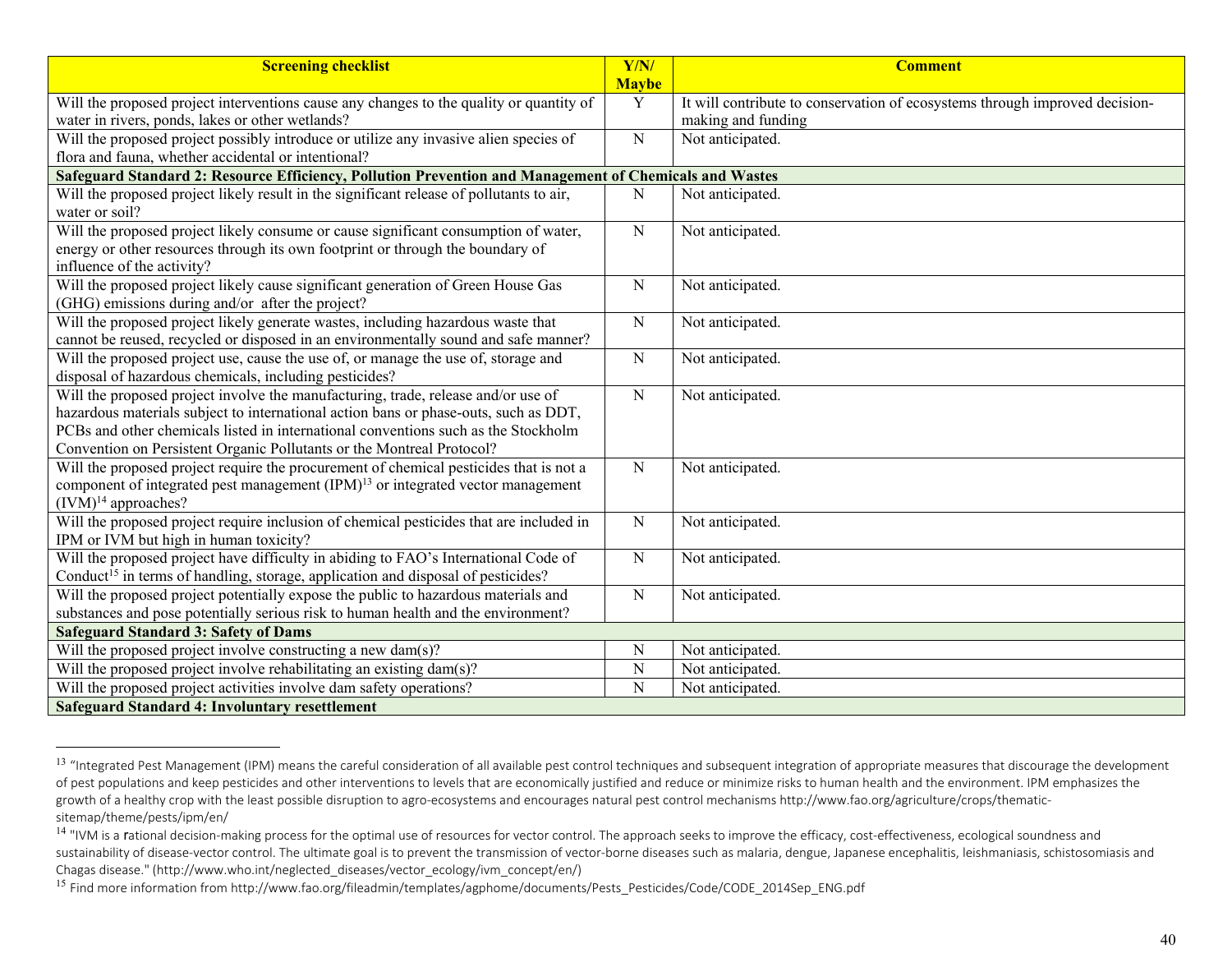| <b>Screening checklist</b>                                                                                          | $\overline{Y/N}$<br><b>Maybe</b> | <b>Comment</b>                                                    |
|---------------------------------------------------------------------------------------------------------------------|----------------------------------|-------------------------------------------------------------------|
| Will the proposed project likely involve full or partial physical displacement or                                   | $\overline{N}$                   | Not anticipated.                                                  |
| relocation of people?                                                                                               |                                  |                                                                   |
| Will the proposed project involve involuntary restrictions on land use that deny a                                  | Maybe                            | As a consequence of improved decision-making on implementation of |
| community the use of resources to which they have traditional or recognizable use                                   |                                  | NBSAPs to improve biodiversity and ecosystems.                    |
| rights?                                                                                                             |                                  |                                                                   |
| Will the proposed project likely cause restrictions on access to land or use of resources                           | Maybe                            | As a consequence of improved decision-making on implementation of |
| that are sources of livelihood?                                                                                     |                                  | NBSAPs to improve biodiversity and ecosystems.                    |
| Will the proposed project likely cause or involve temporary/permanent loss of land?                                 | $\overline{N}$                   | Not anticipated.                                                  |
| Will the proposed project likely cause or involve economic displacements affecting                                  | $\overline{N}$                   | Not anticipated                                                   |
| their crops, businesses, income generation sources and assets?                                                      |                                  |                                                                   |
| Will the proposed project likely cause or involve forced eviction?                                                  | $\overline{N}$                   | Not anticipated.                                                  |
| Will the proposed project likely affect land tenure arrangements, including communal                                | Maybe                            | As a consequence of improved decision-making on implementation of |
| and/or customary/traditional land tenure patterns negatively?                                                       |                                  | NBSAPs to improve biodiversity and ecosystem management.          |
| Safeguard Standard 5: Indigenous peoples <sup>16</sup>                                                              |                                  |                                                                   |
| Will indigenous peoples be present in the proposed project area or area of influence?                               | ${\bf N}$                        | Not anticipated.                                                  |
| Will the proposed project be located on lands and territories claimed by indigenous                                 | $\overline{N}$                   | Not anticipated.                                                  |
| peoples?                                                                                                            |                                  |                                                                   |
| Will the proposed project likely affect livelihoods of indigenous peoples negatively                                | $\overline{N}$                   | Not anticipated.                                                  |
| through affecting the rights, lands and territories claimed by them?                                                |                                  |                                                                   |
| Will the proposed project involve the utilization and/or commercial development of                                  | $\overline{N}$                   | Not anticipated.                                                  |
| natural resources on lands and territories claimed by indigenous peoples?                                           |                                  |                                                                   |
| Will the project negatively affect the development priorities of indigenous peoples                                 | $\overline{N}$                   | Not anticipated.                                                  |
| defined by them?                                                                                                    |                                  |                                                                   |
| Will the project potentially affect the traditional livelihoods, physical and cultural                              | ${\bf N}$                        | Not anticipated.                                                  |
| survival of indigenous peoples?<br>Will the project potentially affect the Cultural Heritage of indigenous peoples, |                                  |                                                                   |
| including through the commercialization or use of their traditional knowledge and                                   | $\overline{N}$                   | Not anticipated.                                                  |
| practices?                                                                                                          |                                  |                                                                   |
| <b>Safeguard Standard 6: Labor and working conditions</b>                                                           |                                  |                                                                   |
| Will the proposed project involve the use of forced labor and child labor?                                          | ${\bf N}$                        | Not anticipated.                                                  |
| Will the proposed project cause the increase of local or regional un-employment?                                    | $\overline{N}$                   | Not anticipated.                                                  |
| <b>Safeguard Standard 7: Cultural Heritage</b>                                                                      |                                  |                                                                   |
| Will the proposed project potentially have negative impact on objects with historical,                              | ${\bf N}$                        | Not anticipated.                                                  |
| cultural, artistic, traditional or religious values and archeological sites that are                                |                                  |                                                                   |
| internationally recognized or legally protected?                                                                    |                                  |                                                                   |
| Will the proposed project rely on or profit from tangible cultural heritage (e.g.,                                  | ${\bf N}$                        | Not anticipated.                                                  |
| tourism)?                                                                                                           |                                  |                                                                   |
| Will the proposed project involve land clearing or excavation with the possibility of                               | ${\bf N}$                        | Not anticipated.                                                  |
| encountering previously undetected tangible cultural heritage?                                                      |                                  |                                                                   |
| Will the proposed project involve in land clearing or excavation?                                                   | ${\bf N}$                        | Not anticipated.                                                  |
| <b>Safeguard Standard 8: Gender equity</b>                                                                          |                                  |                                                                   |

<sup>&</sup>lt;sup>16</sup> Refer to the Toolkit for the application of the UNEP Indigenous Peoples Policy Guidance for further information.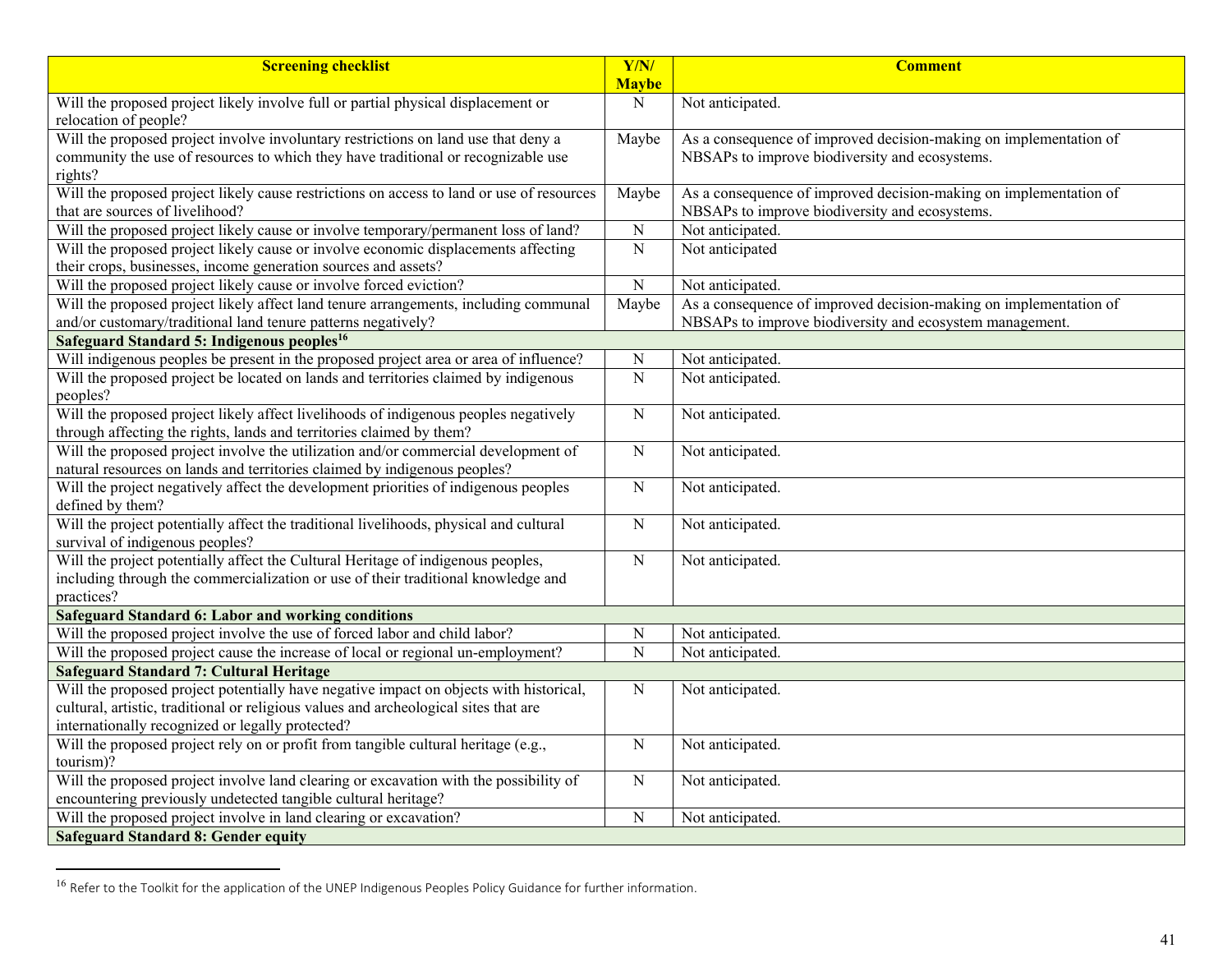| <b>Screening checklist</b>                                                              | Y/N/         | <b>Comment</b>                                                               |
|-----------------------------------------------------------------------------------------|--------------|------------------------------------------------------------------------------|
|                                                                                         | <b>Maybe</b> |                                                                              |
| Will the proposed project likely have inequitable negative impacts on gender equality   | N            | Not anticipated                                                              |
| and/or the situation of women and girls?                                                |              |                                                                              |
| Will the proposed project potentially discriminate against women or other groups        | N            | No, on the contrary it will enhance role of women in natural resources       |
| based on gender, especially regarding participation in the design and implementation    |              | management and the sharing of benefits from conservation                     |
| or access to opportunities and benefits?                                                |              |                                                                              |
| Will the proposed project have impacts that could negatively affect women's and         | N            | The project will identify the policy actions needed to boost women's         |
| men's ability to use, develop and protect natural resources, taking into account        |              | empowerment so that they can play a more effectives role in conservation and |
| different roles and positions of women and men in accessing environmental goods and     |              | creating wealth for their families.                                          |
| services?                                                                               |              |                                                                              |
| <b>Safeguard Standard 9: Economic Sustainability</b>                                    |              |                                                                              |
| Will the proposed project likely bring immediate or short-term net gain to the local    |              | The project will generate policies that encourage employment of local        |
| communities or countries at the risk of generating long-term economic burden (e.g.,     |              | population in conservation.                                                  |
| agriculture for food vs. biofuel; mangrove vs. commercial shrimp farm in terms of       |              |                                                                              |
| fishing, forest products and protection, etc.)?                                         |              |                                                                              |
| Will the proposed project likely bring unequal economic benefits to a limited subset of | N            | Not anticipated                                                              |
| the target group?                                                                       |              |                                                                              |

# **IV. Additional Safeguard Questions for Projects seeking GCF-funding**

| <b>Community Health, Safety, and Security</b>                                                                              |  |  |  |  |  |  |
|----------------------------------------------------------------------------------------------------------------------------|--|--|--|--|--|--|
| Will there be potential risks and negative impacts to the health and safety of the Affected Communities during the project |  |  |  |  |  |  |
| life-cycle?                                                                                                                |  |  |  |  |  |  |
| Will the proposed project involve design, construction, operation and decommissioning of the structural elements such as   |  |  |  |  |  |  |
| new buildings or structures?                                                                                               |  |  |  |  |  |  |
| Will the proposed project involve constructing new buildings or structures that will be accessed by public?                |  |  |  |  |  |  |
| Will the proposed project possibly cause direct or indirect health-related risks and impacts to the Affected Communities   |  |  |  |  |  |  |
| due to the diminution or degradation of natural resources, and ecosystem services?                                         |  |  |  |  |  |  |
| Will the proposed project activities potentially cause community exposure to health issues such as water-born, water-      |  |  |  |  |  |  |
| based, water-related, vector-borne diseases, and communicable diseases?                                                    |  |  |  |  |  |  |
| In case of an emergency event, will the project team, including partners, have the capacity to respond together with       |  |  |  |  |  |  |
| relevant local and national authorities?                                                                                   |  |  |  |  |  |  |
| Will the proposed project need to retain workers to provide security to safeguard its personnel and property?              |  |  |  |  |  |  |
| <b>Labor and Supply Chain</b>                                                                                              |  |  |  |  |  |  |
| Will UNEP or the implementing/executing partner(s) involve suppliers of goods and services who may have high risk of       |  |  |  |  |  |  |
| significant safety issues related to their own workers?                                                                    |  |  |  |  |  |  |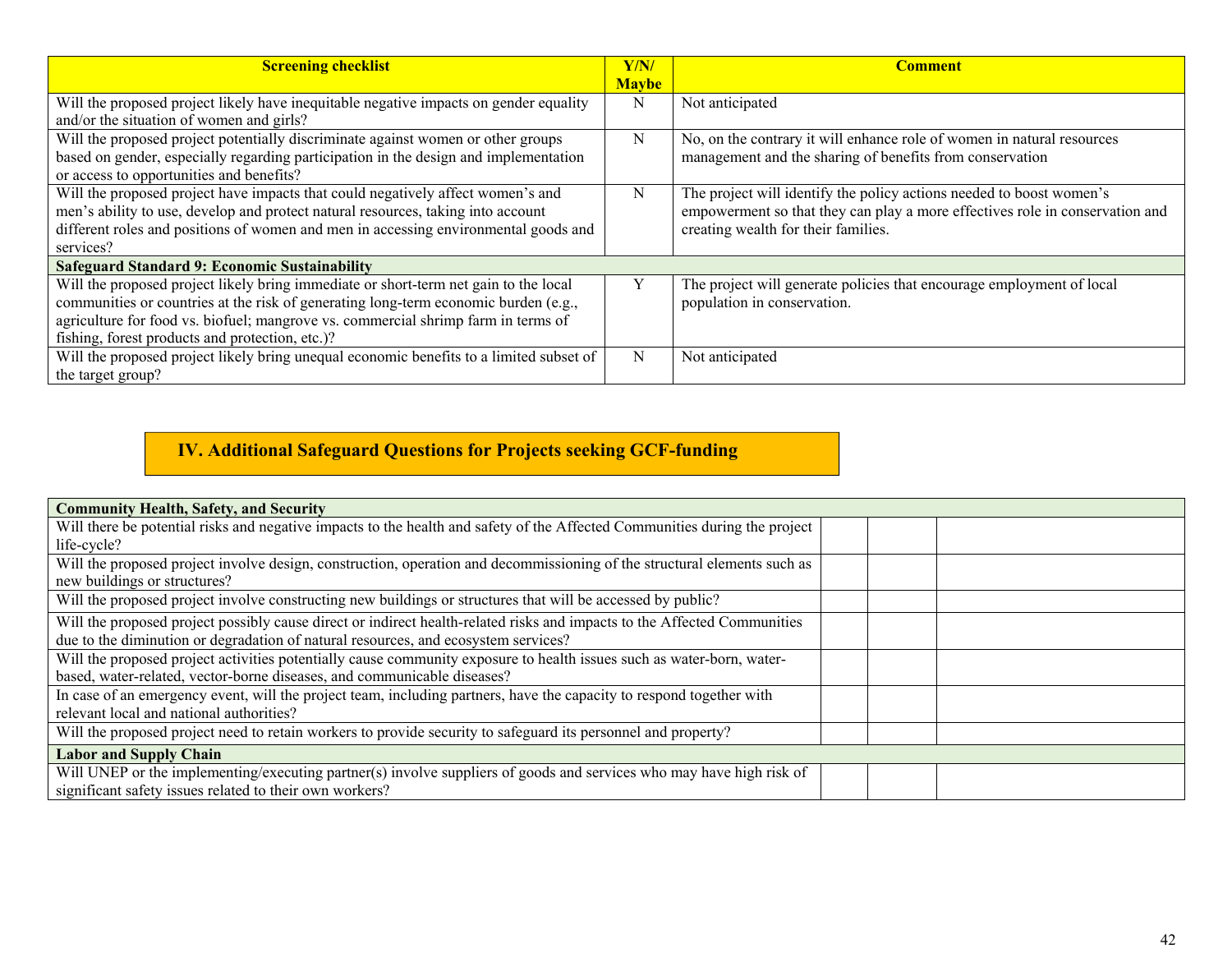## **ANNEX 10: BUDGETED M&E PLAN**

| M&E item          | <b>Budget</b>           | <b>Purpose</b>                   | responsibility                     |
|-------------------|-------------------------|----------------------------------|------------------------------------|
| Inception         | \$4000 (from project    | To launch the project, confirm   | National Executing Agency (NEA)    |
| workshop          | budget)                 | responsibilities & workplan, and |                                    |
|                   |                         | publicize the initiative         |                                    |
| PSC six monthly   | $$1,000$ (from project  | Monitor progress,                | NEA convening (PSC members)        |
| meetings          | budget)                 | adaptive management, strategic   |                                    |
|                   |                         | guidance                         |                                    |
| Quarterly         |                         | Monitor funds usage              | EA to submit to                    |
| financial reports |                         |                                  | <b>UNEP FMO</b>                    |
| Six monthly       |                         | Monitor progress on technical    | EA to submit to                    |
| technical reports |                         | <i>ssues</i>                     | <b>UNEP Task Manager</b>           |
| Project Terminal  | $$30,000$ (from project | Check if project outputs and     | Independent evaluator organized by |
| Evaluation        | budget)                 | outcomes have been achieved.     | UNEP Evaluation & Oversight Unit   |
|                   | \$35,000                |                                  |                                    |